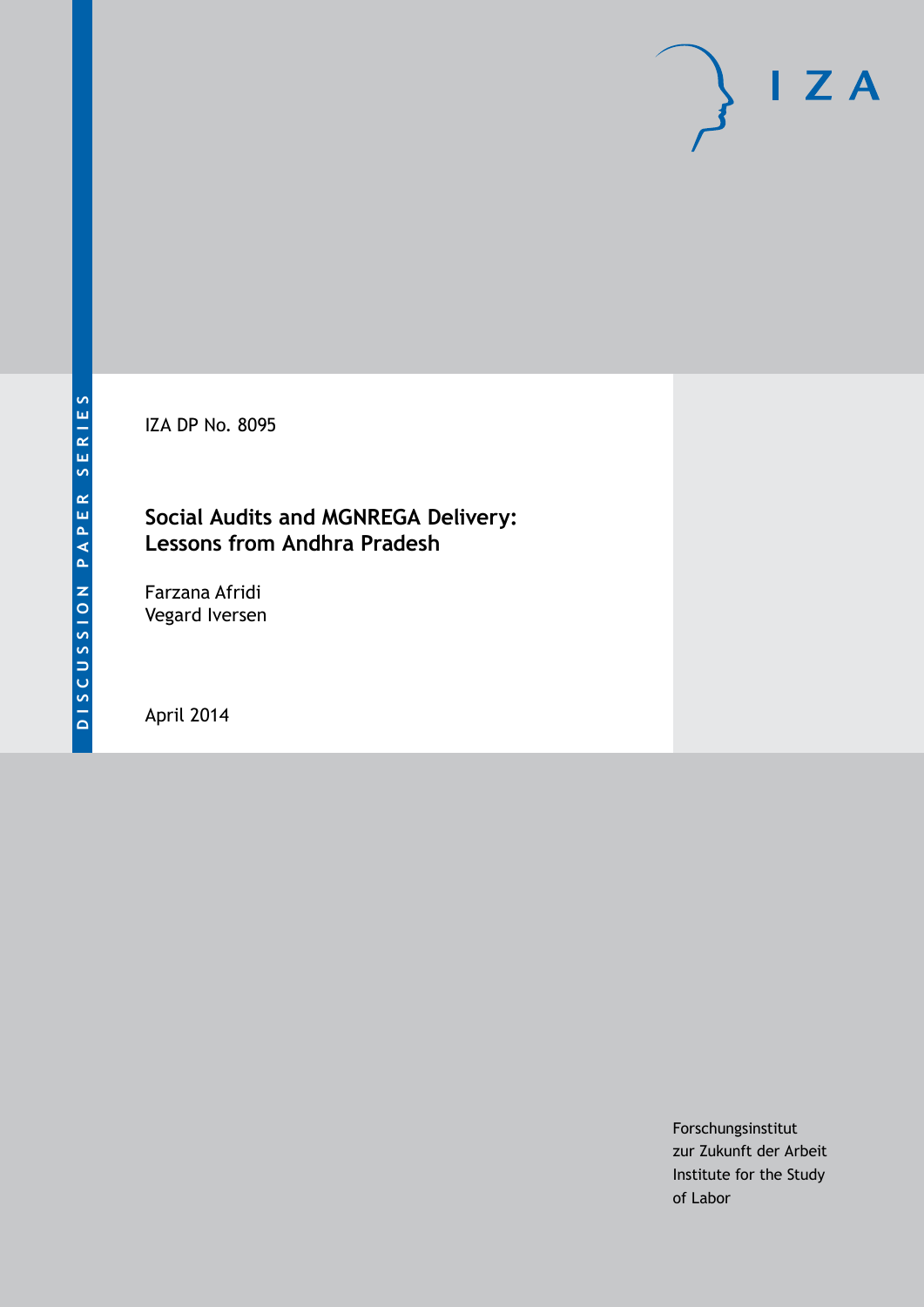# **Social Audits and MGNREGA Delivery: Lessons from Andhra Pradesh**

# **Farzana Afridi**

*Indian Statistical Institute and IZA*

# **Vegard Iversen**

*University of Manchester*

Discussion Paper No. 8095 April 2014

IZA

P.O. Box 7240 53072 Bonn Germany

Phone: +49-228-3894-0 Fax: +49-228-3894-180 E-mail: [iza@iza.org](mailto:iza@iza.org)

Any opinions expressed here are those of the author(s) and not those of IZA. Research published in this series may include views on policy, but the institute itself takes no institutional policy positions. The IZA research network is committed to the IZA Guiding Principles of Research Integrity.

The Institute for the Study of Labor (IZA) in Bonn is a local and virtual international research center and a place of communication between science, politics and business. IZA is an independent nonprofit organization supported by Deutsche Post Foundation. The center is associated with the University of Bonn and offers a stimulating research environment through its international network, workshops and conferences, data service, project support, research visits and doctoral program. IZA engages in (i) original and internationally competitive research in all fields of labor economics, (ii) development of policy concepts, and (iii) dissemination of research results and concepts to the interested public.

<span id="page-1-0"></span>IZA Discussion Papers often represent preliminary work and are circulated to encourage discussion. Citation of such a paper should account for its provisional character. A revised version may be available directly from the author.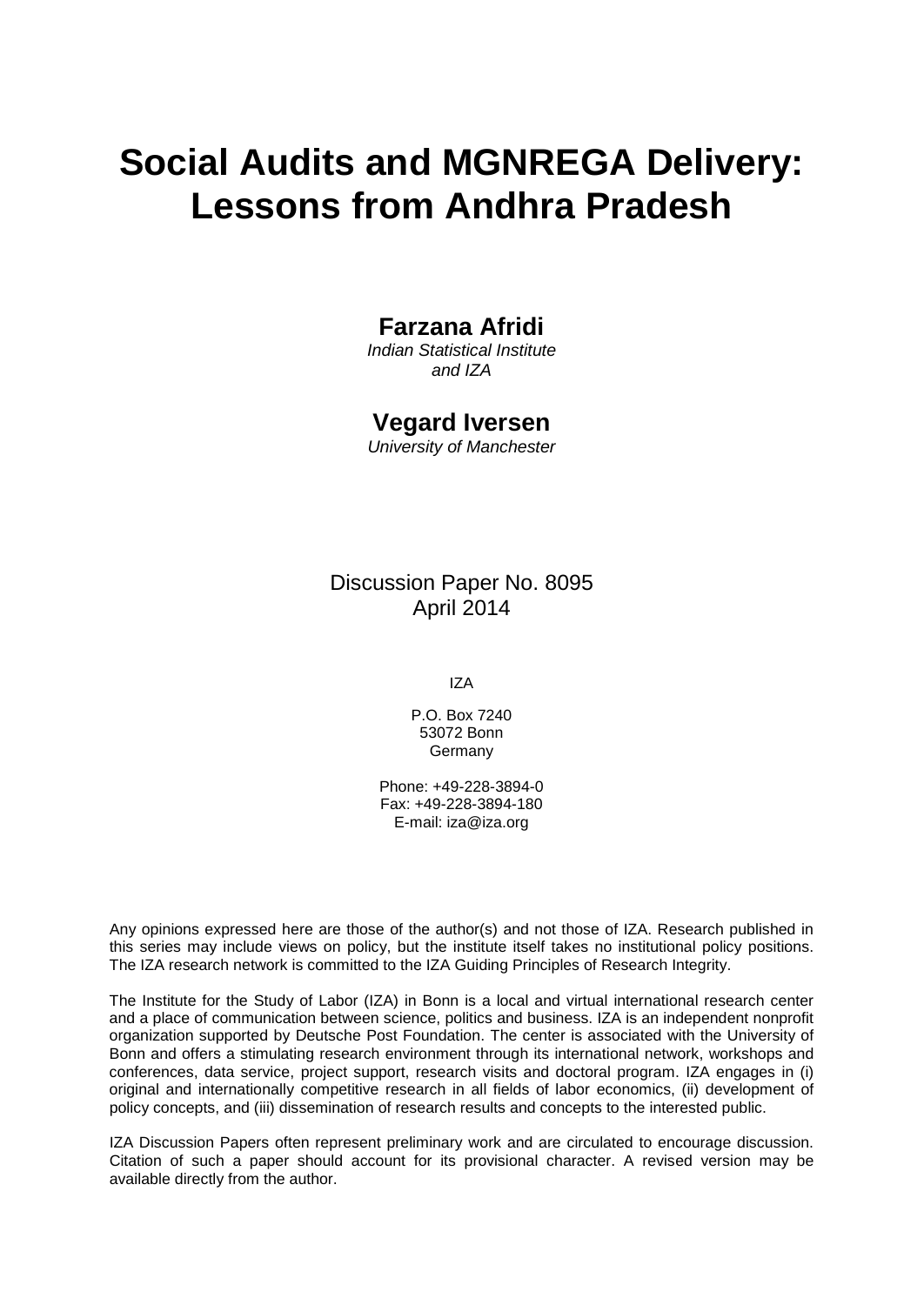IZA Discussion Paper No. 8095 April 2014

# **ABSTRACT**

# **Social Audits and MGNREGA Delivery: Lessons from Andhra Pradesh[\\*](#page-1-0)**

In spite of widespread acclaims of social audits as low-cost and powerful participatory tools that can bolster awareness and improve public service delivery, a key policy question is what such audits have achieved so far. Using a unique panel data set assembled from official social audit reports, we study the impact of these audits on MGNREGA delivery in Andhra Pradesh, India. Within a dynamic conceptual framework where beneficiaries, auditors and transgressors interact and learn and where beneficiary stakes vary across programme outcomes and irregularity types, we find a positive but insignificant impact of audits on employment generation and a modest decline in the leakage amount per labour related irregularity. These are outcomes with high beneficiary stakes. The latter occur alongside an increase in 'harder to detect' material-related irregularities with lower beneficiary stakes. Although we find evidence suggestive of beneficiary 'learning' from audit participation and of audit effectiveness in *detecting* irregularities, repeated audits did not *deter* irregularities. This highlights the need for a time bound process where transgressors are punished and responsibilities for follow-up of social audit findings are laid out and credibly enforced. Our findings suggest a changing anatomy of corruption, where transgressors keep one step ahead of auditors and respond to more intense scrutiny by locating new avenues for rent extraction.

JEL Classification: H4, I3

Keywords: MGNREGA, social audits, corruption

Corresponding author:

Farzana Afridi Indian Statistical Institute 7, S.J.S. Sansanwal Marg New Delhi - 110 016 India E-mail: [fafridi@isid.ac.in](mailto:fafridi@isid.ac.in)

\* Forthcoming in *India Policy Forum*, Volume 2013. The authors would like to thank the Government of Andhra Pradesh, particularly R. Subrahmanyam and Sowmya Kidambi for fruitful discussions and for facilitating access to the social audit reports. We are indebted to Devesh Kapur, Dilip Mookherjee and to other IPF participants for incisive comments; Yamini Aiyar, Neelakshi Mann, Tom Newton-Lewis and Jyotsna Puri for thoughtful remarks. This paper has also benefitted from comments by participants at 3ie's Delhi seminar, IGC South Asia conference (Lahore) and NREGA conference at IGIDR (Mumbai). Swati Sharma provided excellent research assistance. The authors acknowledge financial support from the International Growth Centre (IGC, LSE-Oxford), No-POOR (European Union) and the Planning and Policy Research Unit (PPRU) at the ISI, Delhi. The usual disclaimers apply.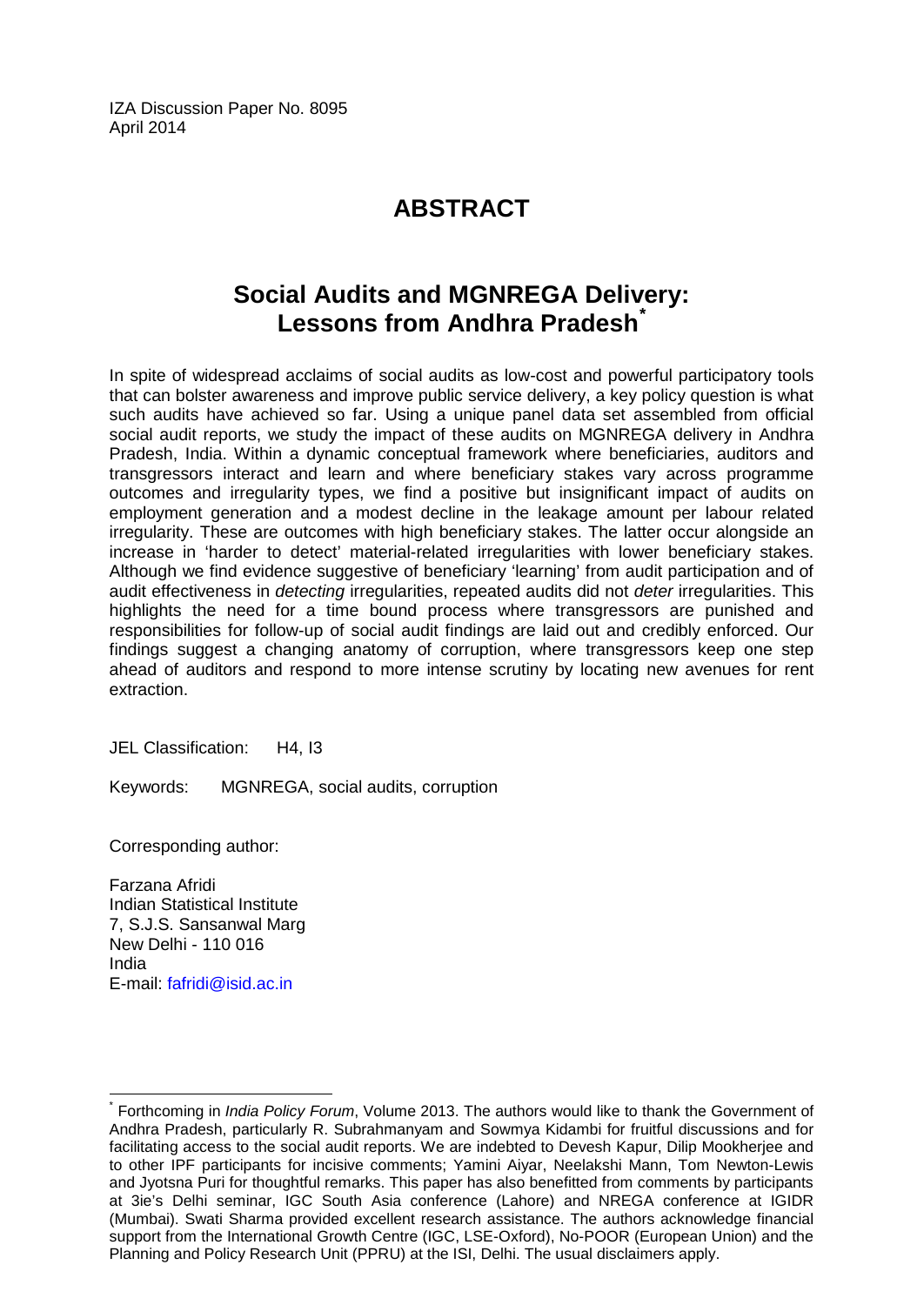#### **1. Introduction**

In spite of mixed experiences (e.g. Adato et al. 2005; Mansuri and Rao 2013), people's participation and social accountability (e.g. Joshi and Houtzager 2012) as mechanisms to foster transparency and improve public programme delivery in developing countries are, once more, in vogue. In the public work projects implemented under India's largest programme to date, the Mahatma Gandhi National Rural Employment Guarantee Act (Government of India, MGNREGA 2005), 'social' audits have been made mandatory. The responsibility for audit implementation is vested with Gram Sabhas (p. 9, Section 17, I and II of the Act), which are plenary meetings of adult residents of Gram Panchayats (village councils). The Act thus empowers intended beneficiaries to scrutinize programme expenditures and to monitor and keep track of programme delivery.<sup>1</sup>

Without sufficient institutional support, however, the expectation that beneficiary led audits should spontaneously arise is unsustainable. Inspired by the civil rights movement spearheaded by the Mazdoor Kisan Shakti Sangathan  $(MKSS)^2$  $(MKSS)^2$  in Rajasthan and other similar initiatives, the state government of Andhra Pradesh (AP) responded swiftly to this weakness in the Act (Aiyar et al. 2013). The early establishment of a pilot audit scheme was followed by the first steps towards a full institutionalisation of the social audit process (ibid.) in the state. By November 2007, social audits had been implemented in 400 of Andhra Pradesh's

<span id="page-3-1"></span><sup>&</sup>lt;sup>1</sup> In a study of Food for Work Programmes in three districts of Andhra Pradesh, predating MGNREGA, Deshingkhar and Johnson (2003) highlight the democratic deficiencies of Gram Sabhas.

<span id="page-3-0"></span><sup>&</sup>lt;sup>2</sup> Translated into English, MKSS is short for the Association for the Empowerment of Workers and Peasants.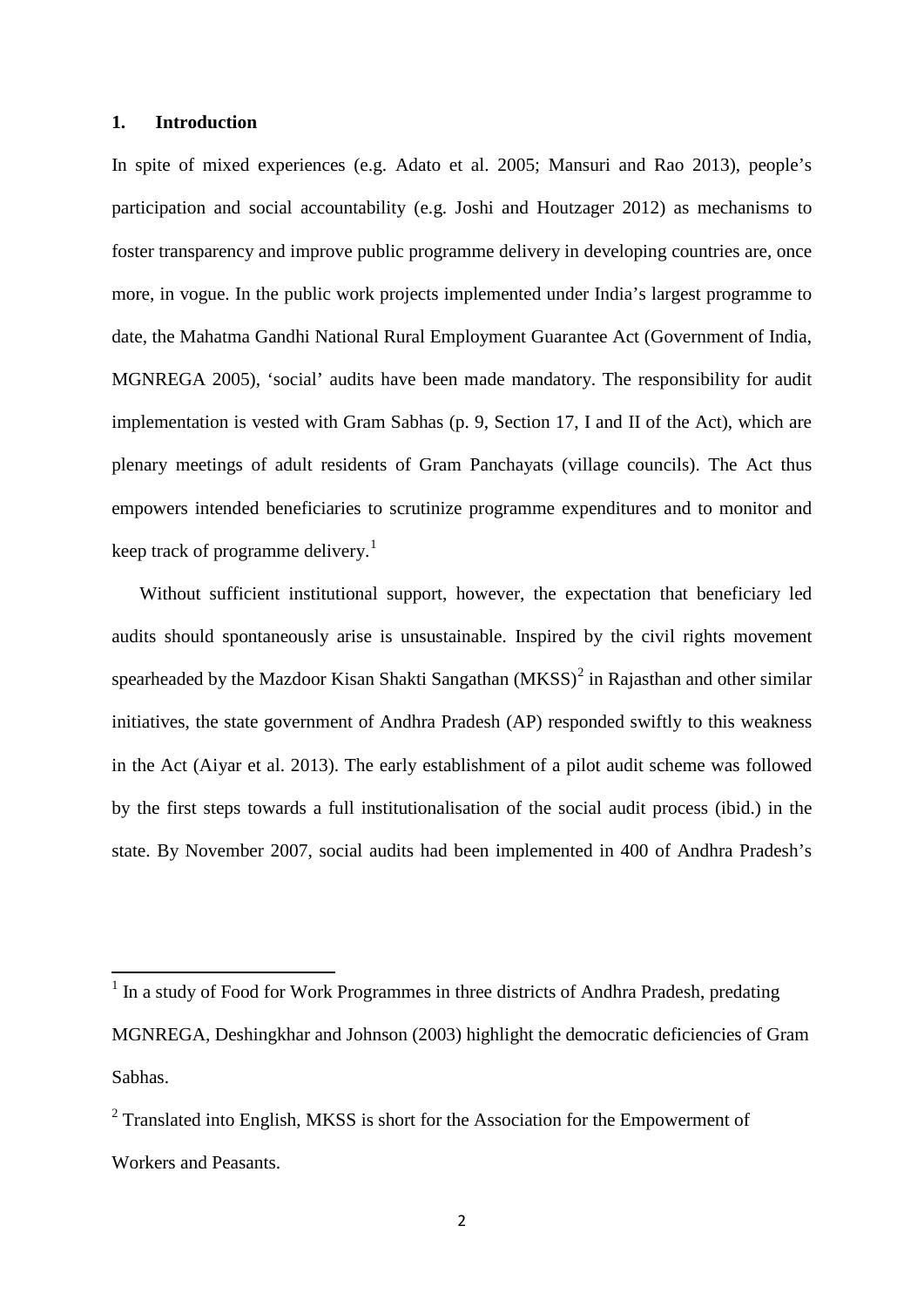650 MGNREGA Phase-I sub-districts (Aakella and Kidambi 2007), a record no other Indian state can match.<sup>[3](#page-3-1)</sup>

The AP social audit model is perceived as successful both within and beyond India's borders (Subarrao et al. 2013). The scaling up of this model to other Indian states makes it pertinent to distil lessons about what these affordable audits have been able to achieve so far.<sup>[4](#page-4-0)</sup> To the best of our knowledge, this is the first attempt to rigorously assess the impacts of a large-scale community monitoring initiative in India. By highlighting the strengths and shortfalls of AP's unique social audit experience, our aim is to improve effectiveness of community monitoring in AP and elsewhere.

The ideal design for identifying the causal effect of social audits on programme delivery would be to randomize social audit implementation. Since the social audits in AP were not rolled out randomly, districts where social audits were conducted early may have had more (or fewer) programme failures than districts audited later on. Comparing MGNREGA outcomes between early and late social audit recipients could therefore distort estimates of audit impacts.

In this paper we adopt the next best strategy by resorting to a panel data set assembled through meticulous extraction and translation of information from original social audit reports. The panel covers the years 2006-10 and comprises official data from up to three rounds of social audits from an initial sample of 300 GPs in eight districts of Andhra Pradesh.

<sup>3</sup> This first phase implementation of MGNREGA started in February 2006 and targeted the 200 poorest districts in the country.

<span id="page-4-0"></span> $4$  The cost of social audit implementation in AP has been low, absorbing between 0.5 and 1% of annual MGNREGA expenditure. The Ministry of Rural Development, Government of India, issued a circular to all state governments in 2012 earmarking up to 1% of annual MGNREGA expenditure for social audits.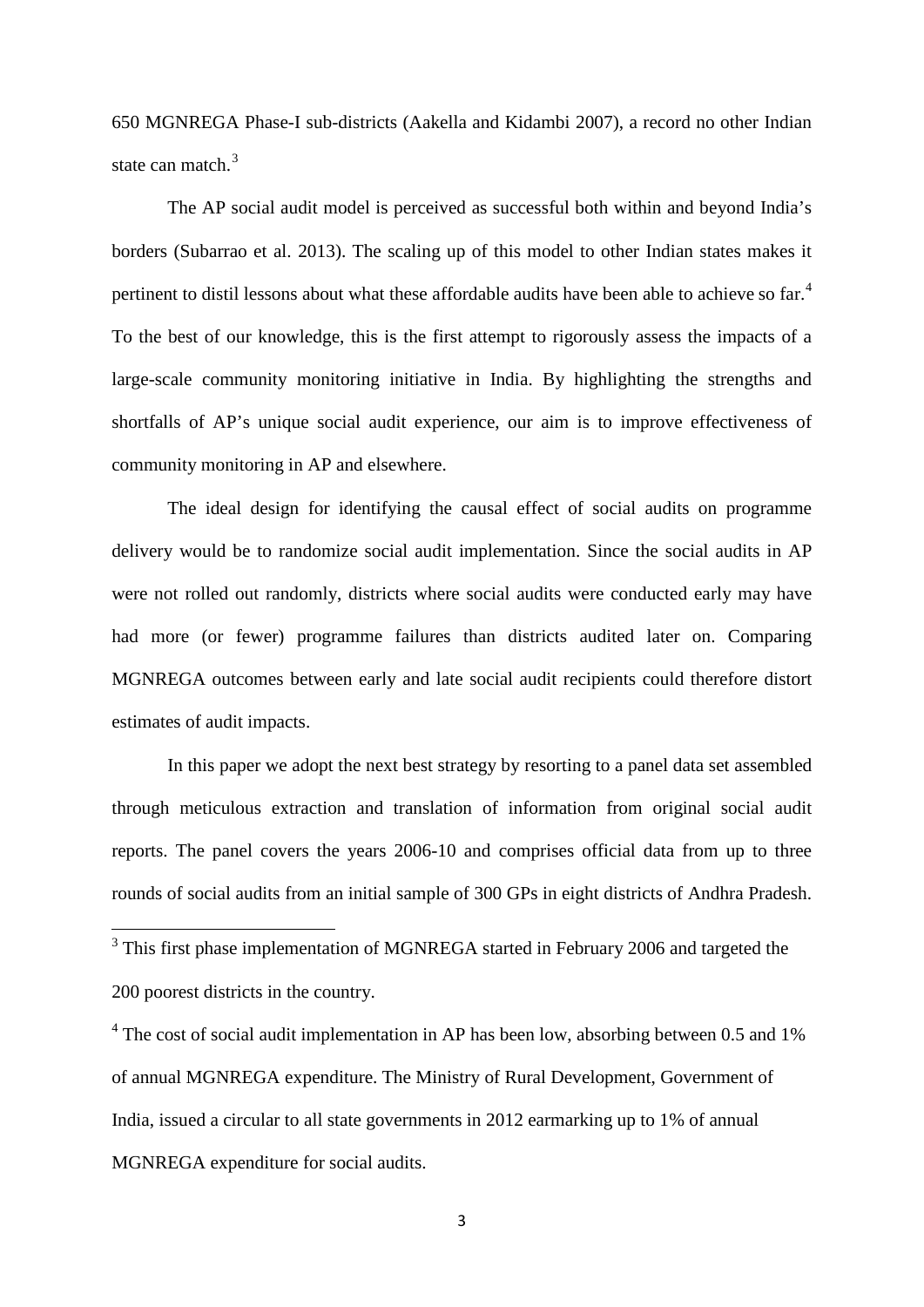Our analysis focuses on whether programme performance measured by irregularities in programme implementation – the immediate concern of social audits – as well as employment and programme expenditures - are affected by additional audits within the same sub-district over time.

Among these performance indicators, we prioritise outcomes that relate directly to malpractices and irregularities that speak to widespread concerns about leakages and corruption in large public programmes in India.<sup>[5](#page-4-0)</sup> In addition, data on the local bureaucracy and elected panchayats enable us to assess the interaction between local government characteristics and programme leakages which is crucial for improving public programme delivery. We control for trends that could potentially impact the quality of programme delivery and corruption: mandal level attributes and secular and district-level time trends to account for and filter out the potential rise in households' awareness about programme entitlements, the growing sophistication of audit teams and the general rise in programme activity.

Once we address these potential confounders, for our study period, we detect a positive but insignificant effect of social audits on employment generation and find no effect on the aggregate number of MGNREGA irregularities detected by the audit process. We find a marginally significant decline in the complaint amount per labour related irregularity. This is accompanied by an increase in more sophisticated and harder to detect material-related irregularities.<sup>[6](#page-5-0)</sup> These main results are robust to sensitivity checks that account for reporting biases and the potential endogeneity of audit intensity. We conclude that while audits may be

<sup>5</sup> Other likely effects and potential benefits from social audit participation are discussed below.

<span id="page-5-0"></span><sup>&</sup>lt;sup>6</sup> In our conceptual framework we link this to learning among beneficiaries, auditors and transgressors and attempt to decipher the underlying logic of this shift.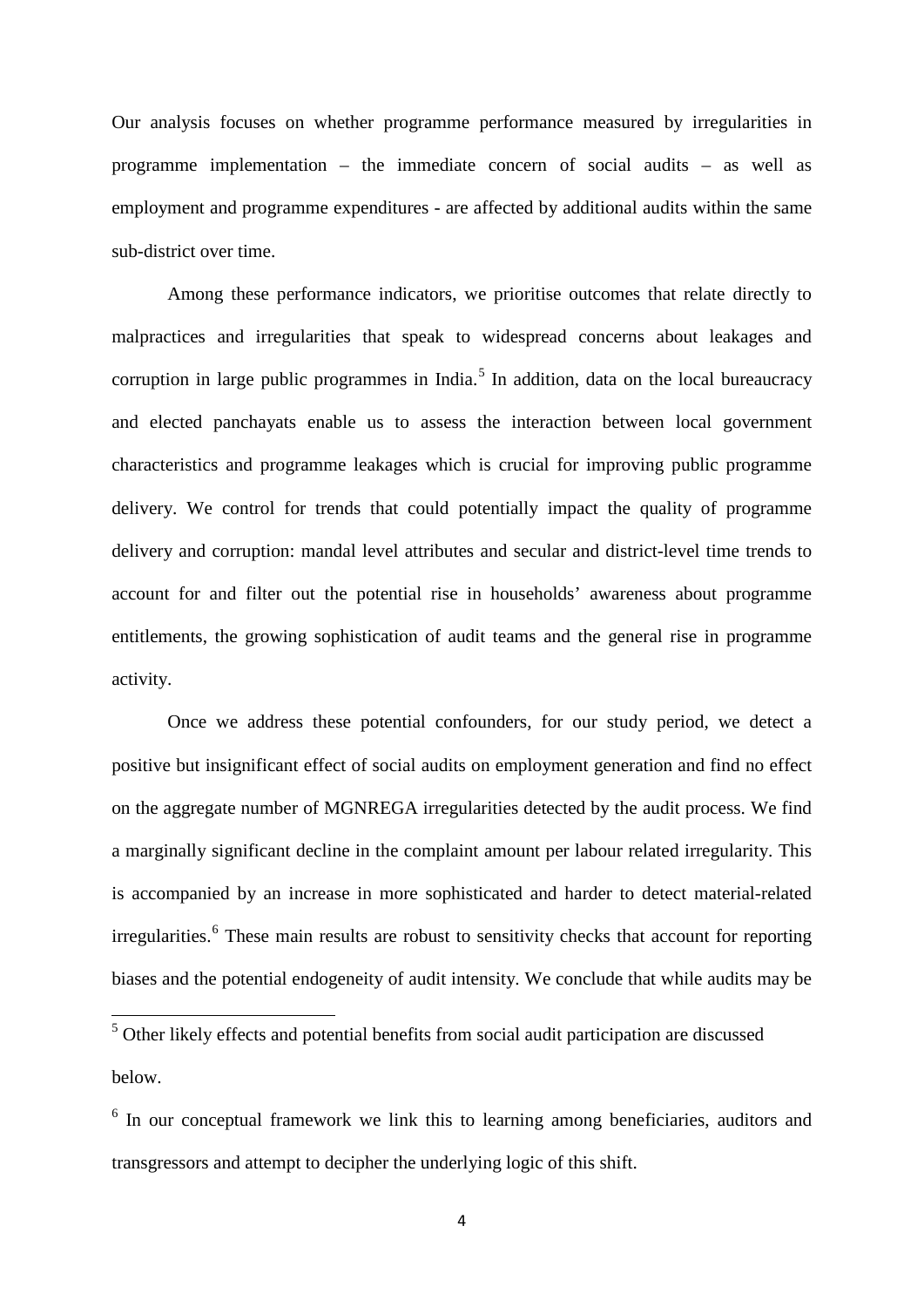effective in *detecting* irregularities, their impact, if any, on *deterring* malpractice is modest. This highlights the need for a time bound process where transgressors are punished and responsibilities for follow up of social audit findings are laid out and credibly enforced.

The remainder of our paper is organised as follows: Section 2 presents a brief review of experiences with participation and bottom up monitoring of public service delivery. We focus, selectively, on monitoring processes that quite closely resemble APs social audits. Section 3 narrates the development of the social audit model of Andhra Pradesh. Section 4 describes the data and presents descriptive statistics while Section 5 explains our conceptual framework. The estimation methodology is presented in Section 6. Results are discussed in Section 7 while Section 8 concludes and spells out the policy implications.

#### **2. Literature review**

<span id="page-6-0"></span>Our theoretical entry point is the question of whether a particular form of monitoring or auditing affects the quality of public service delivery. This is tangential to the broader theme of community-based development, and to questions of social accountability and whether 'participation' works (e.g. Joshi and Houtzager 2012; Mansuri and Rao 2013).<sup>[7](#page-5-0)</sup> As noted by Aiyar et al. (2013; p. 251), the vision of MKSS is embedded in a discourse on rights-based democratic action, where social audits not only represent an anti-corruption tool but 'a platform on which citizens can be empowered to directly exercise their democratic rights.' Social audits thus ensure bottom-up involvement and opportunities for stakeholders to learn

<sup>7</sup> Mansuri and Rao (2013) distinguish, conceptually, between 'organic' and 'induced' participation. The AP social audit model is an example of induced participation.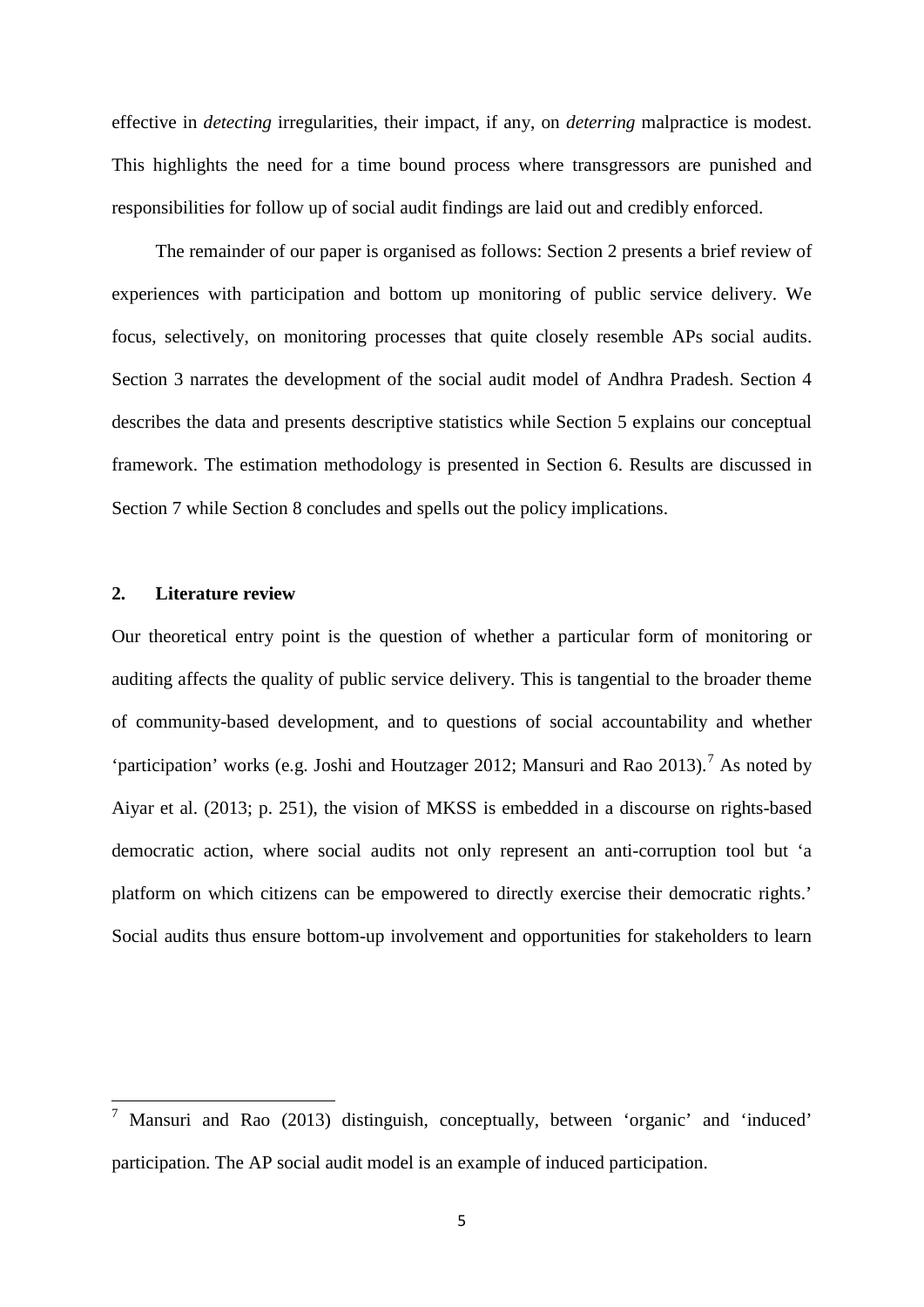by doing through the repeated interaction with audit teams and as the process of MGNREGA delivery unfolds.<sup>[8](#page-6-0)</sup>

In a particularly relevant study, Adato et al. (2005) seek to identify the impacts of 'participation' on the quality of public works programmes in South Africa. Evidence from 101 South African public work programmes suggests that participation – conceptualised and measured as varying in degree - e.g. where the community is either the sole decision-maker, a joint decision-maker or taking on an advisory role - is reported to strongly affect scheme performance as measured by project budget share spent on labour, log number of days of work created and the log number of training days on offer.

The suggestion, thus, is that local stakeholder involvement affects delivery along dimensions that the same stakeholders or beneficiaries can be expected to care deeply about. Even if such effects on the quality of delivery were not immediately discernible, for instance because learning operates with a time-lag, exposure to and participation in a social audit is likely to bolster awareness about MGNREGA entitlements and rules.<sup>[9](#page-7-0)</sup>

Thus, a plausible conjecture is that participatory audits are more likely to be effective when addressing programme outcomes with high beneficiary stakes. High stakes may not, however, be sufficient since beneficiaries also need the knowledge or capacity to act on their

 <sup>8</sup> Conceptually this resembles Joshi and Houtzager's (2012; p.146) definition of social accountability as 'citizen-led action for demanding accountability from providers' which privileges the 'short' and direct route to service providers (Ringold et al. 2012). This is in contrast to the 'long' and indirect route – via the electoral process – to improve service delivery (ibid.).

<span id="page-7-1"></span><span id="page-7-0"></span> $9$  Some such findings are reported in Aiyar et al. (2013) and in addition to the above include changes in the perceptions of government officials and greater confidence to approach such officials.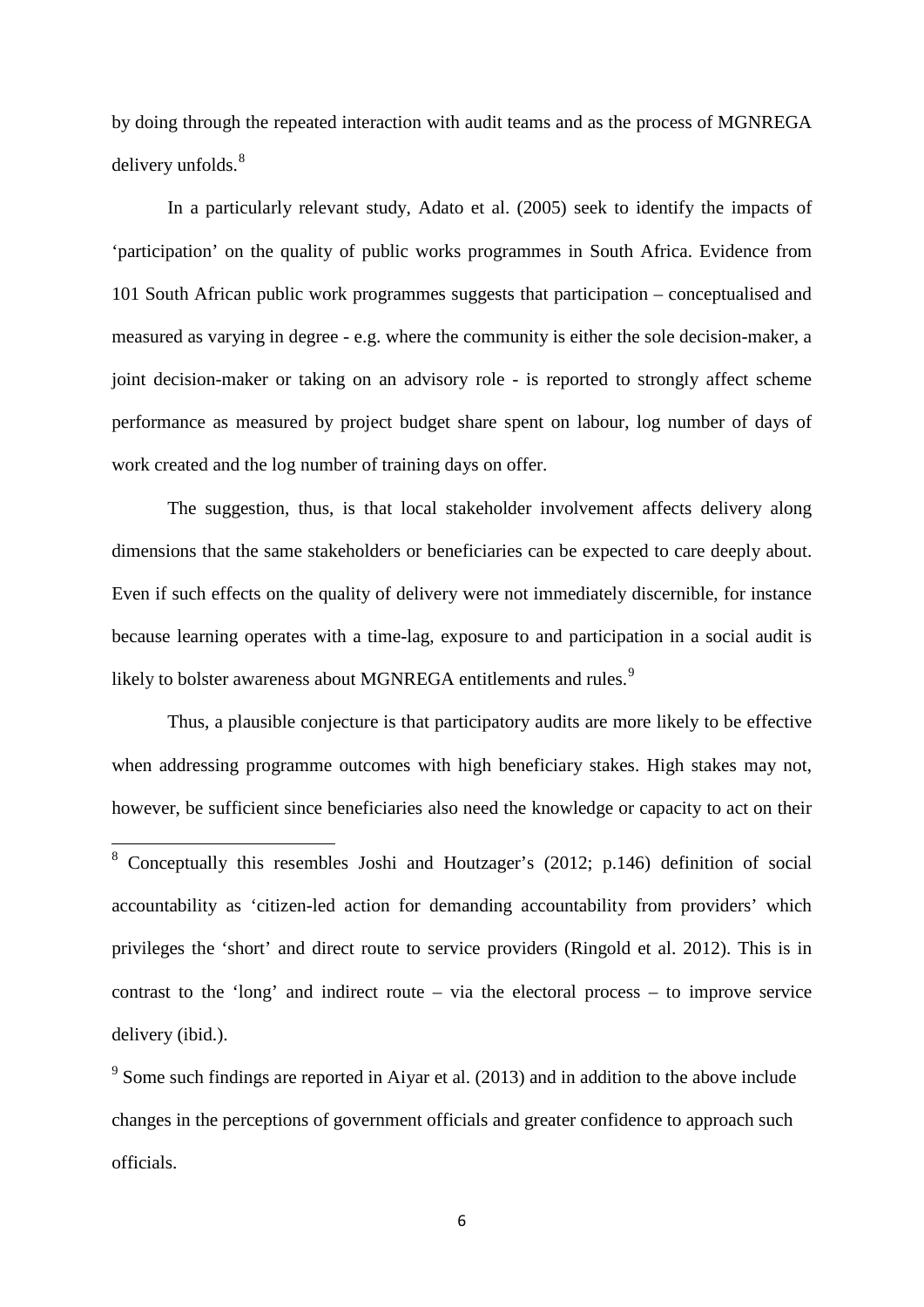interests (as represented by their stakes).<sup>[10](#page-7-1)</sup> This begs the question of how best to strengthen beneficiary capacity. In MGNREGA, beneficiary learning appears to take place mainly 'by doing' which may limit the effectiveness of participatory audits for outcomes that are less transparent and irregularities that are hard to detect. The capacity to detect is, in general, likely to depend on the complexity of relevant public programme outcomes, as suggested by Khemani (2008). We return to this discussion later.

A few studies have touched upon the effectiveness of community based monitoring. Bjorkman and Svensson (2009) (BS from now on) report the findings of experimentally induced community monitoring of health care provision in Uganda. Their intervention comprised of a two-afternoon community meeting where a variety of participatory methods were introduced to 'encourage community members to develop a shared view on how to improve service delivery and to monitor the provider (ibid.).' Information on patient rights and entitlements was disseminated while focus groups discussions were organised to reach out to and absorb the views of marginalised groups. Local suggestions for improvements, and how to obtain these without injecting additional resources, were synthesised in an action plan. Simple as this may sound, it is not very different from what a well organised social audit would set out to achieve.<sup>[11](#page-8-0)</sup>

The next step in the intervention closely resembles the public hearing in the AP social audit model: a one-afternoon event at the health facility where all staff is present followed by a meeting between community members and health staff. The final and mandatory outcome

<span id="page-8-1"></span> $10$  Ringold et al. (2012) highlight the importance of capacity.

<span id="page-8-0"></span><sup>&</sup>lt;sup>11</sup> There is a notable tension between the short-term and snapshot interventions Bjorkman and Svensson (2009) and Banerjee et al. (2010) report on and the longer term engagements advocated and deemed necessary in the social accountability literature (Joshi and Houtzager 2012).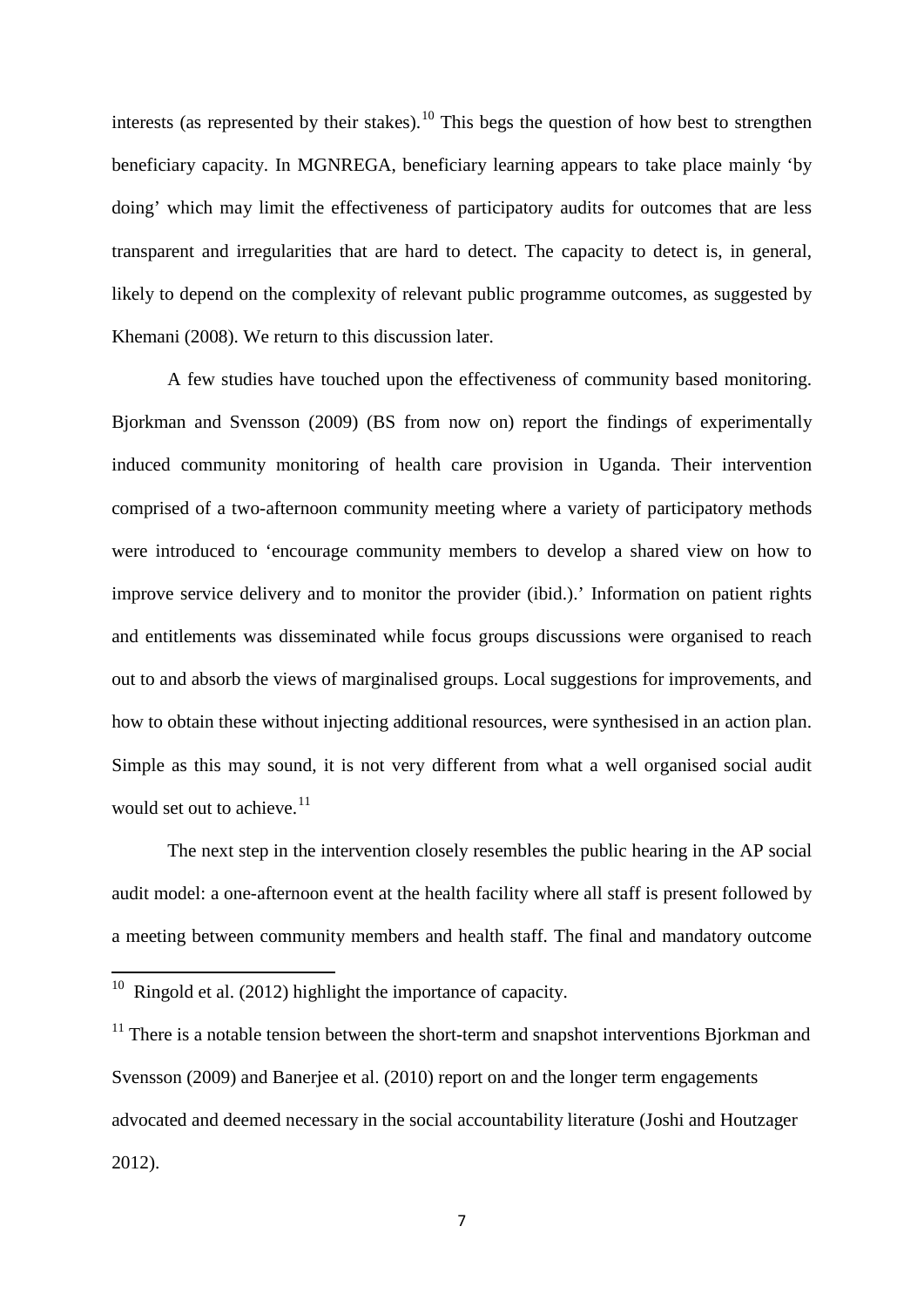of this process is a 'contract', a shared and agreed plan of action that sets out what needs to be done, how by whom and by when.

The simplicity is an appealing aspect of the BS design and in spite of the limited duration, the reported impacts are remarkable. Apart from affecting process monitoring, service delivery improvements are reported for a series of relevant outcomes. There are ultimately impacts on health, including a radical decline in under-5 mortality.

In another community mobilisation attempt, this time to improve the quality of public education provision in Uttar Pradesh (UP), Banerjee et al. (2010) shared information about the quality of schools, report cards showing children's reading ability and possible routes for improvement (e.g. via Village Education Committees) in community meetings where teachers, local government representatives and village residents were all present. In contrast to BS, this particular evaluation found no impact of such village-wide meetings on community participation, teacher effort or learning outcomes. [12](#page-8-1) 

If, as in the Uganda example, transformative effects can be achieved through such simple interventions, optimism on behalf of the AP social audit model seems justified given the many parallels between the BS intervention and the AP model. But what about the lessons from UP? A comparison between the UP and the Uganda interventions may, as Khemani (2008) suggests, throw up a fundamental contrast between the experience of or observability of sub-standard teaching and the quality of health services which local users may possibly

<span id="page-9-0"></span> <sup>12</sup> BS's and Banerjee et al.'s (2010) identification of impacts were made easier by randomized interventions: the attribution of desirable change to social audits, on the other hand, is made harder both by the absence of a credible source of exogenous variation in the quality of social audits and by the likelihood that problem areas are more likely to attract audits.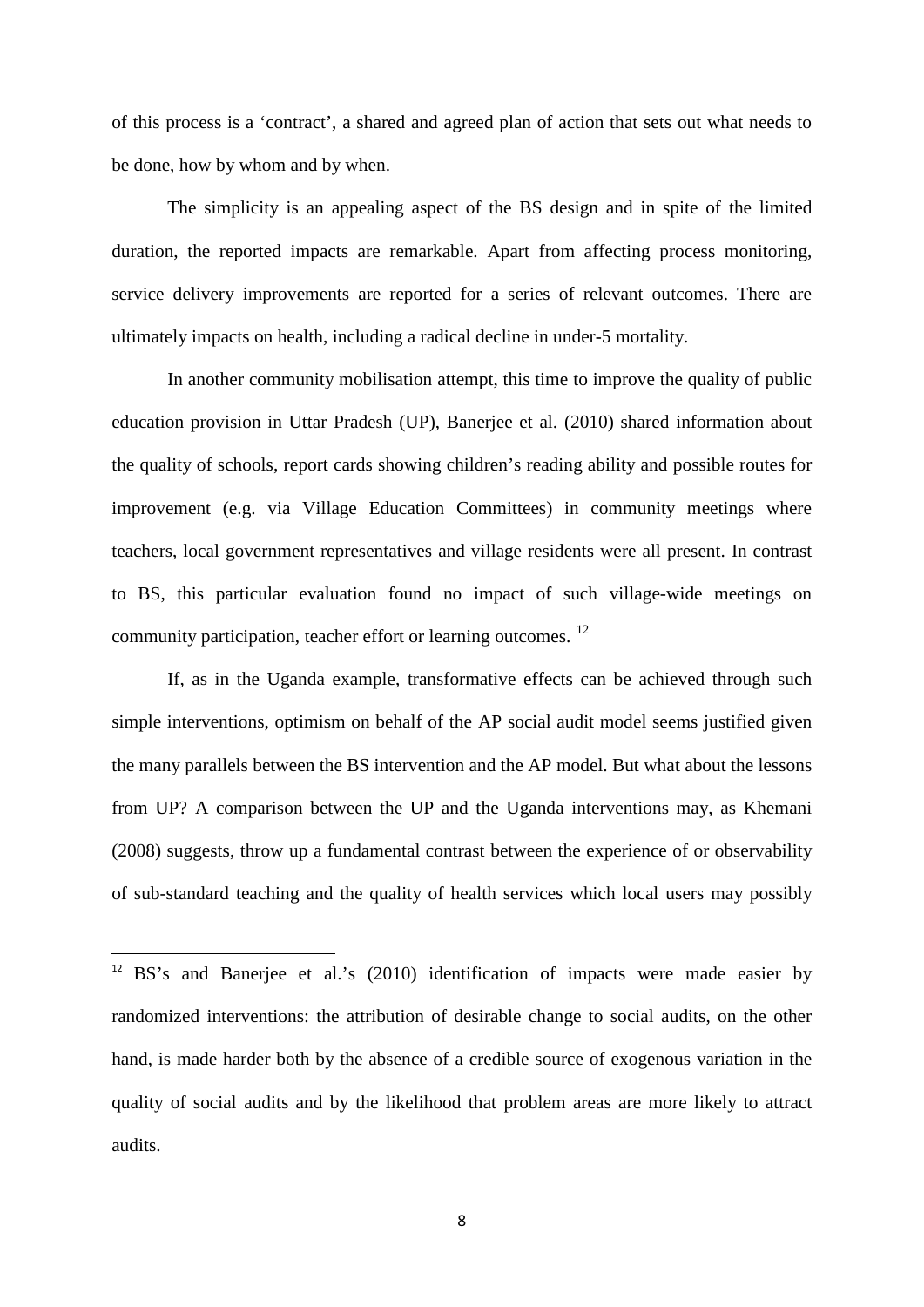have a better eye for and comprehension of. Put differently, community mobilization to improve education provision may involve tougher pedagogical challenges. While stakes are expected to be high for both health and education, initial capacity constraints may be more binding for educational outcomes. A similar argument may apply to the distinction between labour and material-related irregularities in MGNREGA projects.

Another missing ingredient, both in the AP model and the UP intervention, is the 'contractual outlay' to address grievances and how, by whom and by what time these grievances should be addressed. This underscores the importance of effective grievance redressal in community based monitoring efforts: hence even if the AP social audit process is found to be effective in *detecting* irregularities this would be a necessary but not sufficient condition to *deter* irregularities. What difference would it have made to BS's result if the final contract had been omitted? We return to this issue in our discussion of policy implications.

#### **3. The history of public works and the genesis of the AP social audit model**

Prior to MGNREGA, and like other Indian states, AP's performance in the implementation of public works was often dismal (Aiyar et al. 2013) and regularly undermined by the capture of vested interests, in particular through collusion between private contractors and local politicians (e.g. Deshingkar and Johnson 2003).<sup>[13](#page-9-0)</sup>

<span id="page-10-0"></span>The social audit process was initiated in AP by the setting up of the Strategy and Performance Innovation Unit (SPIU) under the state's Rural Development Department in 2006. SPIU was mandated with conducting the social audits of MGNREGA projects and

**.** 

households in AP about their satisfaction with the scheme. While indicative, we found a strong stakeholder endorsement and satisfaction with MGNREGA in AP.

 $13$  As part of our retrospective household survey in 2011 we asked 1,500 beneficiary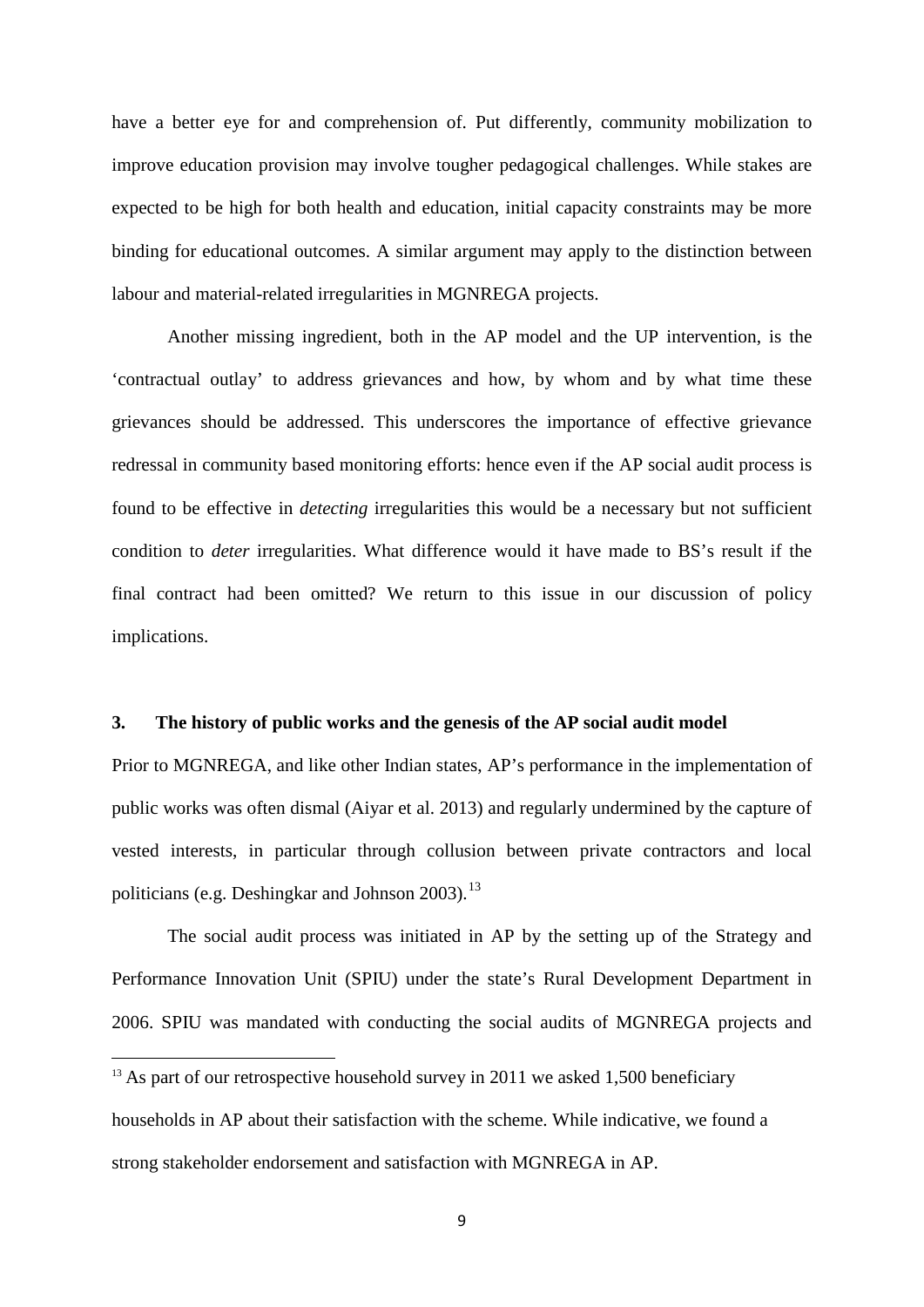headed by a Director, a state civil servant, and assisted by a consultant, formerly with the MKSS. Eventually the responsibility for conducting regular and systematic audits of MGNREGA projects was transferred to a new and autonomous arm of the Department of Rural Development (the Society for Social Audits, Accountability and Transparency (SSAAT)) in May 2009. As of today, the SSAAT Director is an independent consultant and not part of the state government.

This initiative makes AP unique and distinct from other Indian states where audits have either not been conducted or been implemented in an ad-hoc and unsystematic manner.<sup>[14](#page-10-0)</sup> AP's record on social audit implementation is similarly unique. Systematic and standardized audits have been carried out in all 23 districts of Andhra Pradesh with an average of over two rounds of audits completed per GP between 2006 and 2010.

#### **A. The social audit process in AP**[15](#page-11-0)

The first step in conducting the social audit is a notification to the relevant sub-district or mandal office with reference to RTI (Right to Information) obligations and requesting unrestricted access to muster rolls and other relevant MGNREGA project documents(ibid.). A team comprising state and district auditors will, upon their arrival in the mandal headquarter, first recruit and then, in a two-day workshop, intensively train village social auditors about MGNREGA rights and regulations, how to conduct the social audits and how

 $14$  Even though some states have recently responded to the Act by conducting 'regular' social audits, the exercise has been largely superficial with claims of no irregularities in programme implementation.

<span id="page-11-1"></span><span id="page-11-0"></span><sup>&</sup>lt;sup>15</sup> In narrating the content of the Andhra Pradesh social audit model, we draw extensively on Aiyar et al. (2013).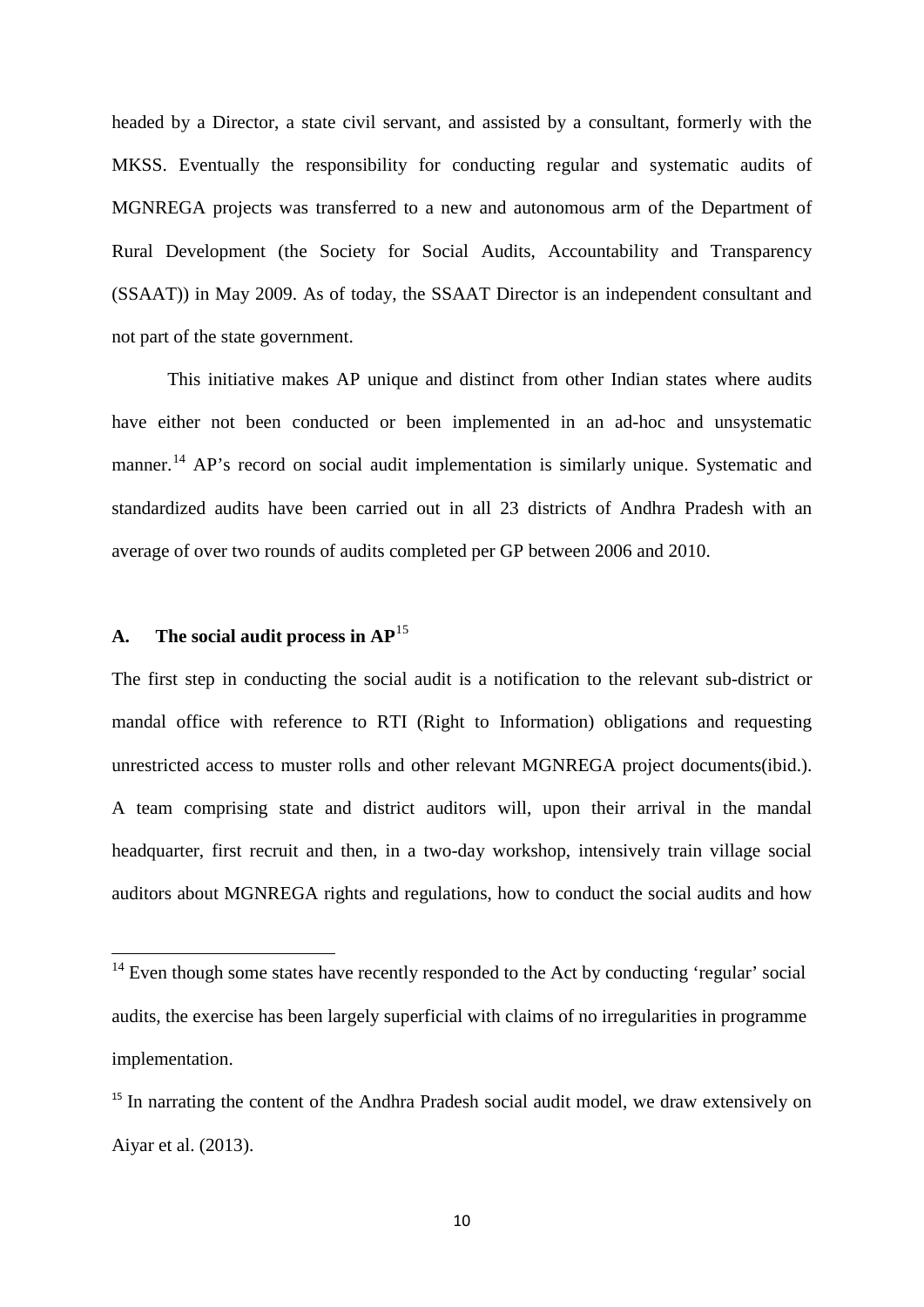to obtain information under RTI legislation (ibid.). The village social auditors are MGNREGA beneficiaries and residents of the mandal.

 The social audit teams will then, over a period of about a week, organize social audits in all GPs of the mandal. In each GP, official labour expenses are verified by visiting labourers listed in the worksite logs ('muster-rolls'). Complaints by individuals or groups of beneficiaries and the audit team are recorded and attested using a standardised audit report template.<sup>[16](#page-11-1)</sup> For verification of material expenditure, the audit team is mandated to undertake worksite inspections. Except for the more obvious and easy to detect irregularities such as 'ghost' or non-existent projects, the verification of material expenditure is typically perceived to be more complex and demanding. Thus, the social audit process in AP uniquely combines a top-down approach (i.e. timing and conduct of audits controlled by the SSAAT) with grassroots participation (i.e. village social auditors and local stakeholders).

Once the audits of all GPs have been completed, a mandal level public hearing with mandatory attendance for all implementing officials is organised to discuss the audit findings. Those present typically include 'wage seekers from the villages in the mandal, the social audit team, branch post-master, key implementing officials, members of the vigilance cell, elected representatives and a district-level ombudsman (Aiyar et al., p. 261)'. Complaints will be read-out, testimonies verified and accused officials given an opportunity to defend themselves.

<span id="page-12-0"></span>After the public hearing a decision taken report (DTR) is created by the officer presiding over the hearing. In this report the responsibility for each confirmed malfeasance is

<sup>&</sup>lt;sup>16</sup> The auditors are expected to verify labour records for all beneficiaries. This may not be true in practice.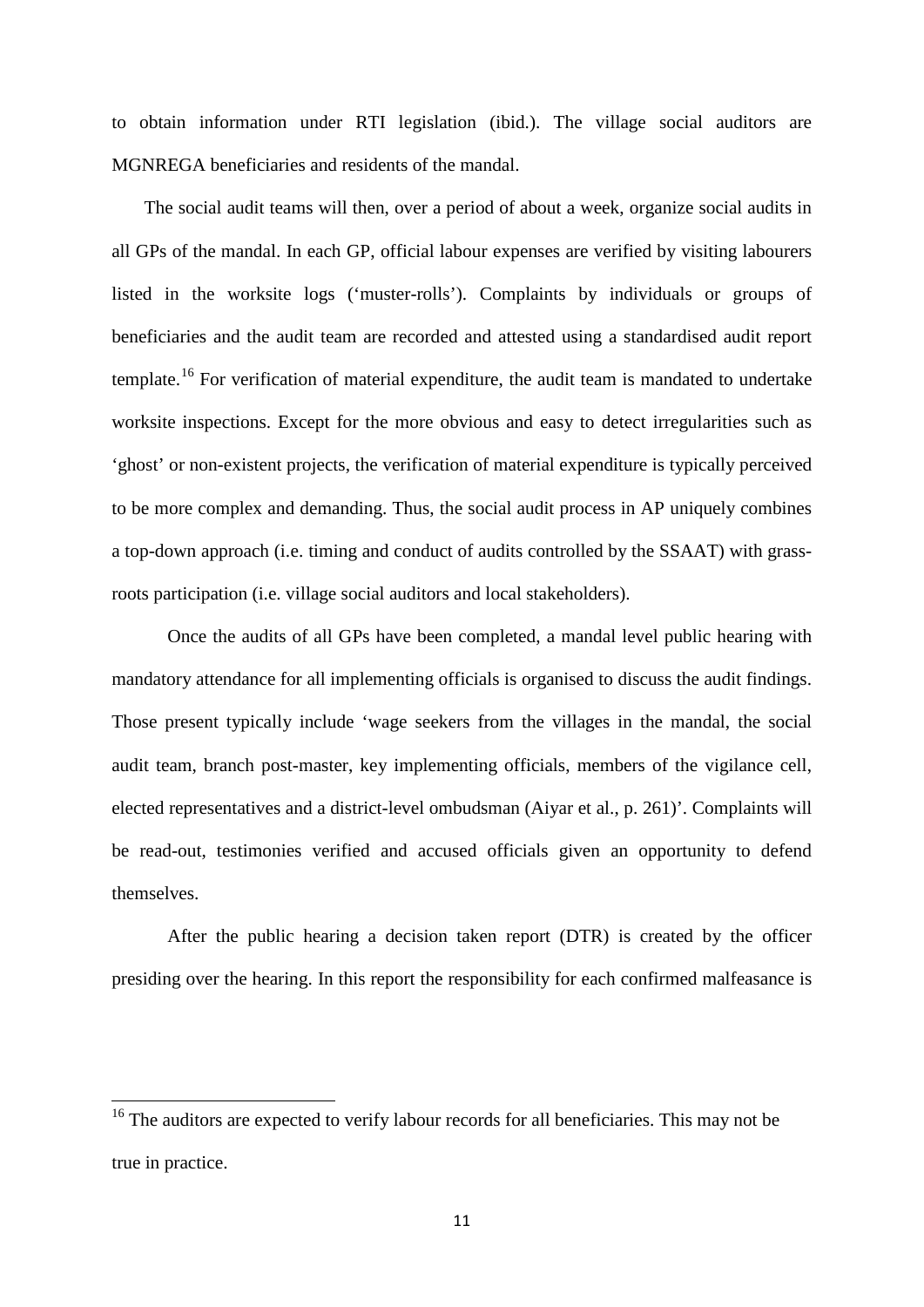pinned on a programme functionary or, as the case may be, on multiple functionaries.<sup>[17](#page-12-0)</sup> Until 2010, the mechanism for redressing issues raised by the social audit and mentioned in DTRs was weak.<sup>[18](#page-13-0)</sup> However, in 2010, the state set up a vigilance cell within the Department of Rural Development (Aiyar et al. 2013). Under this mechanism, copies of the DTRs are sent to key programme functionaries for follow-up action within days of the public hearing, including the district vigilance officer. The vigilance office then issues an Action Taken Report (ATR) which lists the action taken against errant officials in the DTR (ibid.).

#### **4. Data**

Our panel data were extracted and codified from the official and original Telugu social audit reports for 100 randomly sampled mandals across eight districts of AP.<sup>[19](#page-13-1)</sup> In each randomly chosen mandal, three gram panchayats were selected based on the following criteria: the GP which was the administrative headquarter of the mandal, one GP randomly selected from all GPs reserved for a female sarpanch and one randomly selected from GPs not reserved for a female sarpanch in that mandal in 2006. Our initial sample thus comprises 300 GPs from 100 mandals.

The GP audit reports have two components: a standard audit report card which

<span id="page-13-0"></span> $18$  In the above parlance, the social audit process lacked procedural tightness.

<span id="page-13-2"></span><span id="page-13-1"></span><sup>19</sup>These eight districts were Mahbubnagar, Medak, Nizamabad, Warangal and Khammam (north or Telangana region), Anantpur and Kurnool (south or Rayalseema region) and Guntur (west or coastal region). MGNREGA was implemented in February 2006 in all these districts, except Kurnool and Guntur, which implemented the programme from April, 2007 onwards.

<sup>&</sup>lt;sup>17</sup> The SSAAT has introduced checks and balances to prevent local programme functionaries who are being audited from corrupting audit team members.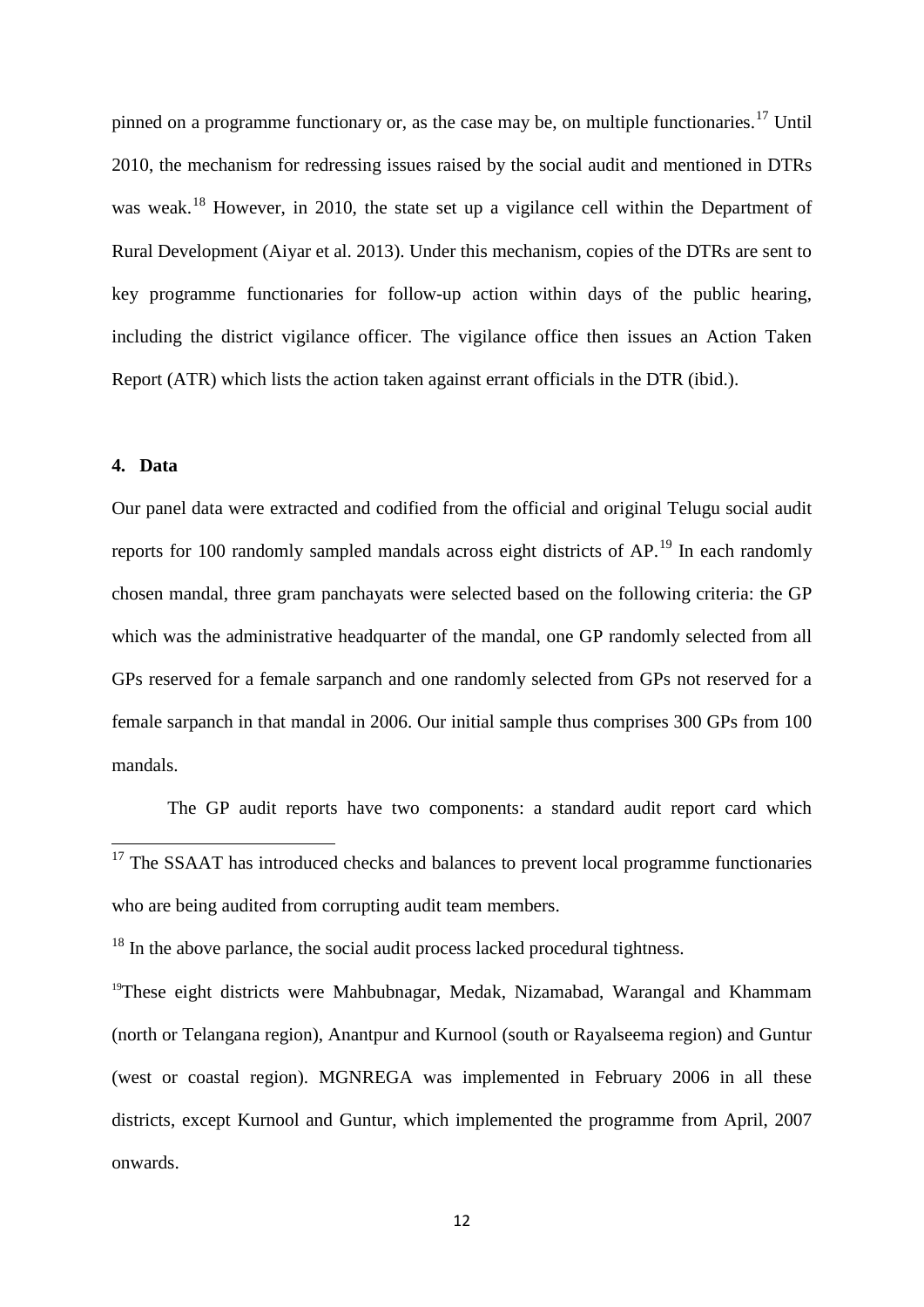records the date of the audit along with the demographic characteristics of the GP, and more importantly, audit team impressions about process performance since the last audit including a financial misappropriations estimate. These impressions and estimates are based largely on the second component of the audit report – the list of complaints filed by individuals, groups or by audit team members. The complaints are recorded during the door-to-door verification of labour expenditures and during project site inspections to verify material expenditures by technical members of the audit team. Each complaint is supported by affidavits and brought up during the public hearing. As noted above, during the public hearing the responsibility for each complaint is pinned on one or multiple MGNREGA functionary (-ies). We use data on all verified complaints, following the public hearing.

These data are available from the first round of audits that began in 2006 and until  $2010.^{20}$  $2010.^{20}$  We construct a panel of audit reports for each GP with an average of over two reports per GP for the period 2006-10. We supplement the official audit data with data from interviews with the mandal parishad development officer (MPDO) and the GP sarpanch elected in 2006 for a five year term. These retrospective surveys were conducted during April – June, 2011. Data from the Census (2001) provide village level characteristics such as infrastructure and access to public services.

In addition to the audit data, we also obtained information on programme performance from the Department of Rural Development's (AP) website for the financial years  $2006-07$  to  $2010-11$ .<sup>[21](#page-14-0)</sup> These data on programme expenditures and employment were

 $20$ Original audit reports that were missing were supplemented with abridged versions of the audit reports available from the SSAAT website:<http://125.17.121.162/SocialAudit/>

<span id="page-14-1"></span><span id="page-14-0"></span><sup>&</sup>lt;sup>21</sup> The following link was accessed between July-August, 2013 to obtain information on programme expenditures and employment: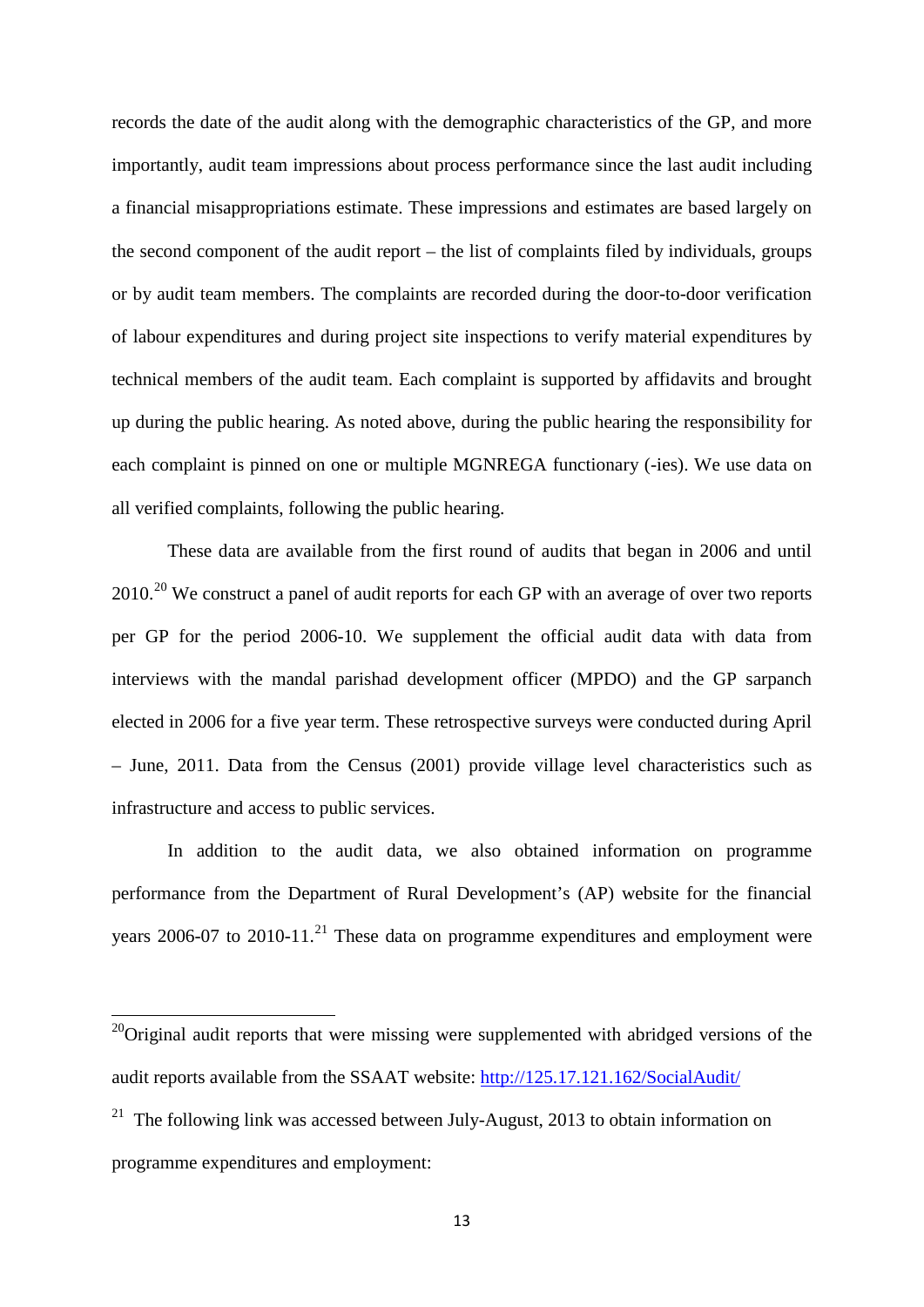cumulated across financial years prior to the financial year in which the audit occurred and then linked to each GP by the audit date. The data, therefore, inform us about programme expenditures and person days of work covered in each audit. We also linked programme expenditures and person days of work generated post audit (and before the next audit) to each GP to assess the effect of an audit on subsequent programme performance.

#### **A. Descriptive statistics**

**.** 

The social audit data facilitate comparisons by audit round and complaint type. Table 1 presents a breakdown of the average number of complaints by type across all rounds. We categorize complaints into three types – labour related, those related to materials used in MGNREGA projects and the provision of work-site facilities mandated by the Act - labeled 'other complaints'. Labour complaints account for 87% of all complaints. This is not surprising since the problems that trigger labour complaints more directly affect beneficiary households. At the same time, the average real amount per material related irregularity (Rs. 28,786) was more than twice the real amount per labour related irregularity (Rs. 10,289) over the three audit rounds.

Table 2 shows trends by complaint type. If we restrict attention to audit rounds 1-3, there is a discernible rise in the total number of complaints between rounds 1 and 3 (Row 1), driven mainly by a disproportionate increase in the number of material complaints (173%) relative to the increase in the number of labour complaints  $(13\%)$ .<sup>22</sup>

[http://nrega.ap.gov.in/Nregs/FrontServlet?requestType=NewReportsRH&actionVal=Display](http://nrega.ap.gov.in/Nregs/FrontServlet?requestType=NewReportsRH&actionVal=Display&page=Newreportcenter_ajax_eng) [&page=Newreportcenter\\_ajax\\_eng](http://nrega.ap.gov.in/Nregs/FrontServlet?requestType=NewReportsRH&actionVal=Display&page=Newreportcenter_ajax_eng)

<span id="page-15-0"></span><sup>22</sup> There are notable differences in trends in irregularities across districts (Table A1 in Appendix). The district-wise trends in the number of complaints suggest that the five Telangana districts feature among the seven worst districts, with Anantpur and Kurnool only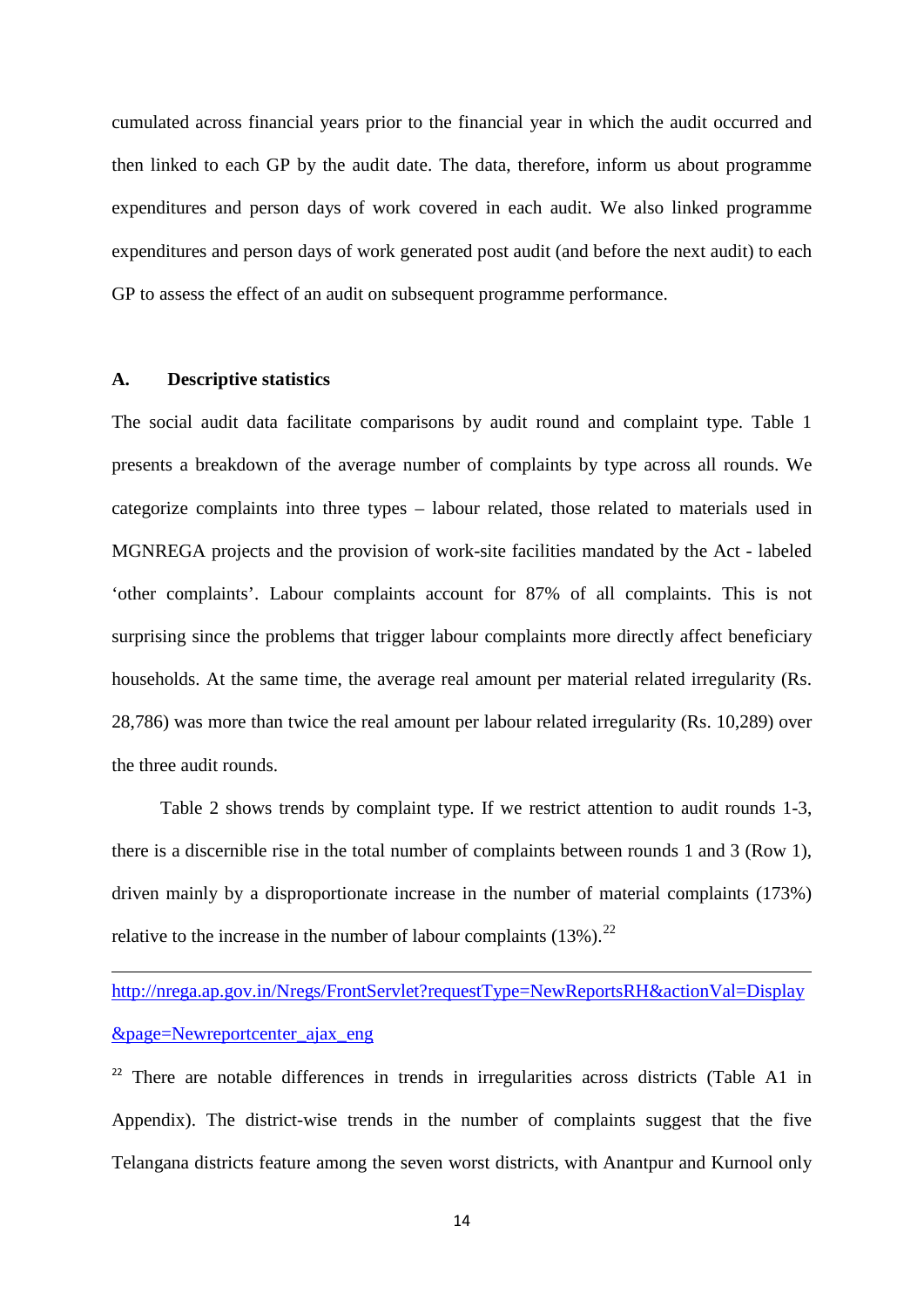Table 3 disaggregates the type of complaint by audit round and, as above, captures broad trends: the rise in labour complaints appears to be mainly driven by administrative inefficiencies, specifically, a sharp rise in complaints for delayed payment or non-payment of wages over the three audit rounds. In contrast, we register a steep decline in complaints related to non-provision of work. Impersonations/*benami* wage payments and excess wage payments/bribes also decline, but marginally, between audits 1 and 3. There is no significant change in the audit teams' access to wage records as shown in the row 'wage records missing'. For the material component, grievances related to 'non-existent work' and 'excess payments/bribes' rose significantly alongside a sharp drop in irregularities related to 'poor quality of materials'. We also observe an increase in missing materials expenditure records.  $^{23}$  $^{23}$  $^{23}$ 

Finally, Table 4 summarizes programme outcomes audited in each round. Real programme expenditures more than doubled in the period after the first audit. Water conservation projects had the highest share of total programme expenditure in audit 1 but this share along with that of drought and flood control fell in subsequent audits. There was a marginal increase in the share of programme expenditures on rural connectivity works from

 $\overline{a}$ 

<span id="page-16-0"></span>marginally worse than the *best* Telangana district (Medak). For material complaints, the Telangana districts are the five worst districts. This is suggestive of a different political economy of MGNREGA irregularities in Telangana. It is also evident that the average number of complaints is increasing, and dramatically in four of the five Telangana districts, with Khammam as the only and very notable exception. For Anantapur and Kurnool, audit 3 numbers are lower than everywhere else, but we have few third round audits in these districts.  $^{23}$  Note that if expenditure records (viz. receipts of materials purchased) are not available to the audit team and those expenditures have been officially incurred, the auditors interpret this as leakage of programme funds.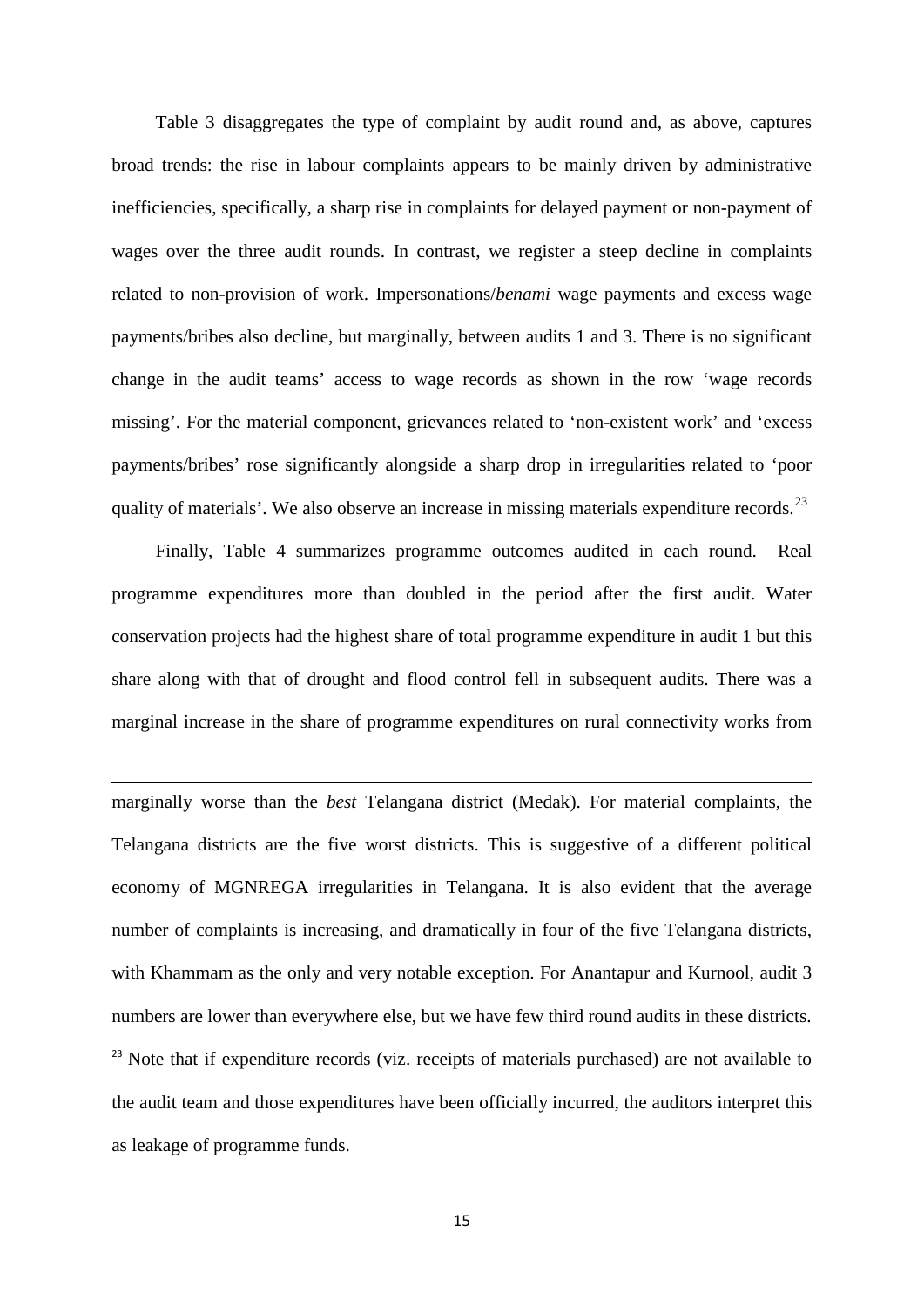audit 1 to 3. On employment generation, total person days increased almost threefold during this period but there were no significant changes in the share of SC (marginal decline) or ST (marginal increase) person days. Thus, overall, we observe a sharp rise in programme activity during the study period.

While the summary statistics are suggestive of the trends in programme performance, our main challenge is to obtain convincing clues about the impacts of social audits on corruption and on the quality of programme delivery. We introduce our conceptual framework before addressing the methodological challenges.

#### **5. Conceptual framework: Linking stakes, capacity and learning**

Except for Joshi and Houtzager's (2012; p. 155) emphasis on the need 'to examine social accountability actions as one part of a broader and longer process of engagement between collective actors and the state (*here: service providers, our emphasis*)', the existing literature tends to bypass the repeated behavioural interactions between and learning by beneficiaries, social audit teams and public officials (transgressors) that repeated social audits may give rise to.

This section outlines some basic assumptions we make about the behavioural response of all actors in the audit process that aid the interpretation of our empirical results. We first assume that the state commits to conducting regular social audits. However, the first round of the social audit, given low state credibility, takes public officials (or transgressors) by surprise. Further, the cost of effort for basic programme delivery transgressions is low. Second, local MGNREGA beneficiaries have high stakes in employment availability and in timely and due pay. There is, moreover, sufficient capacity on the part of audit teams and local beneficiaries to detect transgressions in basic programme delivery.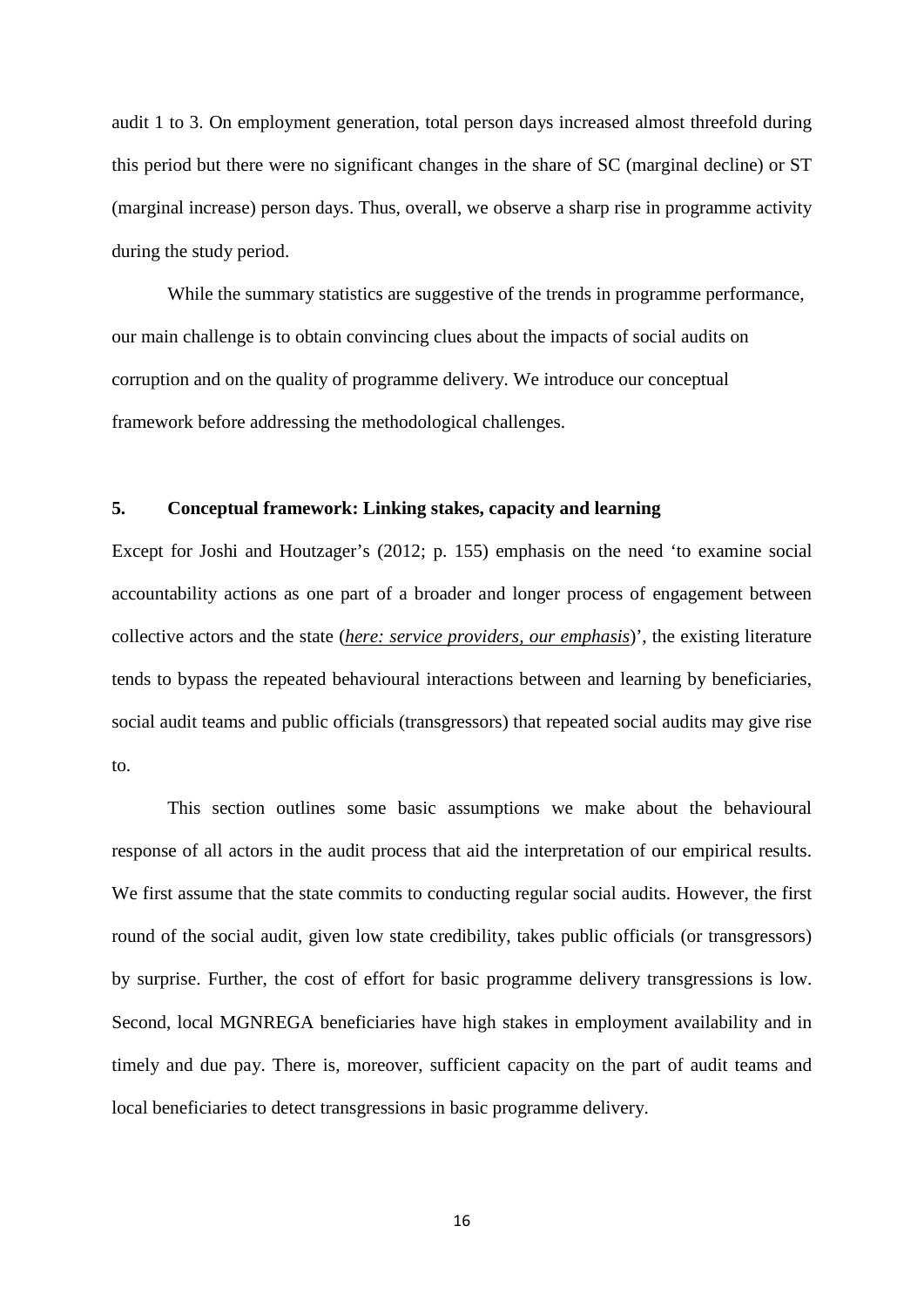As a result, we expect more easy to detect irregularities in the initial audit round. In subsequent audit rounds, beneficiaries may become more effective participants while auditors become more adept. We should, thus, observe a decline in easy-to-detect irregularities. At the same time, transgressors expect audits in the future and benefit from staying one step ahead of the auditors.

We thus anticipate an evolving dynamic process with improved auditing and signs of more effective local participation through learning. The drawback is that transgressions may also become more sophisticated. The introduction of monitoring may thus result in substitutions of one type of irregularity for another as transgressors learn to manipulate the new system while discovering other avenues for rent extraction (Olken and Pande 2011). Hence, if we assume that auditors' learning is unable to catch-up with learning by those who are audited then we would observe more harder-to-detect irregularities.<sup>[24](#page-16-0)</sup> Figure 1 links, in a simplified manner, our discussion of beneficiary capacity and stakes to this evolving process of learning and response.

Our assumptions are borne out by the data. While AP had conducted multiple audits in all mandals by 2010-11, state commitment to monitoring had no precedent. Further, in the first audit round, 80% of all labour-related complaints were filed by local beneficiaries. Roughly half of these were in the 'hard to detect' category. Among beneficiaries, therefore, stakes appear to trump complexity from the start. In contrast, social audit teams submitted 80% of the material complaints in the first audit round. By audit round 2, there is already a

**.** 

<span id="page-18-0"></span><sup>&</sup>lt;sup>24</sup> However, even if audits become more effective in detecting irregularities, deterrence may remain weak. In order to change transgressor behaviour, we thus need to assume either that being caught is sufficiently 'costly' even in the absence of formal punishment or that beliefs about strong, future punishment are widespread.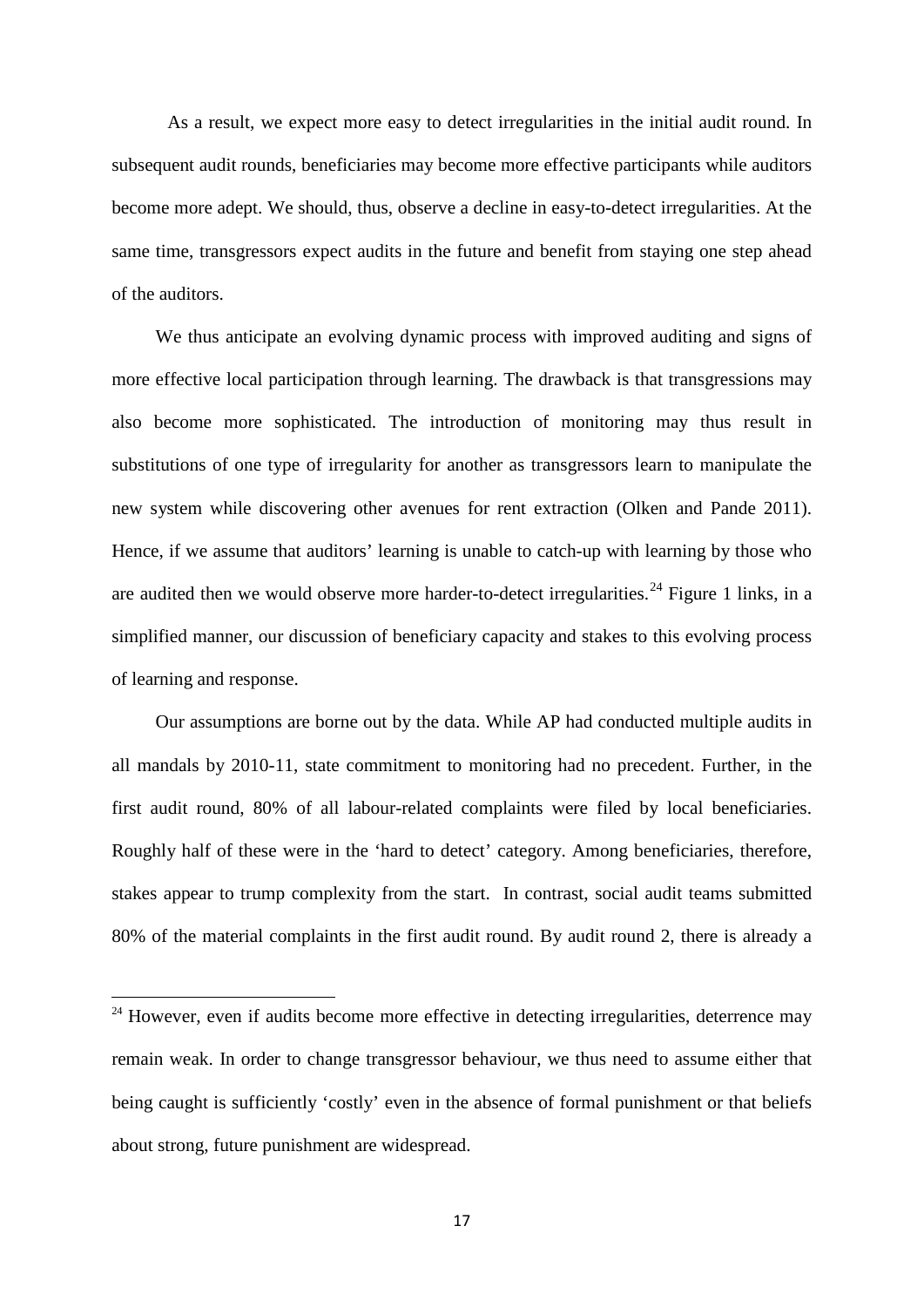greater diversity in beneficiary complaints, with a higher share of material complaints, spread across easy- and hard-to-detect. By audit round 3, the latter accounted for 60% of the material complaints filed by beneficiaries.

Contrast this with the complaints filed by the social audit team which divide, more sharply, between easy- and hard-to-detect irregularities, for labour and materials and change little over time: the share of hard-to-detect irregularities in all labour complaints submitted by the audit team is never below 88%. For material complaints, the corresponding audit team figure is 76%. The share of hard-to-detect irregularities filed by the audit team for both labour and materials complaints, however, increases by about 10 percentage points from audit round 1 to 3. These observations suggest that the social audit process imparts substantive learning on local beneficiaries. At the same time, and given that the large majority of social audit team complaints involve hard to detect irregularities, beneficiary learning is not sufficient to ensure that the participatory part of the process can fully handle the more complex labour and material irregularities. The top down part – represented by the social audit team - and the participatory process - thus appear to perform vital complementary roles.<sup>[25](#page-18-0)</sup>

To summarise, if audits effectively detect malfeasance *and* the threat of punishment for malfeasance is credible, we expect easy to detect irregularities to decline with repeated audits. At the same time, we expect more hard to detect irregularities in later audit rounds due

<span id="page-19-0"></span> $\overline{a}$ 

 $25$  Olken (2009) finds that top-down audits may be more effective in curtailing corruption in public programmes as opposed to a bottoms-up approach envisaged by community monitoring. Villagers' perception of corruption in a village road construction programme in Indonesia rose by only 0.8 % when actual corruption in the programme rose by 10 %.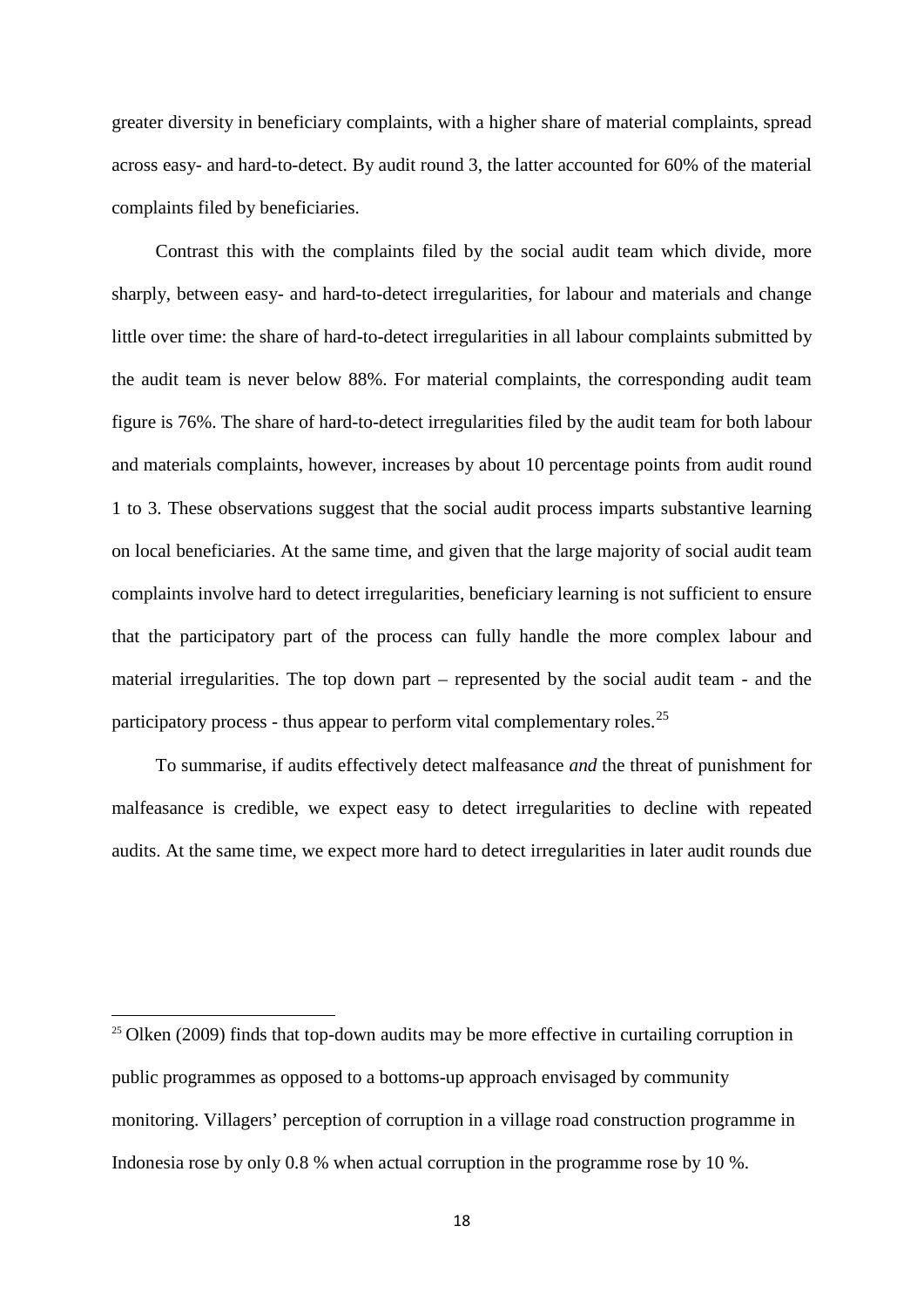to the increasing sophistication of transgressors even as auditors and beneficiaries learn.<sup>[26](#page-19-0)</sup>

#### **6. Methodology**

As noted, we take advantage of the panel structure of the data to assess whether programme implementation improves with repeated social audits within the same mandal, over time, while controlling for other trends that could potentially impact corruption and the quality of programme delivery.

Our main specification is given by:

$$
Outcome_{njklt} = \alpha_0 + \sum \alpha_n Audit_{n+1} \alpha_4 X_{jkl} + \alpha_5 D_k + \sum \eta_t Year_t + \sum \gamma_{lt} (D_l * Year_t) + \mu_{njklt} \tag{1}
$$

The analysis is conducted at the GP-audit level. The findings of social audit *n* in GP *j* in mandal *k* in district *l* in year *t* is denoted by *Outcomenjklt*. Our outcomes comprise the different complaint variables described in section 4. The main coefficient of interest is the round of the social audit, or *Audit<sub>n</sub>*, *n* taking values 2 and 3 with the first audit as the reference year. The coefficient on *Audit<sub>n</sub>* will tell us whether, relative to the first audit, irregularities in programme implementation are higher or lower. X*jkl* is a vector of time invariant GP level characteristics that includes attributes of the sarpanch elected in 2006 (for a five year term) such as gender, caste, education and age, the GP's access to health and education facilities and distance from the nearest town. It also includes a dummy variable for whether the GP is the mandal headquarter.

<span id="page-20-0"></span><sup>&</sup>lt;sup>26</sup> In an ideal scenario one would use independent measures of corruption or malfeasance in the programme. Unfortunately, data are available only for malfeasance reported in the social audits. This is likely to be an underestimate of the true level of corruption or the true number of irregularities since some beneficiaries may not register their complaints e.g. due to threats or intimidation.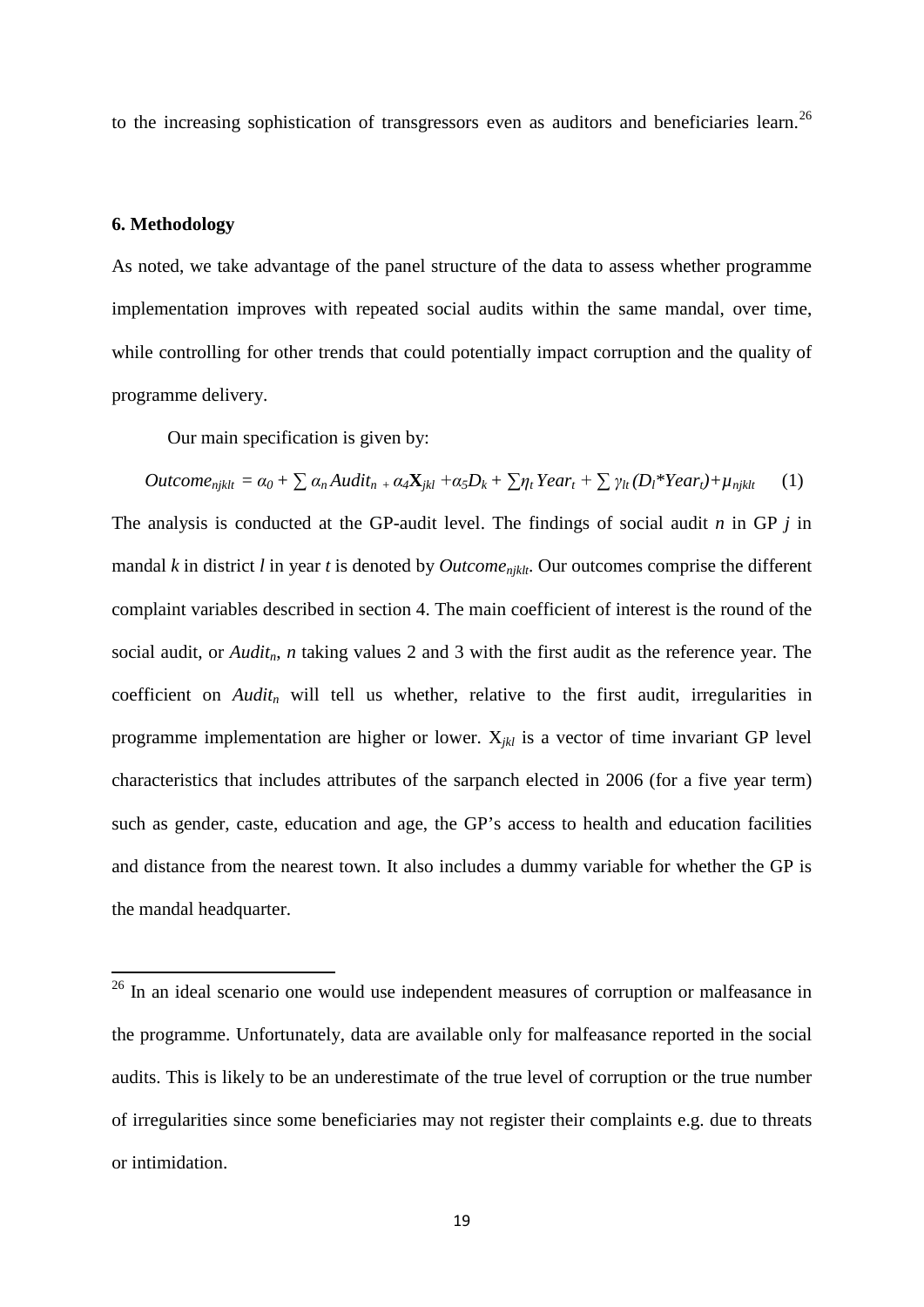A few factors may confound the interpretation of  $\alpha_n$ . First, recall that the audit is conducted at the level of the mandal. All GPs within a mandal are audited by a single audit team within a period of about one week. Some mandals may be systematically better or worse at administering the programme since the mandal level bureaucracy plays a critical role in MGNREGA implementation. We therefore use mandal level dummies,  $D_k$ , to control for this unobserved variation in the timing of the audit and in mandal-level implementation capability.

Second, the social audit findings, reported as the complaint types discussed above, might be influenced by (i) changes in awareness about programme entitlements or beneficiary confidence in the integrity of the audit process because of repeated exposure and (ii) by improvements in audit quality as audit team members become more adept at detecting discrepancies. For the former, with constant implementation quality, we would observe an increase in the number of beneficiary complaints over time.

To capture (i) we account for linear time trends by including dummies (*Yeart*) for the year in which the particular audit was conducted (dummy for each year between 2006 and 2010). The assumption here is that average awareness among beneficiaries would be higher in say, 2008 relative to 2006, due to repeated programme exposure and irrespective of the number of audits conducted. A similar argument holds for (ii).

 Third, as pointed out above, some districts are more likely to be more (less) effective MGNREGA implementers. For instance, biometric beneficiary identification was introduced in some districts before others. Such district level variations in technological advances, in programme activity (i.e. number of MGNREGA projects or programme expenditures) or in bureaucratic capacity, could influence the quality of programme delivery and reported irregularities directly. Thus, to account for differences in programme implementation trends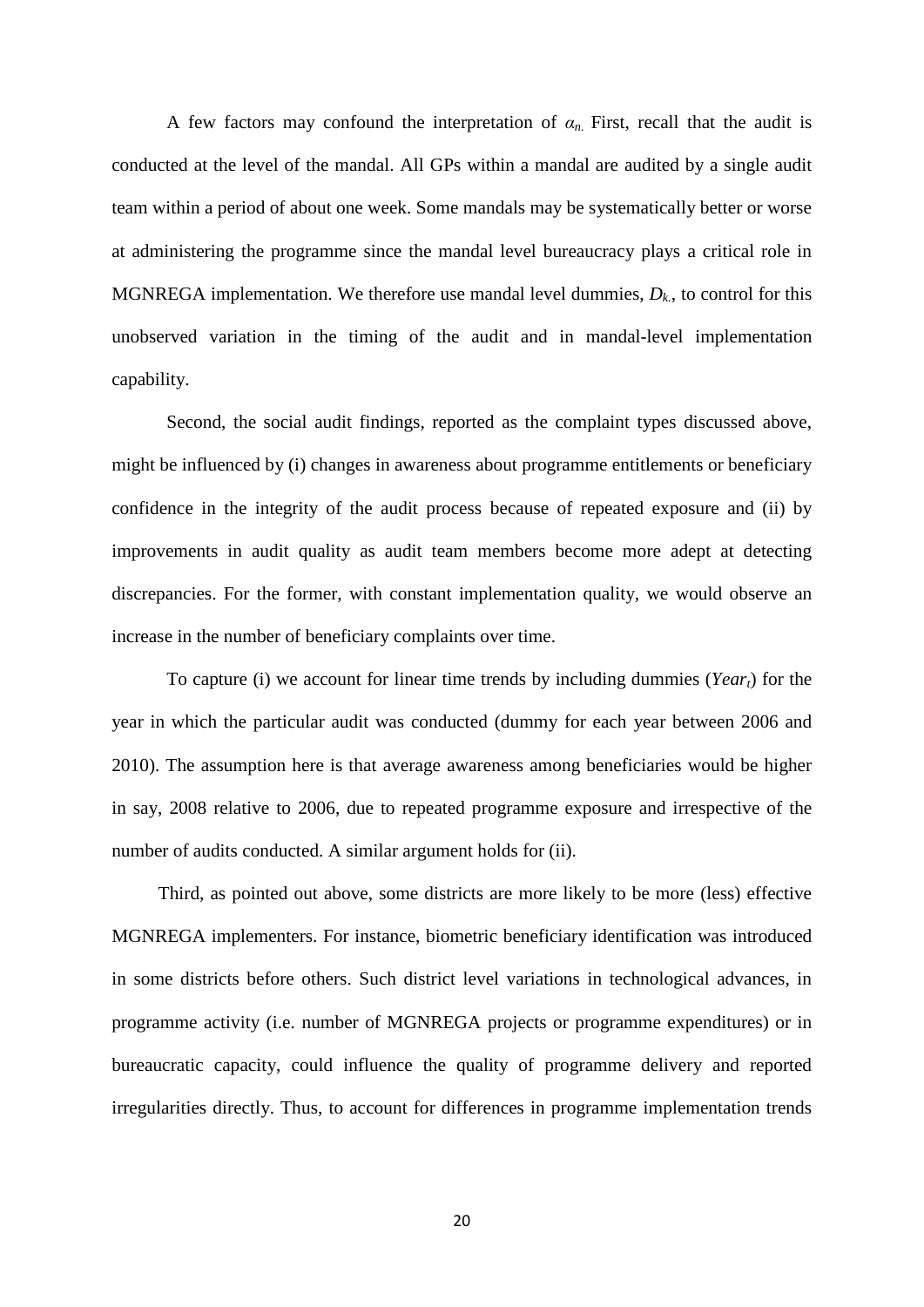across districts we interact the dummy variable for each district with the dummy for each audit year (*Dl\*Yeart*) and include these as additional controls*.*

In our second line of inquiry, we study the effect of audits on real programme expenditures and employment generation. Specifically, we estimate the following model:

 $NREGA_{ikl,(t+1)} = \beta_0 + \sum \beta_n Audit_{n,t} + \beta_3 X_{ikl} + \beta_4 D_k + \sum \theta_t Year_t + \sum \delta_{lt}(D_l * Year_t) + \varepsilon_{njklt}$  (2) *NREGA<sub>ikl,(t+1)* is employment and expenditure under the programme in GP *j* in mandal *k* in</sub> district *l* at time  $t+1$ . *Audit<sub>n,t</sub>* is a dummy variable for the n<sup>th</sup> audit in period t. The other variables are as described for our first specification. Note that our data pertain to audits 1 to 3. Since the outcome variable relates to the years between successive audits, the audit dummy variables included in the specification are for audits 1 and 2 for the years in our study. The corresponding MGNREGA data are for the cumulated outcome after the nth audit and before the (n+1) audit. Thus  $\beta_n$  is an indicator of the impact of an audit on subsequent expenditures and employment generated under the programme.

A remaining challenge is to decipher the interpretational possibilities that social audit data, in their present form, give rise to. Put differently, even if the social audits were implemented as RCTs with 'impacts' amenable to robust identification, beneficiary complaints data could suffer from reporting biases that our (or an RCT-based) methodology is unable to fully account for. For instance, a decline in complaints may be due to intimidation by transgressors of beneficiaries who complained in previous audit rounds. Thus fewer programme irregularities may not reflect a genuine decline in malfeasance. In a similar manner, local politics may affect complainant behaviour with a rise in complaints reflecting political manoeuvring to harm e.g. an incumbent.

To address this concern we undertake a robustness check of our main results by restricting the analysis to complaints filed by the audit team alone. We thus assume that the

21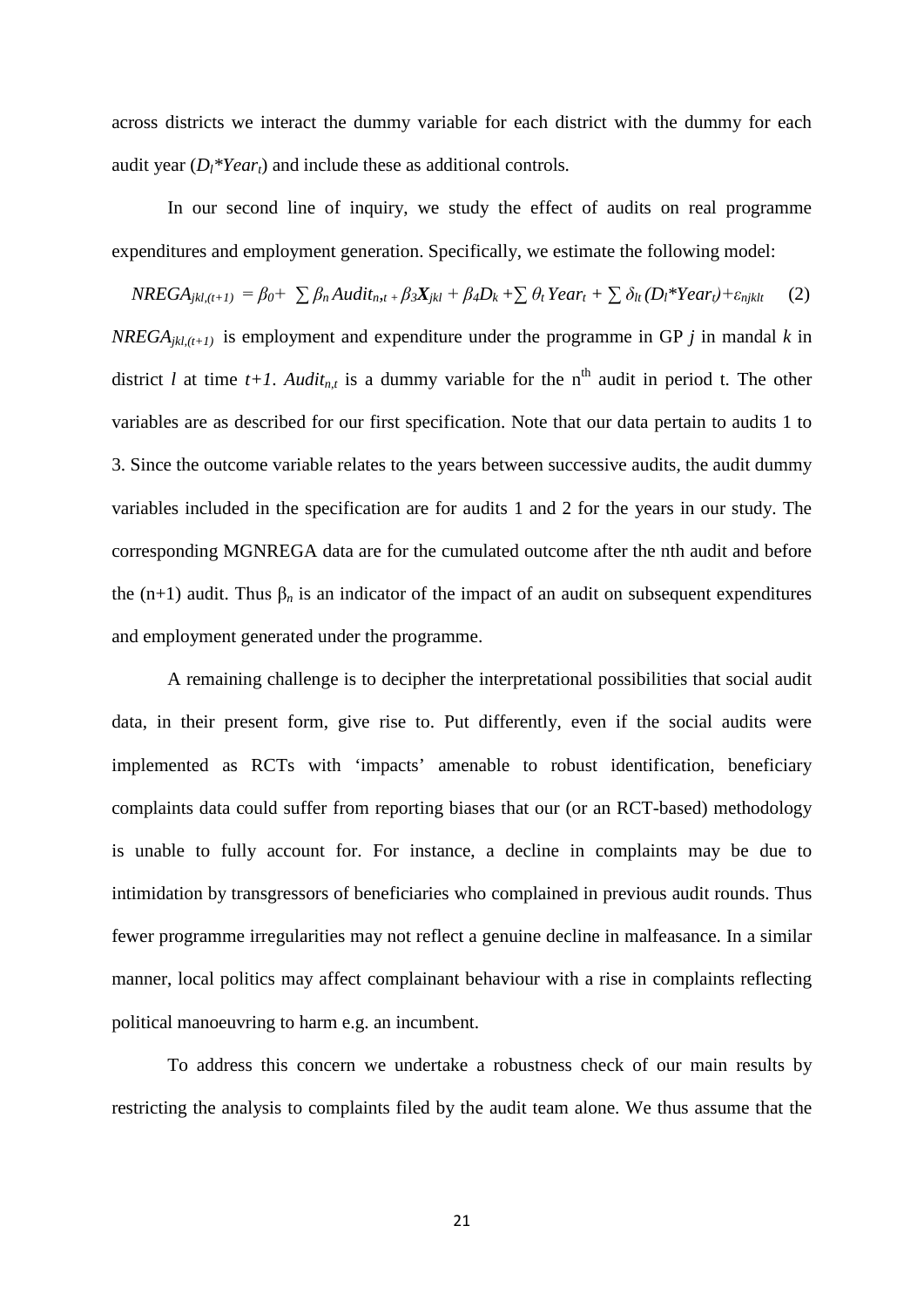members of the audit team are unlikely to be intimidated or threatened and less likely to be swayed by local political biases.

#### **7. Results**

We first discuss results for the number of reported irregularities followed by programme performance outcomes. Table 5 presents results on variation in the reported total, labour related and materials related irregularities across audits, controlling for elected sarpanch and GP attributes, overall time trends (which, as noted, pick up changes in audit quality and awareness levels), district specific trends and mandal fixed effects . The specification, thus, assumes that unobservable differences in mandal characteristics and district specific trends may influence programme quality. In column 1, the dependent variable is the total number of complaints filed in a social audit, while in columns 2 and 3 the outcomes of interest are the total numbers of labour and material complaints, respectively.<sup>[27](#page-20-0)</sup>

In column 1, the coefficient on audit 2 is positive and significant while the audit 3 coefficient is insignificant. Thus, overall, aggregate irregularities were higher in audit 2 than

<span id="page-23-0"></span> $27$  When we account for whether the district belongs to the most disadvantaged and politically sensitive area of Telangana (north-west AP) or not the results suggest that while the total number of complaints decreased by audit 3 in non-Telangana districts, Telangana experienced increases in complaints in both audits 2 and 3. Non-Telangana districts showed a decline in labour complaints filed in audit 3 relative to audit 1. Materials related complaints were significantly higher in Telangana districts in audit 3. It is possible that the effect of social audits in non-Telanagana regions is insignificant because the levels of corruption or programme mismanagement are very low in those areas, to begin with.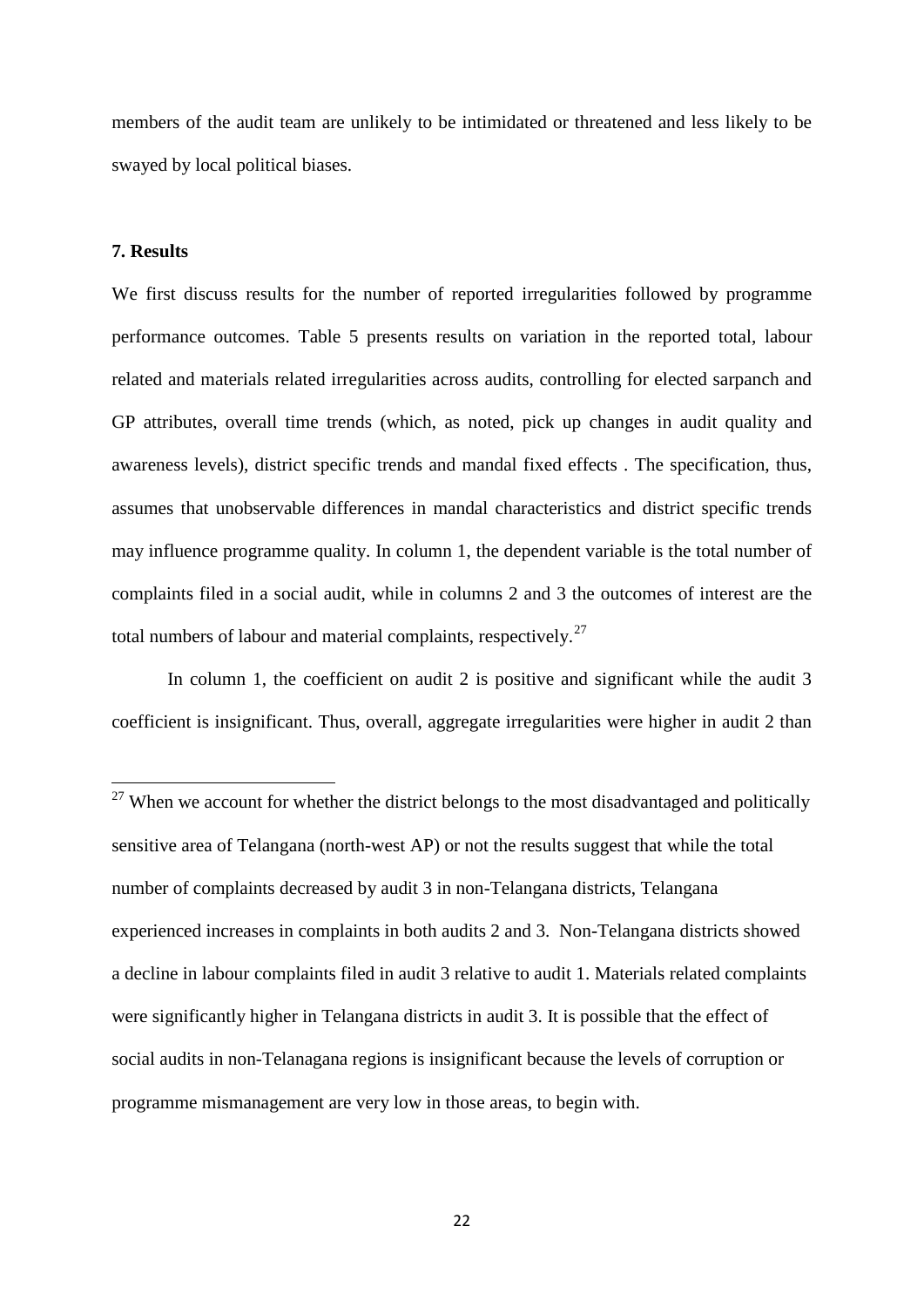in audit 1 while there is no significant difference between audits 2 and 3 (row 4). Next, column 2 shows that labour complaints were not higher in rounds 2 and 3 relative to round 1. However, in column 3 we find more materials complaints in audit rounds 2 and 3: a 197% and 324% increase, respectively, relative to round 1. There were also more such complaints in audit 3 than in audit 2 (row 4). Thus, there appears to have been a secular rise in irregularities related to material expenditure. Hence the increase in total complaints, albeit insignificant in audit 3, was likely driven by the rise in materials complaints.

In table 6 we classify labour and materials related irregularities into 'easy-to-detect' (ETD) and 'hard-to-detect' (HTD) as discussed in the conceptual framework section above. Hence, within the labour component of the programme – non-payment or delays in wage payments and non–provision of work are ETD while *benami* and bribe related irregularities are classified as HTD. The results suggest that any increase in the number of labour related irregularities was due to more complaints about non-payment or delay in wage payments in audit 2 relative to audit 1 (column 1). These were, however, not significantly higher in audit 3 relative to audit 1 or between audits 2 and 3 (column 1, row 4). We thus conclude that there was an insignificant increase in the number of complaints related to non-payment or delay in wage payments over the three audit rounds. Interestingly, the number of complaints related to non-provision of MGNREGA work declined in both rounds 2 and 3, albeit insignificantly in the latter as shown in column 2. As a result, there was no significant decline in irregularities related to the non-provision of work over successive audits (column 2, row 4). Further, there was an insignificant effect of audits 2 and 3 on irregularities due to corrupt practices (i.e. *benami* wages, bribes etc. in columns 3 and 4) relative to round 1. However, the negative coefficient in row 4, column 3, suggests that irregularities related to ghost workers may have declined between audits 2 and 3.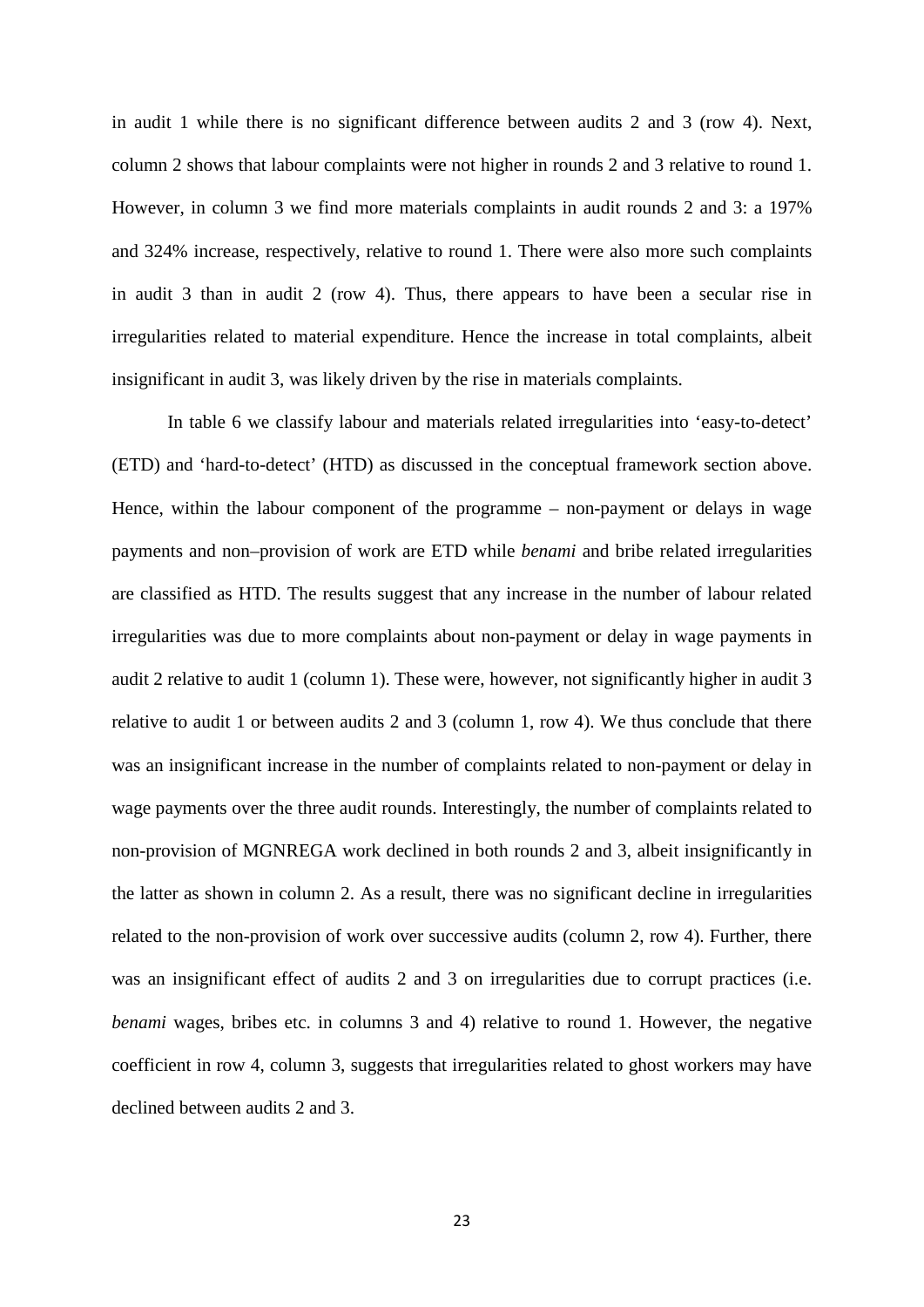Columns  $5 - 8$  show that the increase in materials related complaints in audit 2 was driven by the rise in easy-to-detect ghost or non-existent projects (column 5, row 1), and the harder-to-detect irregularities due to missing official records on materials expenditure (column 8, row 1). However, by audit 3, the number of non-existent projects was not higher than in audit 1 (column 5, row 2). Overall, the secular increase in materials related complaints over the three audit rounds seems to have been driven by the significant increase in bribes and missing expenditure records (column 7 and 8, row 4).

In Table 7 we present results for the effect of audits on direct measures of programme performance, as in equation (2) above. Our sample is restricted to GPs with three audits between 2006 and 2010. Relative to programme performance post audit 1, there was an insignificant increase in real programme expenditures post audit 2 as shown by the coefficient on audit 2 in column 1. Interestingly, there was a marginal decline in the proportion of programme expenditures on rural roads projects where the avenues for corruption may be higher (World Bank, 2011) as shown in column 2. Total MGNREGA employment generated increased insignificantly (column 3) while there was no change in the proportion of SC and ST person days in total MGNREGA employment (columns 4 and 5). These findings line up with those in Tables 5 and 6 – suggesting that the impacts of audits on programme outcomes were, at best, marginal.

To summarise, we observe insignificant changes in the easy-to-detect complaints, but a substantive rise in hard-to-detect, material complaints. These patterns are consistent with the above discussion of stakes and evidence on beneficiary learning. In spite of such learning and the greater capacity of the participatory part of the audit process to detect irregularities, illustrated by the increasingly advanced complaints submitted by beneficiaries, the social audits were ineffective in systematically reducing the ETD irregularities. We interpret the observed rise in materials related malfeasance, without an accompanying reduction in the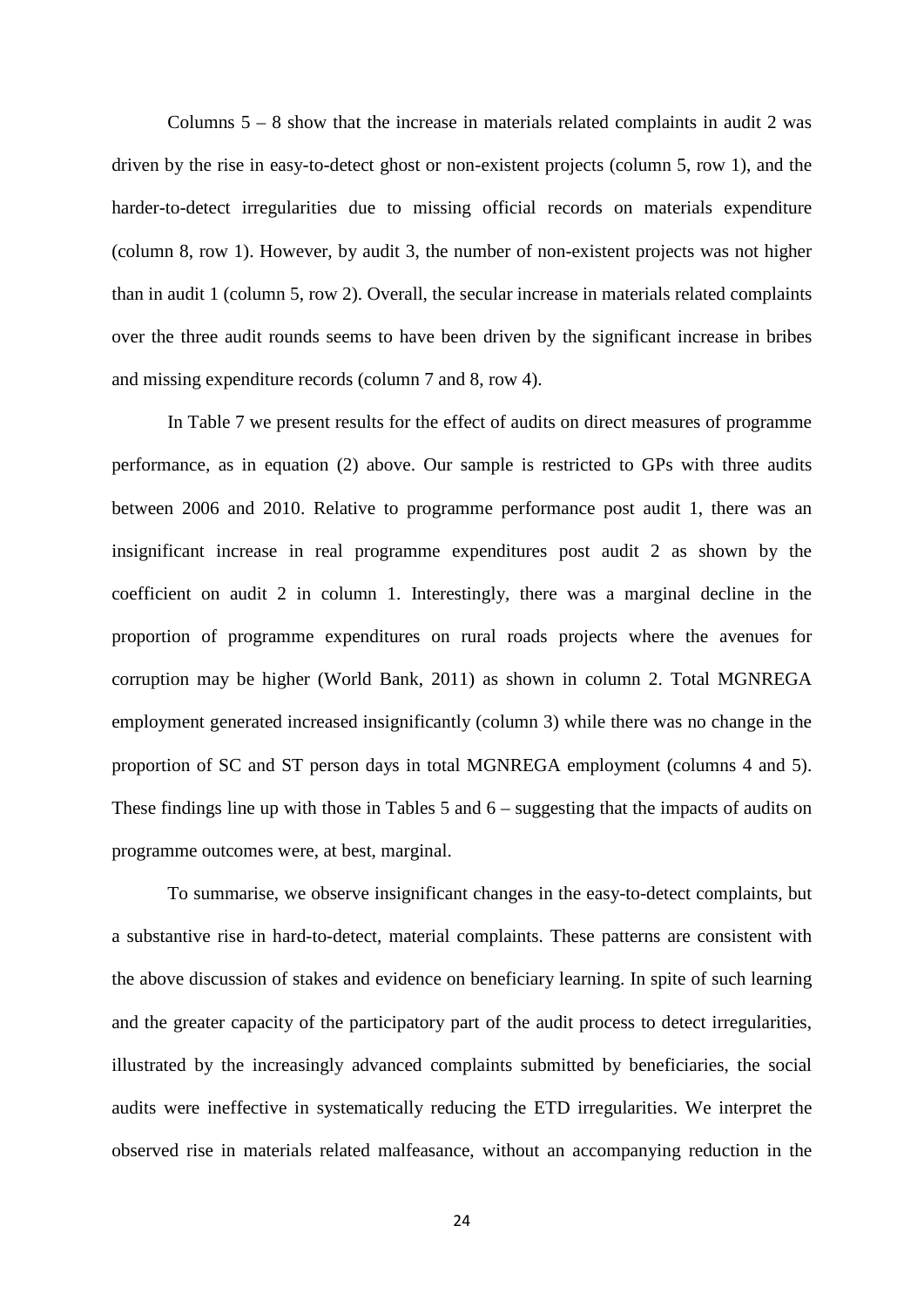ETD irregularities, as an underlying change in the anatomy of corruption and a failure of the social audit process to deter malpractice: it appears that transgressors adapted to the new monitoring regime by looking for additional avenues of rent extraction as suggested by Olken and Pande  $(2011)$ <sup>[28](#page-23-0)</sup> Given that the average real amount per material related irregularity was significantly greater than for irregularities related to labour (mentioned above), the structural shift in programme leakages suggests that the benefits from rent extraction were sufficiently higher than the cost of effort and any expected punishment following detection of materials related theft.

#### **A. Robustness checks**

The results on leakages, so far, are from a sample with variation in the number of audits across mandals. It is possible that mandals which were audited more frequently during 2006- 10 report higher incidence of MGNREGA irregularities because they were relatively more corrupt. As a result, the coefficient on audit 3 would, for instance, be biased upwards. To account for this possibility, we report the results in Table 8 for the data restricted to GPs where three audits were conducted during 2006-10. Our results are largely unchanged from those for the unrestricted sample. While the number of irregularities related to non-payment

<span id="page-26-0"></span> $28$  Quoting Aiyar et al. (2013): "With the help of an information technology company—Tata Consultancy Services—the government of Andhra Pradesh developed an end-to-end management information system (MIS) through which job cards, work estimates, and payment orders are issued. The data are collected and input (*entered electronically*) at the mandal level, and consolidated at the state level. Information on each job card holder, including number of days worked and total wages received, is accessible through the MIS. All data are public and available for scrutiny. To streamline payment processes, wages are paid directly through workers' post office or bank accounts."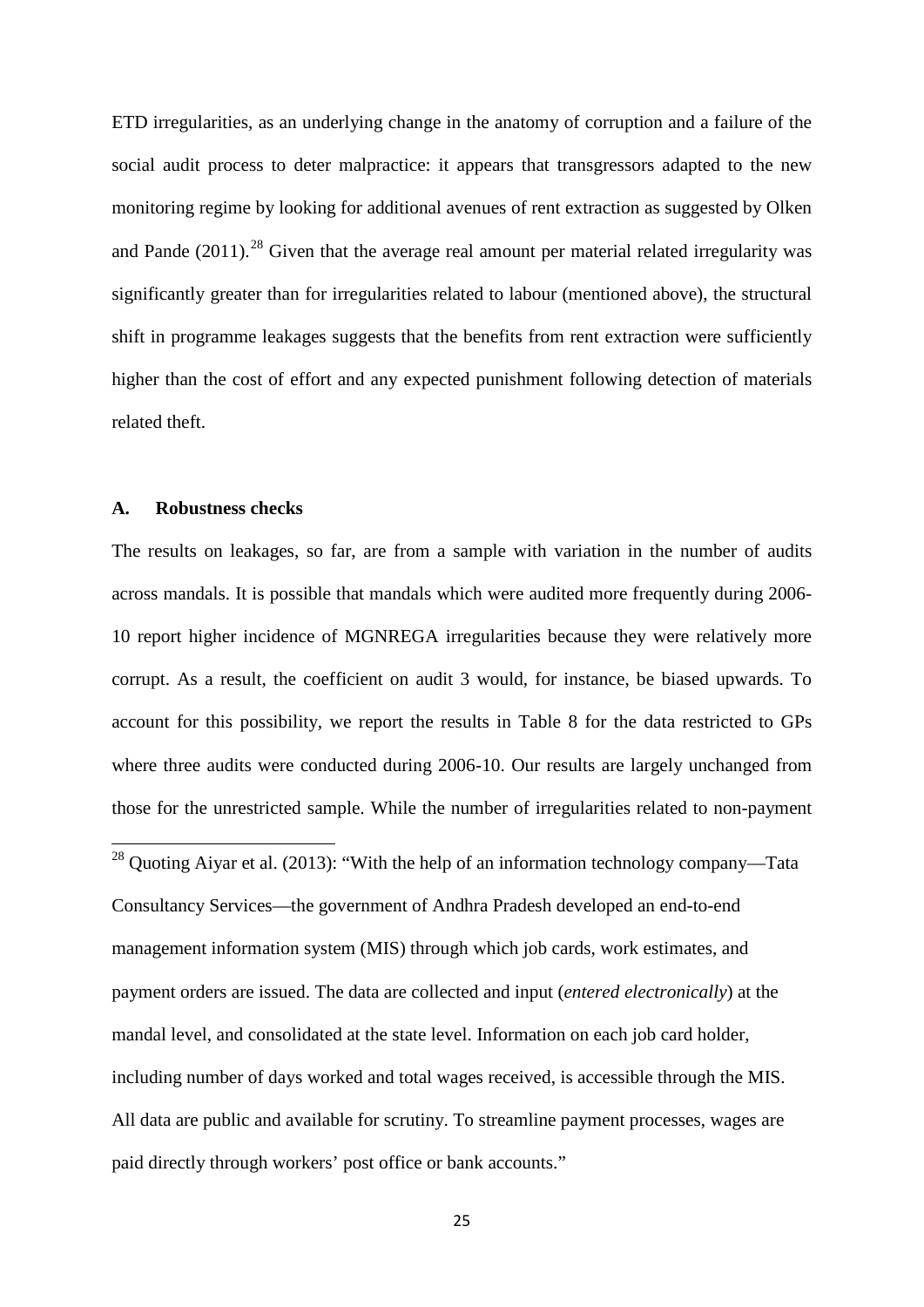and delays in wage payment (column 1, rows 1 and 2) and bribes (column 4, row 1) increased, complaints related to non-provision of MGNREGA work (column 4, row 1) declined relative to audit 1. The secular rise in materials complaints was driven by an increase in materials related bribes (column 7, row 4) and missing expenditure records (column 8, row 4).

So far, we have analysed the data for complaints filed by individuals, groups of beneficiaries as well as discrepancies unearthed by the audit team itself. Even though our specification attempts to address the challenges posed by beneficiary learning, other beneficiary biases and threats to or intimidation of beneficiaries, may influence the reporting of irregularities. This in turn would influence our interpretation of outcomes of interest and get reflected in changes in the number of irregularities over time. To address this possibility, we restrict attention to the irregularities registered by the audit team which should be immune from such biases. As before, improvement in audit quality is accounted for by the time trends. Table 9 shows these results for the same outcomes reported earlier. Crucially, our conclusions are unchanged when we observe the coefficients reported in row 4 across all columns. In Table 10, we include an additional control for the real expenditures under the programme in each GP in the financial year(s) prior to the date of the audit (or for the period audited) to account for the possibility that the number of irregularities would rise if the intensity of the programme increases (even after controlling for secular trends). Once more, our results are consistent with those in previous tables.

A final interpretational concern is from a welfare perspective: it may be more relevant to study whether the rupee value (in real terms) per complaint has changed with more audits rather than the number of complaints. Hence, while the number of complaints has risen, the rupee amount of these irregularities may have declined when compared to the early days of the programme. Table 11 shows the results for the same specifications as above but with the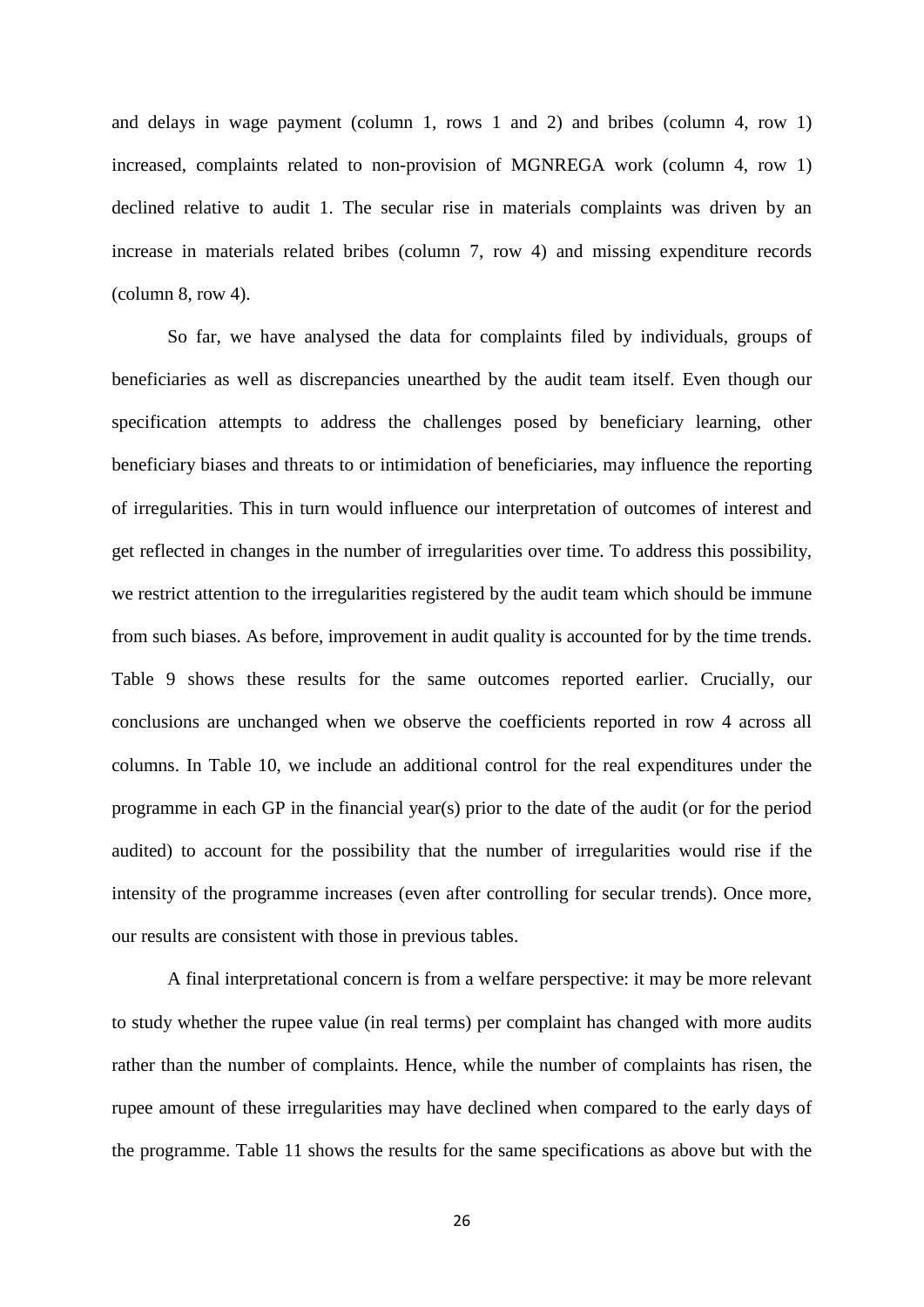dependent variable now representing the rupee amount per complaint (in 2006 rupees). The first three columns are restricted to audits where a complaint amount was mentioned while the next three columns are restricted to audits where any complaint was filed. If no amount was mentioned in the complaint, the amount per complaint is coded as zero. Missing amounts are more likely for complaints related to non-provision of work or wage payment delays. Across both definitions of the dependent variable, we find that the amount per complaint declined between the second and third audits for total complaints and labour complaints (row 4 - column 1,2 and 4,5) while there is no difference in the material complaint amounts (row 4 - columns 3 and 6). This again suggests that the social audits may have had only a marginal impact on labour related irregularities but have made little difference on the materials front.<sup>[29](#page-26-0)</sup>

#### **B. Heterogeneity**

In this section we discuss whether and how the quality of MGNREGA implementation is associated with mandal level characteristics. In the mandal survey, we interviewed current MPDOs. However, in several mandals MPDOs were transferred frequently. Frequent transfers of MPDOs could indicate political interference – either in response to irregularities in programme implementation – or, alternatively, be the cause of such irregularities. Note that we do not find a correlation between the number of irregularities in an audit for which the MPDO has been held responsible and the number of MPDOs posted in that mandal since 2006. We next split the sample by those mandals with less than median MPDO transfers (in our sample of 100 mandals the median number of MPDOs in each mandal since 2006 was 2,

<span id="page-28-0"></span> $29$  A caveat to the results reported in Table 11 is potential selection bias: data on amounts are available only if an amount was mentioned in the complaint.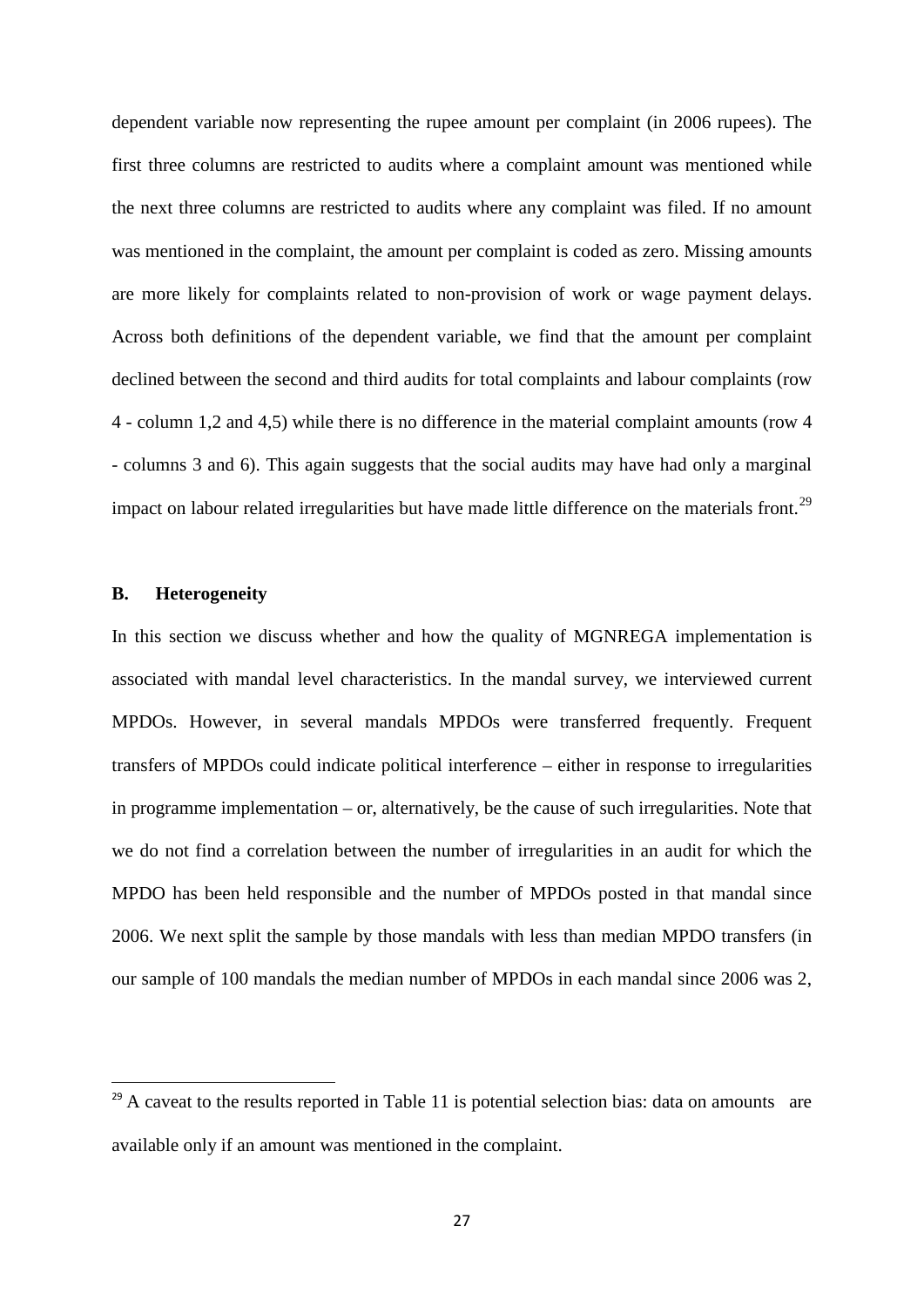excluding the current MPDO) and those with higher than median transfers. The results are reported in Table 12.

The top panel in Table 12 reports the results for less than median transfers of MPDOs. We find a significant decline in non-provision of MGNREGA work (column 4) in both audits 2 and 3 relative to audit 1. Overall, there was a marginal increase in missing material expenditure records between audits 2 and 3 (column 11) but no overall change in the number of labour or materials related irregularities between audits 2 and 3 (columns 2 and 7, respectively).

In contrast, the bottom panel regressions for higher than median MPDO transfers suggest a significant and monotonic increase in the number of materials related irregularities relative to audit 1 (column 7). This was driven by an increase in materials related bribes (column 10) and missing expenditure records (column 11) in audits 2 and 3 relative to audit 1. Thus it is apparent that the results on materials expenditures presented earlier for the entire sample is driven by mandals with frequent MPDO transfers. If transfers were in response to irregularities then there should have been a declining trend in the number of irregularities in these mandals. On the contrary, the number of materials related irregularities rose consistently within these mandals. This suggests that transfers of bureaucrats could be an instrument used by the political class to influence the delivery of MGNREGA at the local level.

#### **8. Policy Implications and concluding remarks**

The Andhra Pradesh social audit model is being scaled up and adopted by other Indian states and other public programmes. In the introduction, we briefly reviewed what evidence tells us about the potential of participatory monitoring of the type the AP model has been developed around. Our first observation, which simply borrows Mansuri and Rao's (2013) conclusion, is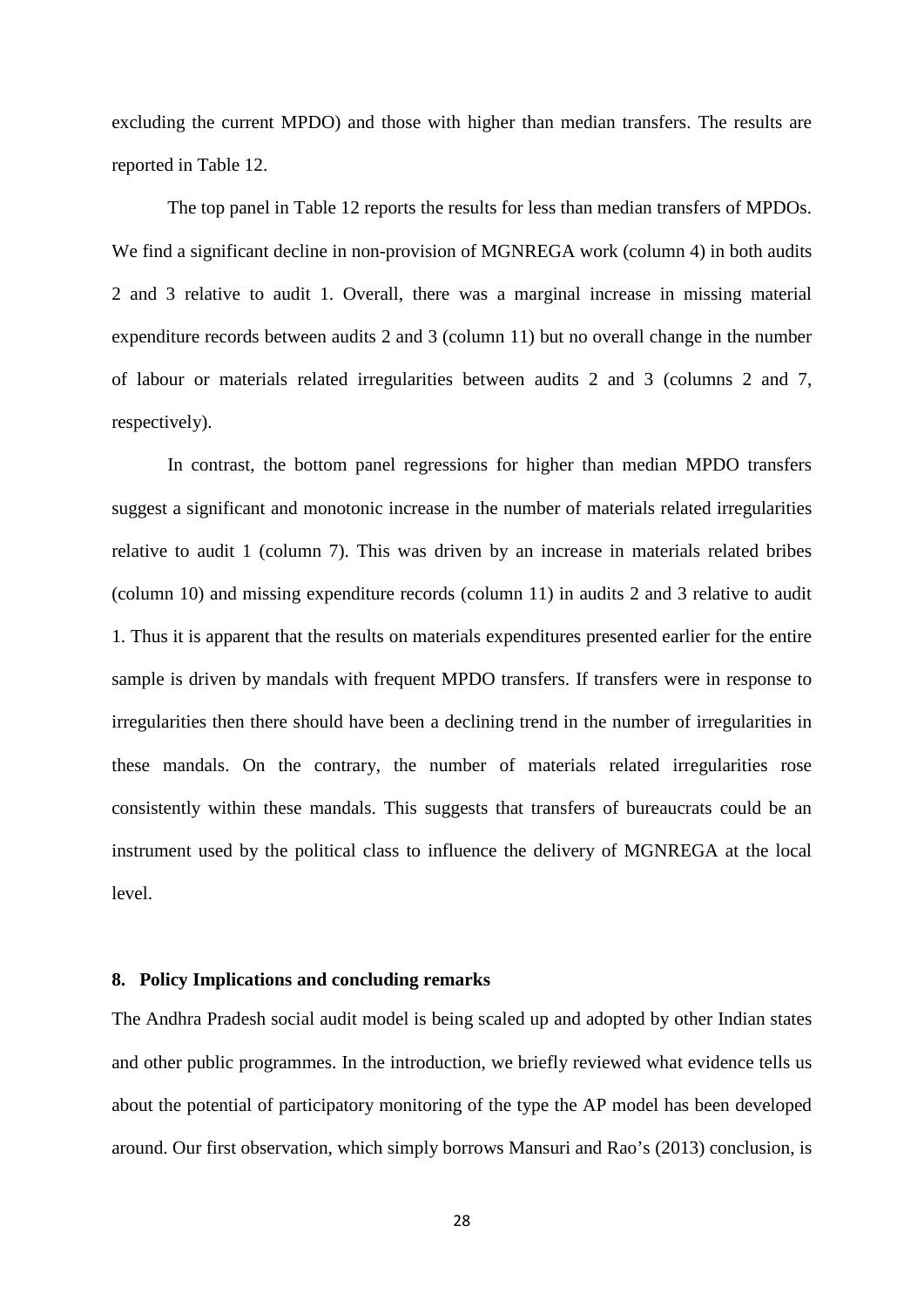that effective induced participation is difficult to achieve. At the same time, carefully crafted participatory interventions may (dramatically) improve (health) service delivery (Bjorkman and Svensson 2009). Given the many similarities between BS's (2009) intervention and AP's social audits, there are thus grounds for optimism on behalf of the AP model. The zero impact of community mobilization and information sharing on teaching quality and learning outcomes in Uttar Pradesh, reported by Banerjee et al. (2008), offers an important and sobering caveat. As our empirical results demonstrate, in relying on participation and social accountability, it is necessary to tread carefully and recognise potential pitfalls.

 Detection of audit 'impacts' is made harder both by the fact that social audits were not implemented randomly and by the type of information (complaints) recorded by the social audit team. We, therefore, analyse the marginal impact of *repeated* audits within the same GPs during 2006-10. Controlling for mandal level attributes, overall and district-level time trends to address the confounders discussed above, we observe a marginal reduction in the real amount per labour complaint but an insignificant effect of the repeated social audit process on reducing the aggregate number of complaints. This is accompanied by an overall increase in the aggregate number of harder-to-detect materials related irregularities over successive audit rounds with no change in the number of easy-to-detect irregularities.

Based on our behavioural assumptions, we expected a decline in the easy-to-detect irregularities in which beneficiaries have high stakes and audit teams, as well as beneficiaries, have sufficient detection capacity. Though there is some indication of an overall decline in the amount of theft in labour related irregularities, we do not observe a decline in any easy-to-detect labour or material related irregularities with successive audit rounds.<sup>[30](#page-28-0)</sup> Given our

<span id="page-30-0"></span><sup>&</sup>lt;sup>30</sup> During the period of our study the state introduced significant technological innovations in the monitoring and processing of labour payments. A centralized computer system where muster rolls are verified and payments made on a weekly basis through computer generated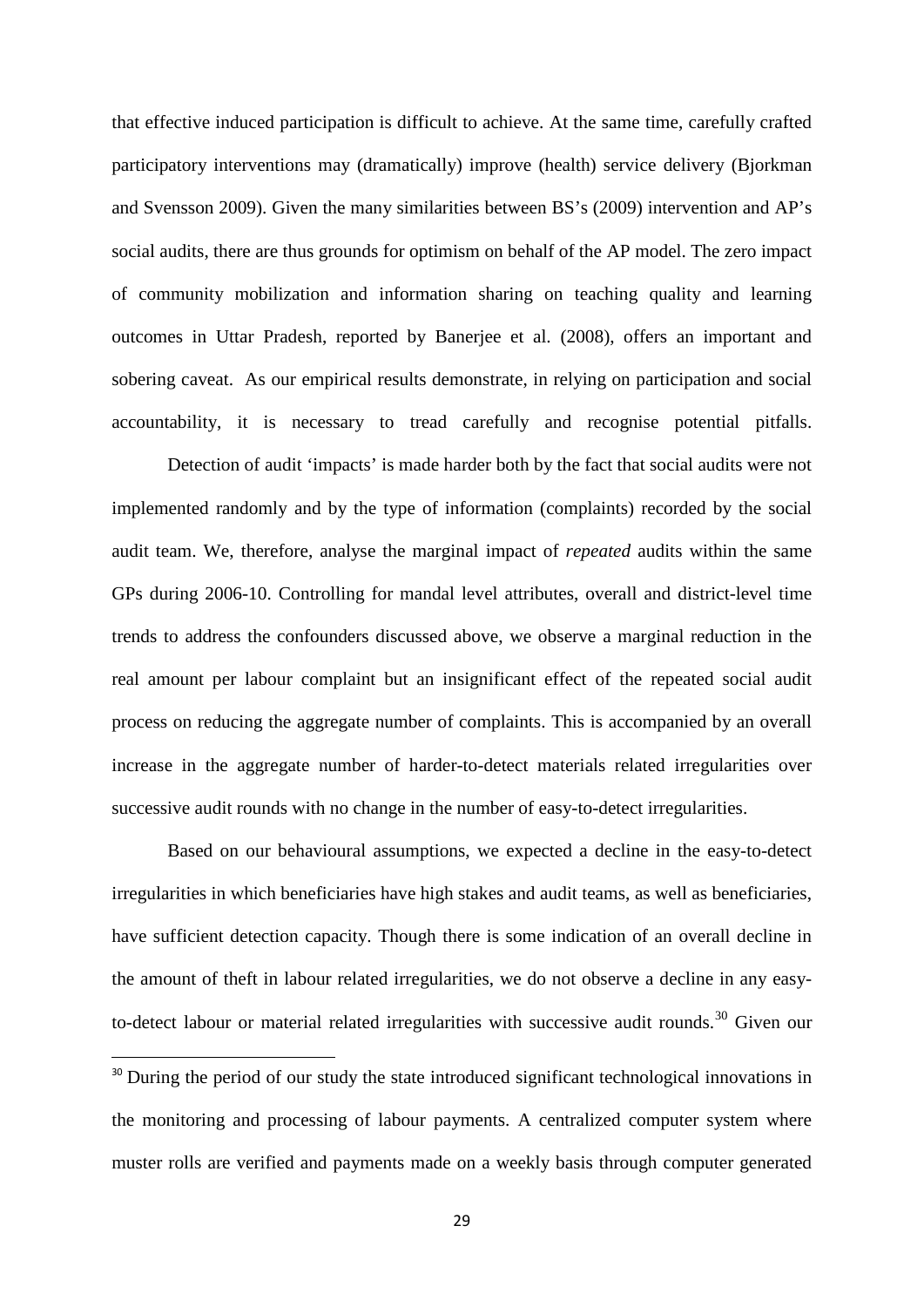results, we can claim that while the top down and participatory elements of the audit process have been effective in *detecting* irregularities, the audits are not an effective deterrent and have thus been unable to *reduce* irregularities.

Any marginal decline in the amount per labour related administrative irregularity is, moreover, outweighed by the accompanying increase in the number of materials related complaints. We have seen that the complaints submitted by beneficiaries become increasingly sophisticated while the audit team complaints remain mostly confined to hard to detect irregularities. Given that we control for time trends, we interpret the observed shift in the pattern of irregularities as reflective of transgressors responding to a new monitoring regime and the need to stay one step ahead of this monitoring regime. The threat of punishment may not have been credible for higher level programme functionaries who are likely to be responsible (as much as, if not more than, lower level functionaries) for hard to detect, materials related malfeasance.

Note that the majority of labour-related irregularities were pinned on a GP level, contractual functionary – the field assistant – who is typically a GP resident. The 'naming and shaming' element of the public hearings might have been an effective deterrent for this particular functionary. However, social sanctions are unlikely to have a significant impact on curtailing malpractice among higher level programme functionaries who are typically nonresidents of the GP, such at the MPDO.

These results take us back to Bjorkman and Svensson (2009) and to the social contract that their participatory process culminates in. We refer to this as the *tightness* of the social audit process. In spite of the promising prospects for community-based monitoring of work

pay orders at the mandal level may, alongside the audits, have helped to mitigate leakages in labour payments.

**.**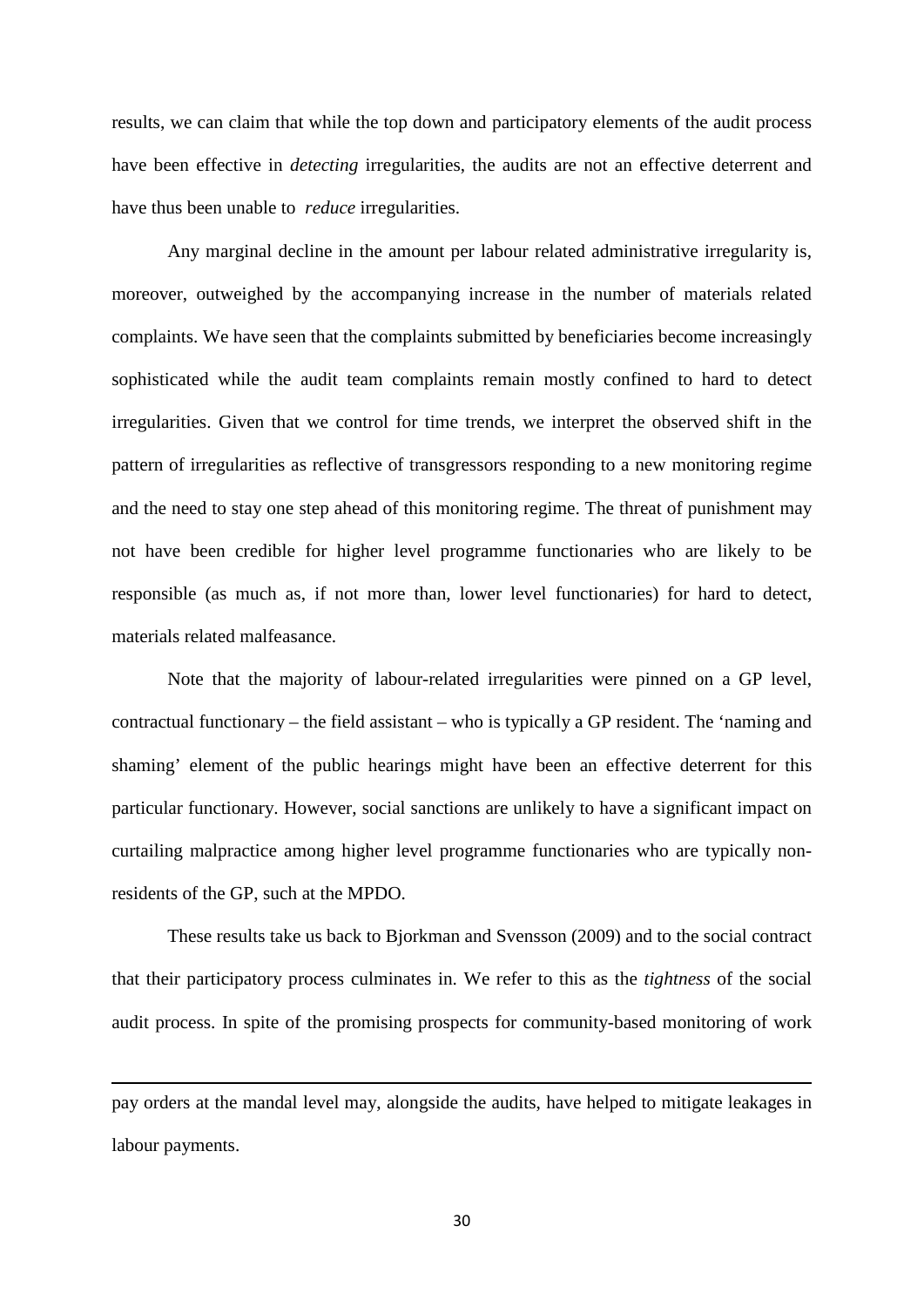provision and of labour related expenditures, for the years that we have studied (2006-10), the follow up and enforcement of social audit findings in AP was weak: this may contribute to explain the limited success of the social audit process in deterring malfeasance. While this weakness may have been mitigated by the establishment of the vigilance cells in AP in 2010, less than 1% of irregularities for which one or multiple programme functionaries were held responsible ended in termination/dismissal/removal from service or criminal action (Table 13) for the period under study (and until 2013, as shown in Table 13). Furthermore, 87% of the missing amounts were yet to be recovered. The effectiveness of social audits in deterring theft and other malpractice, in spite of all their other inherent merits, may thus be undermined by a single design weakness, or slip-up. A key lesson for AP and for states emulating the AP model would thus be to ensure that social audits culminate in the type of enforceable and credible 'contract' that allocates responsibilities, defines timelines and ensures those who have been found guilty of irregularities are promptly punished. The credibility of the social audit process rests ultimately on the ability and willingness of the state government to take effective remedial action and punish offenders.

In principle, the modest impact of social audits could also reflect a problem of capacity on the part of social audit teams. In our discussions above, we assume that as the social audit process is repeated, core social audit personnel learn and amass new knowledge and understanding. This should make audits increasingly effective and auditors more able to detect more sophisticated irregularities. This conjecture is only plausible if core personnel stays put or learning is effectively transferred to new staff.<sup>[31](#page-30-0)</sup>

<sup>31</sup> Experience based skill accumulation may become obsolete if the portfolio of MGNREGA projects undergoes significant change. This is an issue other adopting states need to pay attention to. Intensification of scrutiny may shift priorities towards projects with more material expenditure and harder to detect irregularities.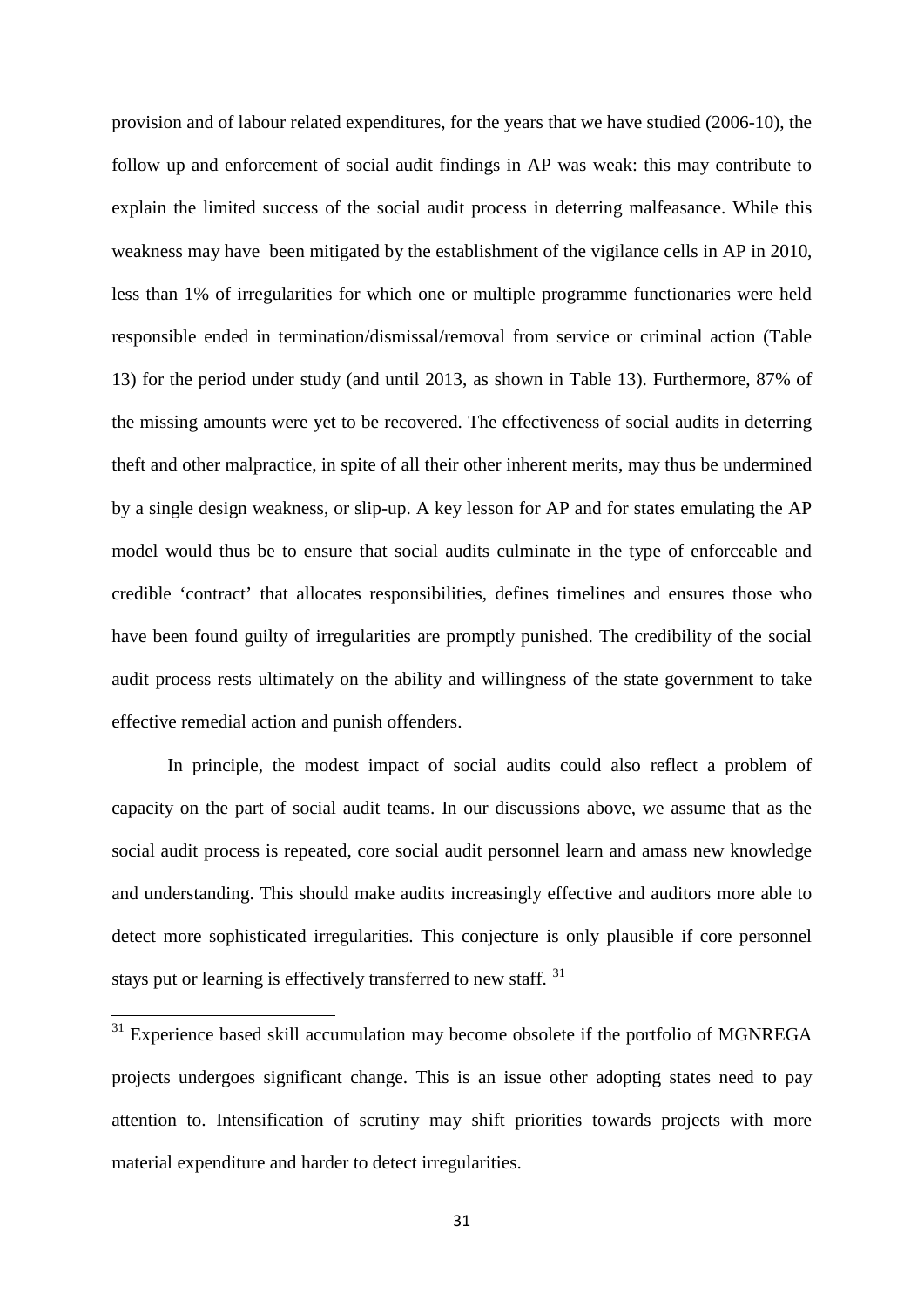Apart from the results outlined above, our work here underlines the need for incorporating rigorous programme evaluation in the roll out of audits. Furthermore, greater vigilance in the documentation of social audit evidence, which could be critical for assessing the impact of these audits, is essential. For instance, all social audit reports include questions on the total rupee amount of irregularities, the total amount of MGNREGA expenditures subjected to audit etc., to be filled in by the audit team. But these data are not entered in the vast majority of social audit reports for the period and sample under study. Careful documentation of audit findings would, again, require improvements in the training of auditors and greater emphasis on the importance of more complete documentation in the training modules.

The AP experience has uniquely benefitted from the top level and strong political commitment to the social audit process. The state has also demonstrated a strong willingness to experiment with the use of technology and other mechanisms to strengthen monitoring and the quality of MGNREGA delivery (Murali 2013). These favourable initial conditions have, no doubt, critically aided and bolstered the potential of the social audit process in AP. A key question is whether similar preconditions are likely to be present in the other states that are now seeking to replicate the AP model. Our study underlines the advantages of a top-down component in designing social audits to leverage grass-roots participation.

Following the transition from the work fare programmes prior to the rights-based MGNREGA, between 2004-05 and 2008-09 there has been a three-fold increase in Central government funds allocated to rural works projects (Afridi 2008). In 2011-12, the Act had provided employment to almost 40 million households at an annual expenditure of almost Rs. 40,000 crores across the country while the cost of conducting these audits is merely 1% of this expenditure. The potential benefits of the programme are large but the cost of making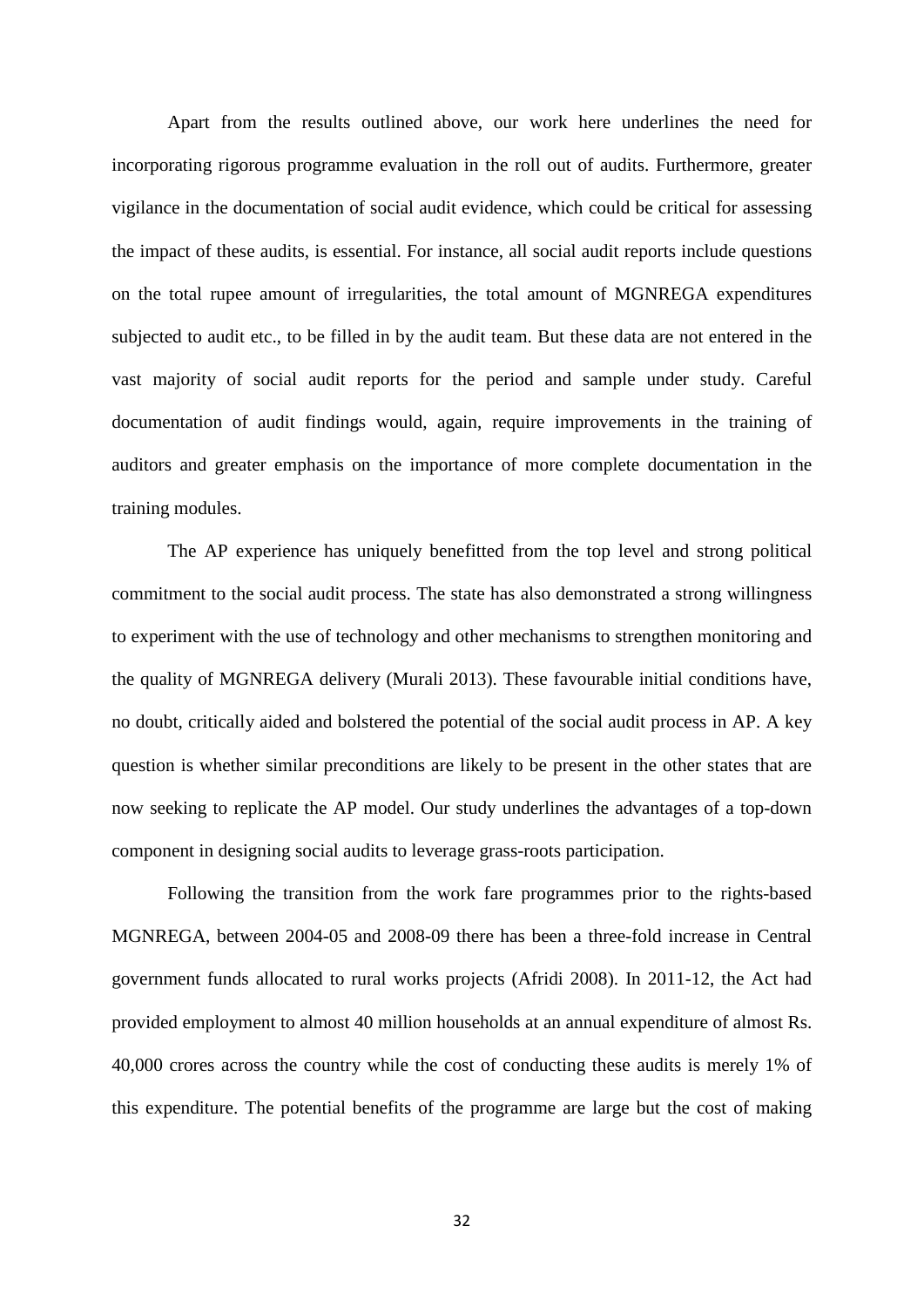certain that they are realized are low. In moving forward, we reiterate the high stakes in ensuring the success of the social audit mechanism.

## **References**

Aakella, K. V. and S. Kidambi (2007) 'Social Audits in Andhra Pradesh: A Process in Evolution,' *Economic and Political Weekly*, 42(47):18-19.

Afridi, F. (2008) 'Can community monitoring improve the accountability of public officials?' *Economic and Political Weekly*, Mumbai, Vol. 43 (42).

Adato, M., J. Hoddinott and L. Haddad (2005) 'Power, Politics and Performance: Participation in South African Public Work Programs,' Research Report 143, International Food Policy Research Institute, Washington DC.

Aiyar, Y., S. K. Mehta and S. Samji (2013) 'India: Implementing Social Audits, in K. Subarrao et al (2013): Public Works as a Safety Net: Design, Evidence and Implementation,' Washington DC: The World Bank, Chapter 11, pp. 249-68.

Banerjee, A. V., R. Banerji, E. Duflo, R. Glennester and S. Khemani (2010) 'Pitfalls of Participatory Programs: Evidence from a Randomized Evaluation in Education in India,'*American Economic Journal: Economic Policy*, 2(1).

Bjorkman, M. and J. Svensson (2009) 'Power to the People: Evidence from a Randomized Experiment on Community Based Monitoring in Uganda,'*Quarterly Journal of Economics*, May: 735-69.

Deshingkhar, P. and C. Johnson (2003) 'State Transfers to the Poor and Back: The Case of the Food for Work Programme in Andhra Pradesh,' Working Paper 222, Overseas Development Institute, London.

Government of India (2005) Mahatma Gandhi National Rural Employment Guarantee Act.

Joshi, A. and P. Houtzager (2012) 'Widgets or Watchdogs? Conceptual Explorations in Social Accountability,' *Public Management Review*, 14 (2): 145-62.

Khemani, S. (2008) 'Does Community Monitoring Improve Public Services? Based on Evidence from Uganda and India the answer is 'Yes' and 'No',' World Bank Research Brief, September.

Mansuri, G and V. Rao (2013) 'Localizing Development – Does Participation Work?' Washington DC: The World Bank.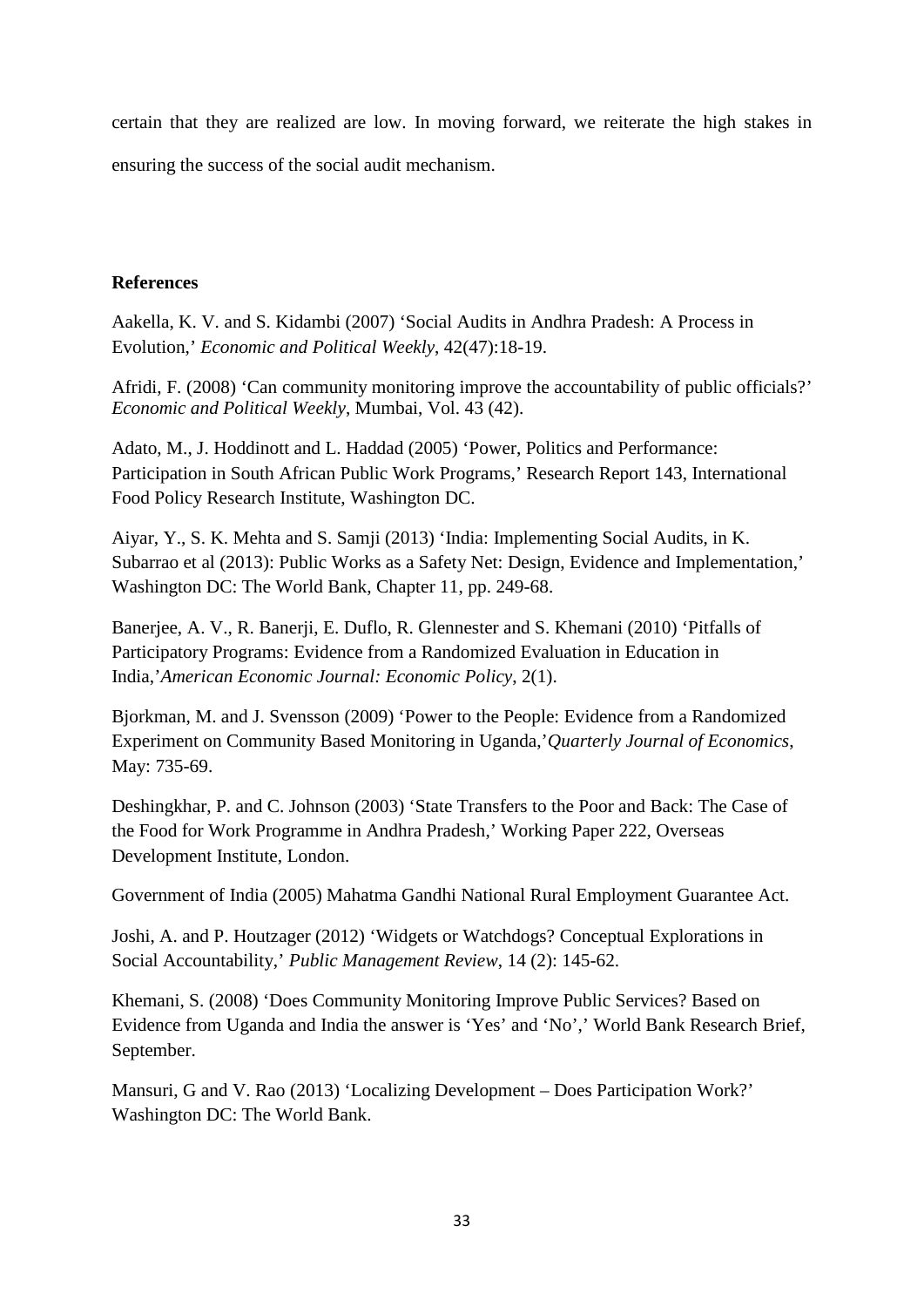Murali, A. (2013) 'India: Technological Innovation for Effective Management Information Systems, in K. Subarrao et al (2013): Public Works as a Safety Net: Design, Evidence and Implementation,' Washington DC: The World Bank, Chapter 10, pp. 233-48.

Olken, Ben (2009) 'Corruption Perceptions vs. Corruption Reality,' *Journal of Public Economics* 93, (7-8): 950-964.

\_\_\_ and Rohini Pande (2011) 'Corruption in Developing Countries,' NBER working paper no. 17398.

Ringold, D., A. Holla, M. Koziol and S. Srinivasan (2012) 'Citizens and Service Delivery - Assessing the Use of Social Accountability Approaches in Human Development,' Washington DC: The World Bank.

Subbarao, K., C. del Ninno, C. Andrews and C. Rodriguez-Alas (2013) 'Public Works as a Safety Net: Design, Evidence and Implementation,' Washington DC: The World Bank.

World Bank (2011) 'Curbing Fraud, Corruption and Collusion in the Roads Sector,' Washington DC: The World Bank.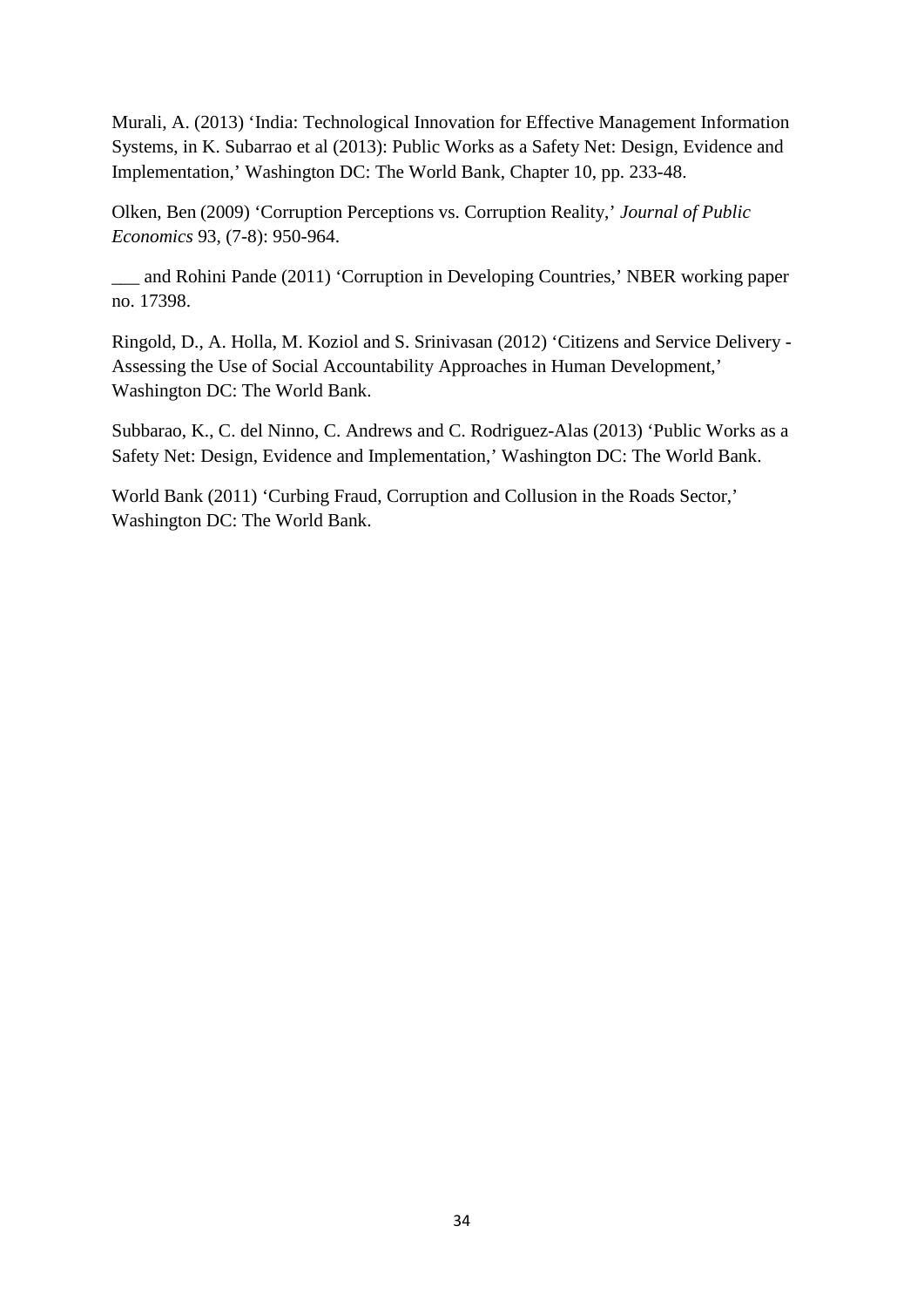| Variable                   | Number of<br>audits | Mean  | Std. Dev. | Min. | Max. |
|----------------------------|---------------------|-------|-----------|------|------|
| All Complaints             | 711                 | 5.822 | 5.298     |      | 43   |
| <b>Labour Complaints</b>   | 711                 | 5.061 | 4.594     |      | 30   |
| <b>Material Complaints</b> | 711                 | 0.683 | 1.519     |      | 18   |
| <b>Other Complaints</b>    | 711                 | 0.077 | 0.306     |      |      |

**Table 1: Summary statistics across all gram panchayats**

# **Table 2: Number of complaints by audit round**

| <b>Variable</b>            | Audit 1   | <b>Audit 2</b> | <b>Audit 3</b> |
|----------------------------|-----------|----------------|----------------|
|                            | $N = 284$ | $N = 261$      | $N = 166$      |
| <b>All Complaints</b>      | 5.123     | 6.249          | 6.349          |
|                            | (4.306)   | (5.375)        | (6.487)        |
| Labour Complaints          | 4.602     | 5.475          | 5.199          |
|                            | (4.067)   | (4.995)        | (4.739)        |
| <b>Material Complaints</b> | 0.415     | 0.689          | 1.132          |
|                            | (0.740)   | (1.186)        | (2.541)        |
| <b>Other Complaints</b>    | 0.105     | 0.084          | 0.018          |
|                            | (0.370)   | (0.304)        | (0.133)        |

Note: Standard errors in parentheses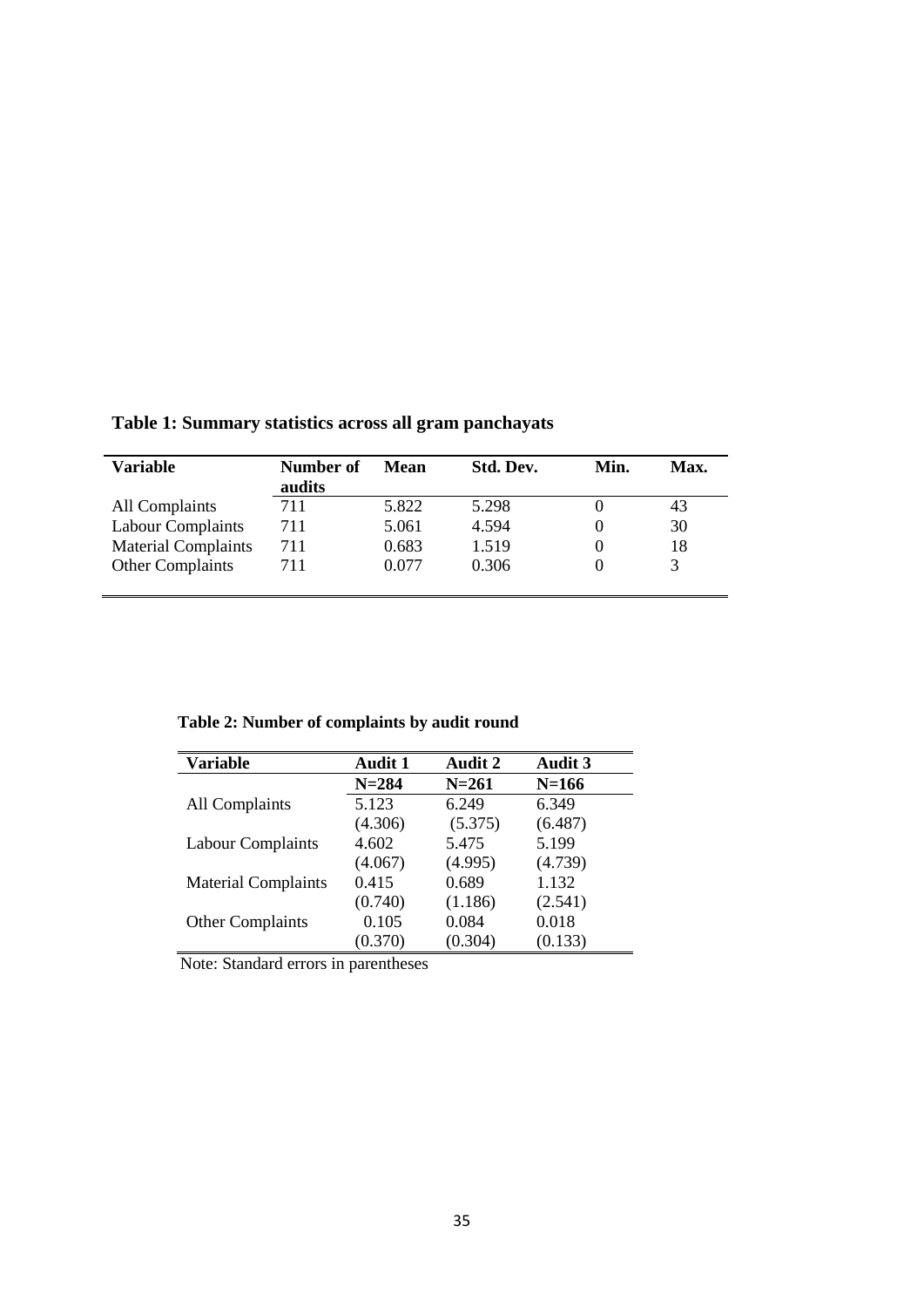| <b>Variable</b>                     | <b>Audit 1</b> | <b>Audit 2</b> | <b>Audit 3</b> |
|-------------------------------------|----------------|----------------|----------------|
| <b>Labour related</b>               | $N = 262$      | $N = 236$      | $N = 151$      |
| Non-payment/delay in wages          | 28.385         | 34.778         | 47.802         |
|                                     | (29.469)       | (32.982)       | (33.870)       |
| Non-provision of work               | 15.012         | 10.001         | 7.697          |
|                                     | (23.794)       | (20.238)       | (18.048)       |
| Impersonations/benami wage payments | 19.301         | 26.023         | 16.901         |
|                                     | (27.418)       | (30.511)       | (25.996)       |
| Excess wage payments/bribes         | 19.883         | 15.850         | 14.376         |
|                                     | (26.958)       | (23.399)       | (20.559)       |
| Wage records missing                | 6.6034         | 6.023          | 6.711          |
|                                     | (14.371)       | (14.807)       | (15.634)       |
| <b>Materials related</b>            | $N=86$         | $N=96$         | $N=65$         |
| Non-existent work                   | 14.438         | 28.675         | 25.146         |
|                                     | (32.070)       | (39.484)       | (37.783)       |
| Poor quality of materials           | 44.864         | 18.663         | 6.239          |
|                                     | (47.489)       | (34.787)       | (24.206)       |
| Excess payments/ bribes             | 15.310         | 30.092         | 50.727         |
|                                     | (35.073)       | (40.253)       | (43.325)       |
| Expenditure records missing         | 4.360          | 4.513          | 8.183          |
|                                     | (19.247)       | (18.961)       | (23.125)       |

 **Table 3: Proportion of type of complaint by audit round**

Note: Standard errors in parentheses. Statistics conditional on a labour/material complaint being filed in an audit in a GP. Missing category of 'other' in both labour and material related complaint.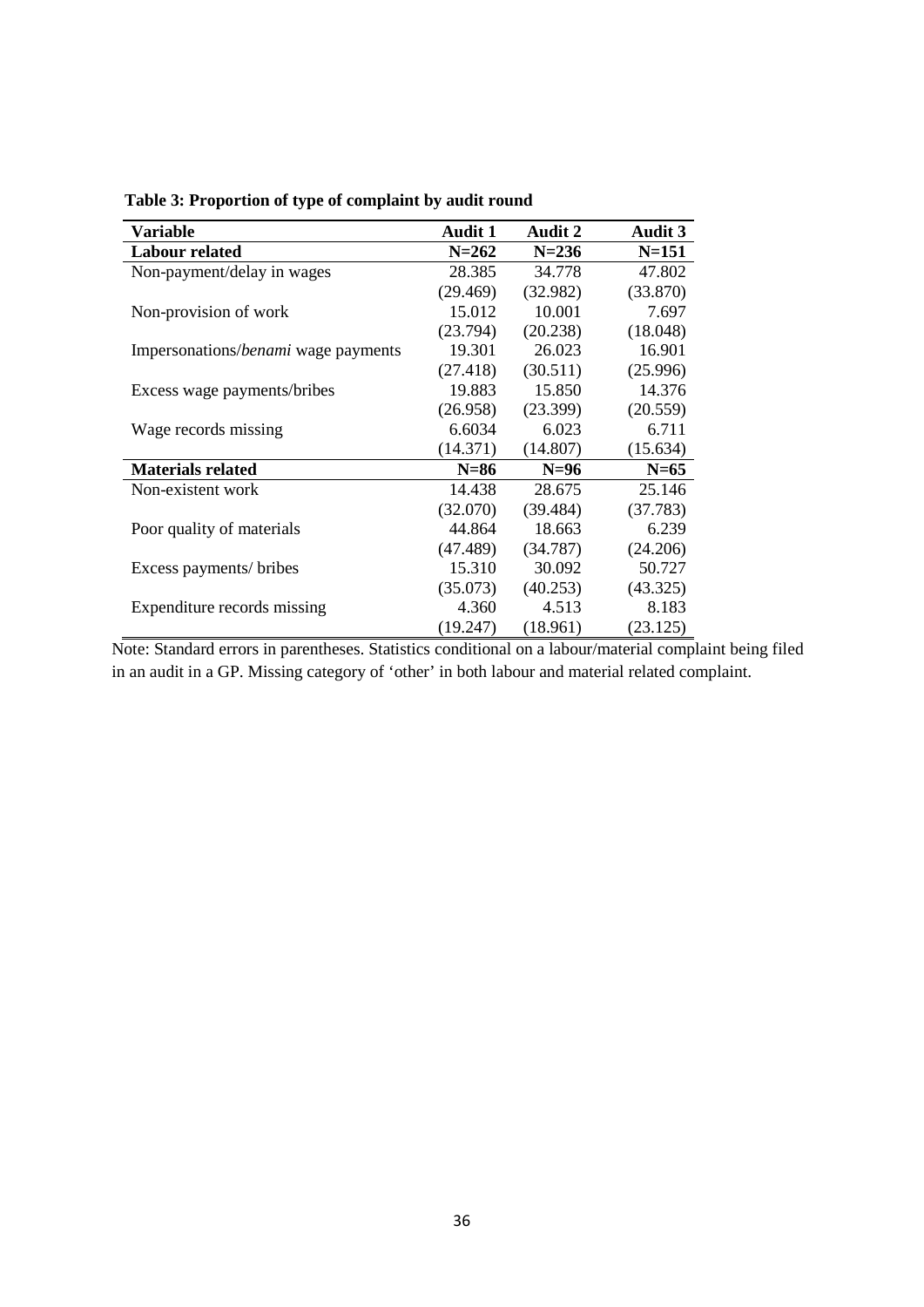| <b>Variable</b>                           | <b>Audit 1</b> | <b>Audit 2</b> | <b>Audit 3</b> |
|-------------------------------------------|----------------|----------------|----------------|
|                                           | $N = 282$      | $N = 255$      | $N = 161$      |
| Total expenditure (in 2006 rupees, lakhs) | 8.906          | 22.488         | 23.117         |
|                                           | (14.1)         | (22.944)       | (24.725)       |
| Proportion of water conservation works    | 0.441          | 0.287          | 0.190          |
|                                           | (0.305)        | (0.243)        | (0.189)        |
| Proportion of drought and flood control   | 0.086          | 0.027          | 0.012          |
|                                           | (0.160)        | (0.081)        | (.072)         |
| Proportion of rural connectivity works    | 0.023          | 0.086          | 0.089          |
|                                           | (0.081)        | (0.153)        | (0.138)        |
| Total employment generated in person days | 11615.71       | 31314.55       | 33104.46       |
|                                           | (18626.6)      | (36375.54)     | (36721.22)     |
| Proportion of SC person days generated    | 0.298          | 0.275          | 0.253          |
|                                           | (0.264)        | (0.221)        | (0.179)        |
| Proportion of ST person days generated    | 0.122          | 0.136          | 0.156          |
|                                           | (0.249)        | (0.268)        | (0.276)        |

## **Table 4: Programme performance by audit round**

Note: Standard errors in parentheses. Expenditure deflated using the consumer price index for rural labour (http://labourbureau.nic.in/indtab.pdf), with base year as 2006. Row (2)-(4) are calculated as proportions of row (1). Rows (6)-(7) are calculated as a proportion of row (5).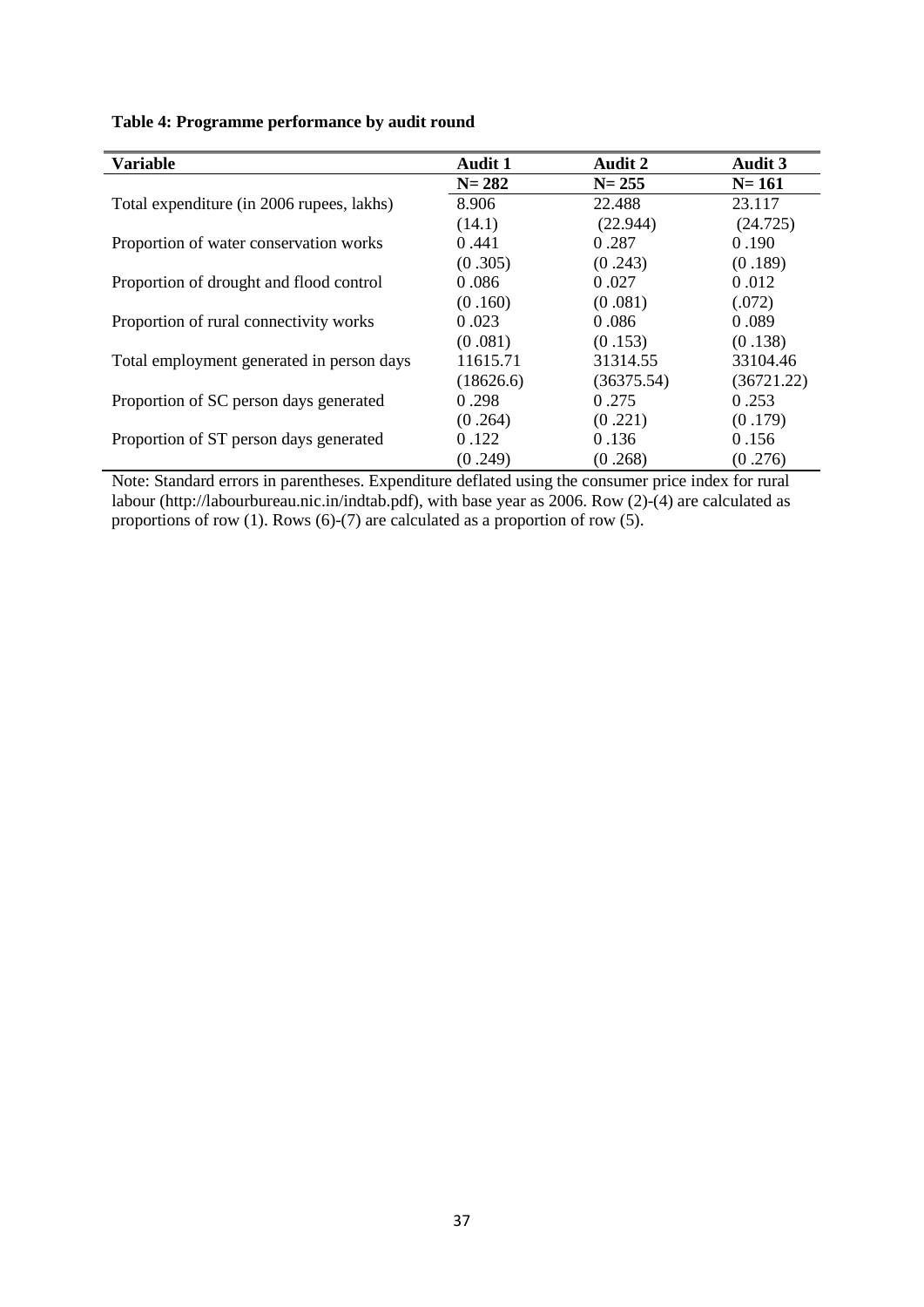|                          | All                   | <b>Labour related</b> | <b>Material related</b> |
|--------------------------|-----------------------|-----------------------|-------------------------|
|                          | <i>irregularities</i> | <i>irregularities</i> | <i>irregularities</i>   |
|                          | (1)                   | (2)                   | (3)                     |
| Audit 2<br>(1)           | $2.528*$              | 1.740                 | $0.818**$               |
|                          | (1.430)               | (1.158)               | (0.407)                 |
| Audit 3<br>(2)           | 2.695                 | 1.409                 | $1.345**$               |
|                          | (1.973)               | (1.680)               | (0.553)                 |
| (3)<br>Constant          | 9.457                 | $11.73**$             | $-2.788$                |
|                          | (6.375)               | (5.565)               | (1.694)                 |
| Audit 3 - Audit 2<br>(4) | .166                  | $-.330$               | $.526*$                 |
|                          | (1.028)               | (.963)                | (.275)                  |
| R-square                 | 0.420                 | 0.448                 | 0.282                   |
| Number of audits         | 685                   | 685                   | 685                     |
| Year fixed effects       | Y                     | Y                     | Y                       |
| Mandal fixed effects     | Y                     | Y                     | Y                       |
| District specific trends | Y                     | Y                     | Y                       |

**Table 5: Effect of social audits on total irregularities**

Note: All specifications include controls for sarpanch's age, sex, caste, education, prior political experience; availability of bank, communication, medical facility and middle school in the GP; proportion of cultivated area which is irrigated, distance to town, population density, and whether the GP is the mandal headquarter. Standard errors clustered at the GP level reported in parentheses. \*\*\* significant at 1% \*\* 5% and \*10%.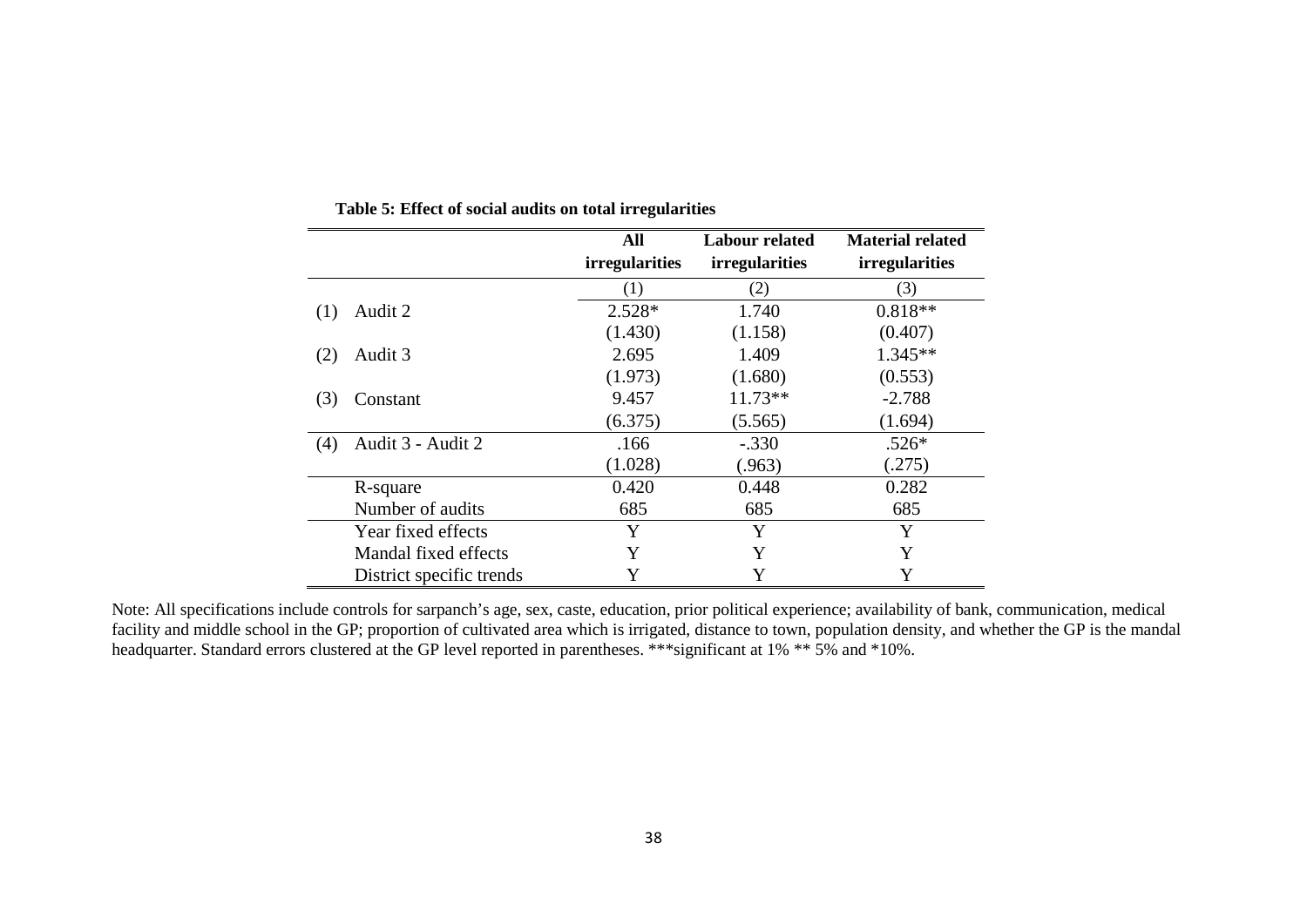#### **Table 6: Effect of social audits on type of irregularities**

|     |                   |                       | <b>Labour related irregularities</b> |                       |               |                       | <b>Material related irregularities</b> |                       |            |
|-----|-------------------|-----------------------|--------------------------------------|-----------------------|---------------|-----------------------|----------------------------------------|-----------------------|------------|
|     |                   | <b>Easy to Detect</b> |                                      | <b>Hard to detect</b> |               | <b>Easy to Detect</b> |                                        | <b>Hard to detect</b> |            |
|     |                   | (1)                   | (2)                                  | (3)                   | (4)           | (5)                   | (6)                                    | (7)                   | (8)        |
|     |                   | Non-                  | Non-                                 |                       |               |                       | Poor                                   |                       |            |
|     |                   | payment/delay         | provision of                         | Benami/               |               | Non-existent          | quality of                             |                       | Missing    |
|     |                   | in wage               | work                                 | impersonations        | <b>Bribes</b> | projects              | materials                              | <b>Bribes</b>         | records    |
| (1) | Audit 2           | $1.262*$              | $-0.513***$                          | 0.730                 | 0.280         | $0.356**$             | 0.204                                  | 0.077                 | $0.097***$ |
|     |                   | (0.690)               | (0.197)                              | (0.582)               | (0.397)       | (0.149)               | (0.158)                                | (0.213)               | (0.0354)   |
| (2) | Audit 3           | 1.279                 | $-0.460$                             | $-0.079$              | 0.278         | 0.350                 | 0.131                                  | 0.317                 | $0.330***$ |
|     |                   | (0.924)               | (0.285)                              | (0.768)               | (0.650)       | (0.226)               | (0.189)                                | (0.284)               | (0.101)    |
| (3) | Constant          | $8.740***$            | $1.754**$                            | 0.723                 | 1.021         | $-1.902**$            | 0.344                                  | $-2.054*$             | $-0.040$   |
|     |                   | (2.386)               | (0.752)                              | (3.745)               | (1.529)       | (0.907)               | (0.406)                                | (1.153)               | (0.227)    |
| (4) | Audit 3 - Audit 2 | 0.016                 | 0.053                                | $-0.809*$             | $-0.001$      | $-0.006$              | $-0.073$                               | $0.239*$              | $0.233***$ |
|     |                   | (0.417)               | (0.149)                              | (0.461)               | (0.400)       | (0.128)               | (0.094)                                | (0.139)               | (0.078)    |
|     | R-square          | 0.498                 | 0.335                                | 0.332                 | 0.286         | 0.234                 | 0.221                                  | 0.239                 | 0.246      |
|     | N                 | 685                   | 685                                  | 685                   | 685           | 685                   | 685                                    | 685                   | 685        |

Note: Results reported for the specification in Table 5, including all controls. Standard errors clustered at the GP level reported in parentheses. \*\*\*significant at 1% \*\* 5% and \*10%.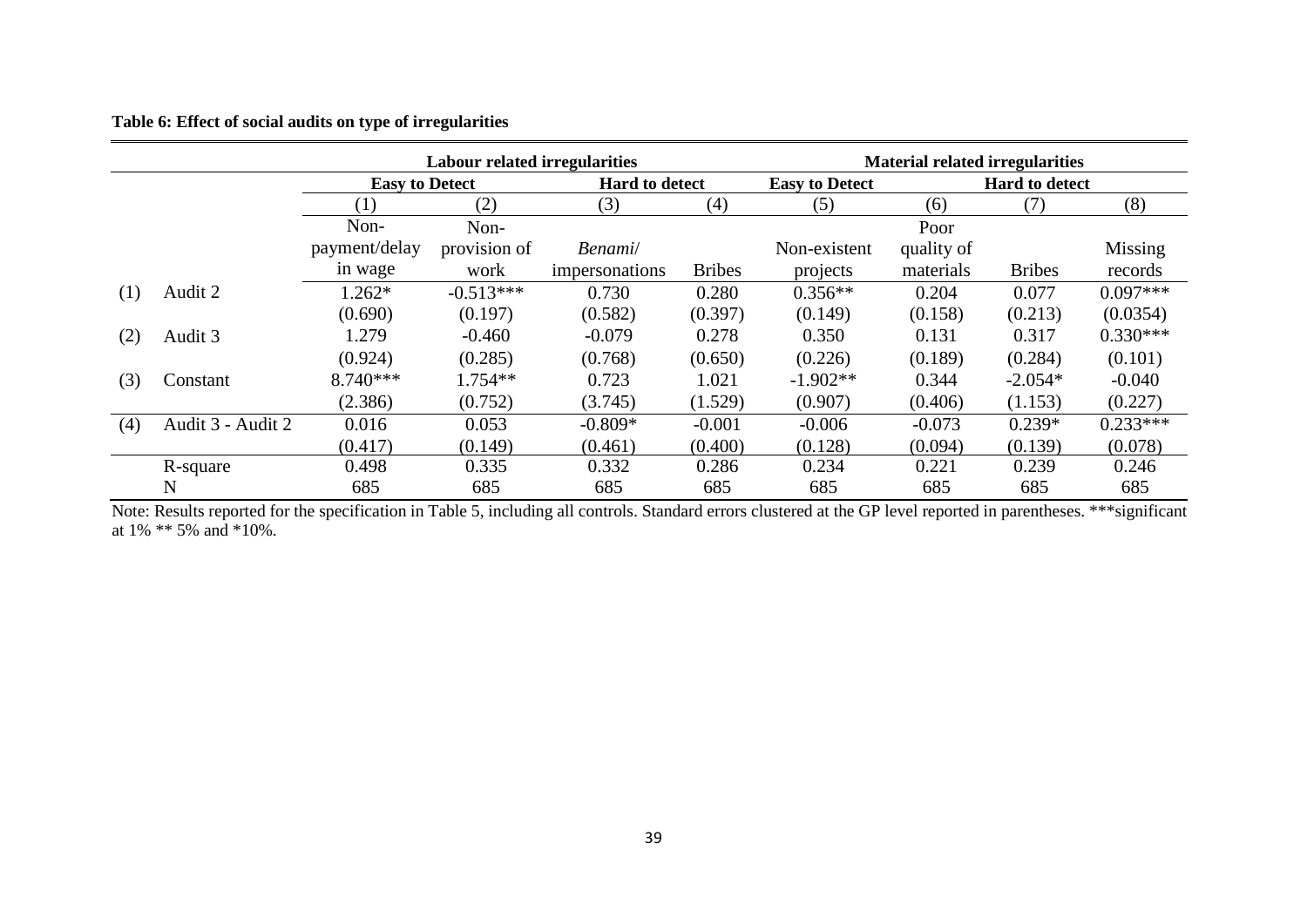|     |          |             | <b>Expenditure</b> |              | <b>Employment</b> |                  |
|-----|----------|-------------|--------------------|--------------|-------------------|------------------|
|     |          |             | (2)                | (3)          | $\left( 4\right)$ | (5)              |
|     |          | Total real  | Proportion         | Total        | Proportion        |                  |
|     |          | expenditure | of rural           | Employment   | of SC             | Proportion of ST |
|     |          | (in lakh    | connectivity       | generated in | person days       | person days      |
|     |          | $Rs.$ )     | works              | person days  | generated         | generated        |
| (1) | Audit 2  | 18.73       | $-0.128*$          | 24581.8      | 0.016             | $-0.007$         |
|     |          | (12.12)     | (0.075)            | (15079.0)    | (0.048)           | (0.042)          |
| (2) | Constant | 17.27       | 0.098              | 39999.9      | $-0.150$          | $0.929***$       |
|     |          | (27.05)     | (0.170)            | (37536.4)    | (0.235)           | (0.278)          |
|     | R-square | 0.666       | 0.491              | 0.649        | 0.616             | 0.733            |
|     | N        | 391         | 390                | 391          | 390               | 390              |

**Table 7: Effect of social audits on programme performance**

Note: Results reported for equation 2 in the text. Controls as described in Table 5. Columns (2) and (4)-(5) are calculated as proportions of column (1) and (3), respectively. Standard errors clustered at the GP level reported in parentheses. \*\*\*significant at  $1\%$  \*\* 5% and \*10%.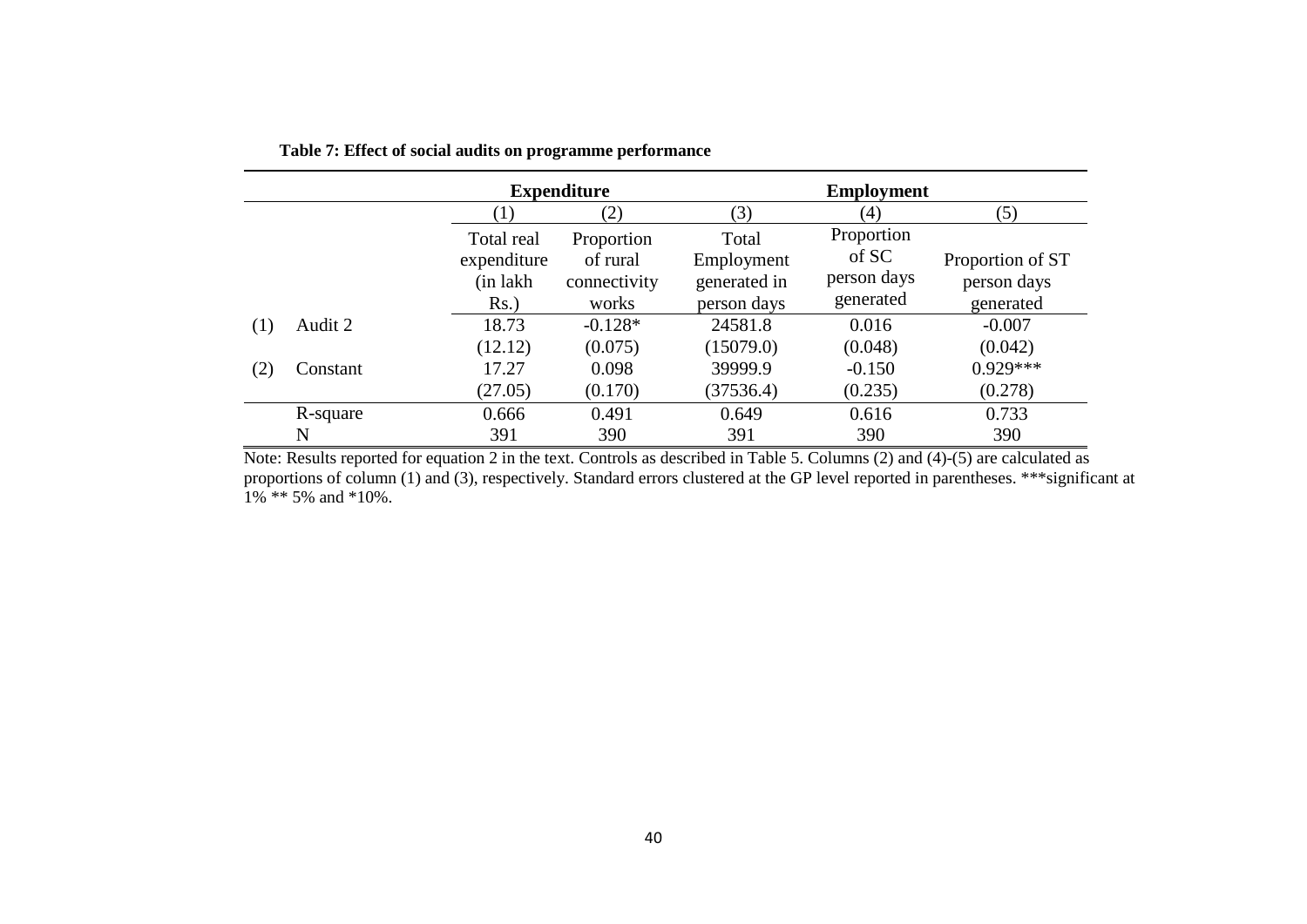|     |                 |                       | Labour related irregularities |                       |               |                       | <b>Material related irregularities</b> |               |                |
|-----|-----------------|-----------------------|-------------------------------|-----------------------|---------------|-----------------------|----------------------------------------|---------------|----------------|
|     |                 | <b>Easy to Detect</b> |                               | <b>Hard to detect</b> |               | <b>Easy to Detect</b> |                                        |               | Hard to detect |
|     |                 | $\left(1\right)$      | (2)                           | (3)                   | (4)           | (5)                   | (6)                                    | (7)           | (8)            |
|     |                 |                       | Non-                          |                       |               |                       | Poor                                   |               |                |
|     |                 | Non-payment/delay     | provision of                  | Benami/               |               | Non-existent          | quality of                             |               | Missing        |
|     |                 | in wage payment       | work                          | impersonations        | <b>Bribes</b> | projects              | materials                              | <b>Bribes</b> | records        |
| (1) | Audit 2         | $2.118*$              | $-0.533*$                     | 0.913                 | 1.104*        | $0.445*$              | 0.160                                  | $-0.106$      | 0.0446         |
|     |                 | (1.179)               | (0.298)                       | (0.740)               | (0.561)       | (0.260)               | (0.167)                                | (0.316)       | (0.0446)       |
| (2) | Audit 3         | $2.370*$              | $-0.272$                      | 0.541                 | 1.079         | 0.496                 | 0.0231                                 | 0.130         | $0.245**$      |
|     |                 | (1.228)               | (0.341)                       | (0.927)               | (0.824)       | (0.314)               | (0.200)                                | (0.342)       | (0.105)        |
| (3) | Constant        | $7.327**$             | 0.888                         | $-10.63***$           | $-1.809$      | $-3.147**$            | 0.686                                  | $-2.631$      | 0.372          |
|     |                 | (3.109)               | (1.059)                       | (3.894)               | (1.983)       | (1.265)               | (0.885)                                | (1.769)       | (0.393)        |
| (4) | Audit 3 - Audit | .252                  | .261                          | $-.372$               | $-.025$       | .050                  | $-136$                                 | $.236*$       | $.200**$       |
|     |                 | (.381)                | (.159)                        | (.562)                | (.610)        | (.177)                | (.108)                                 | (.134)        | (.098)         |
|     | R-square        | 0.541                 | 0.316                         | 0.260                 | 0.280         | 0.234                 | 0.226                                  | 0.260         | 0.281          |
|     | $\mathbf N$     | 444                   | 444                           | 444                   | 444           | 444                   | 444                                    | 444           | 444            |

**Table 8: Effect of social audits on type of irregularities (restricted sample)**

Note: Results reported for the specification in Table 5, including all controls. Sample restricted to those GPs which conducted 3 audits. Standard errors clustered at the GP level reported in parentheses. \*\*\*significant at 1% \*\* 5% and \*10%.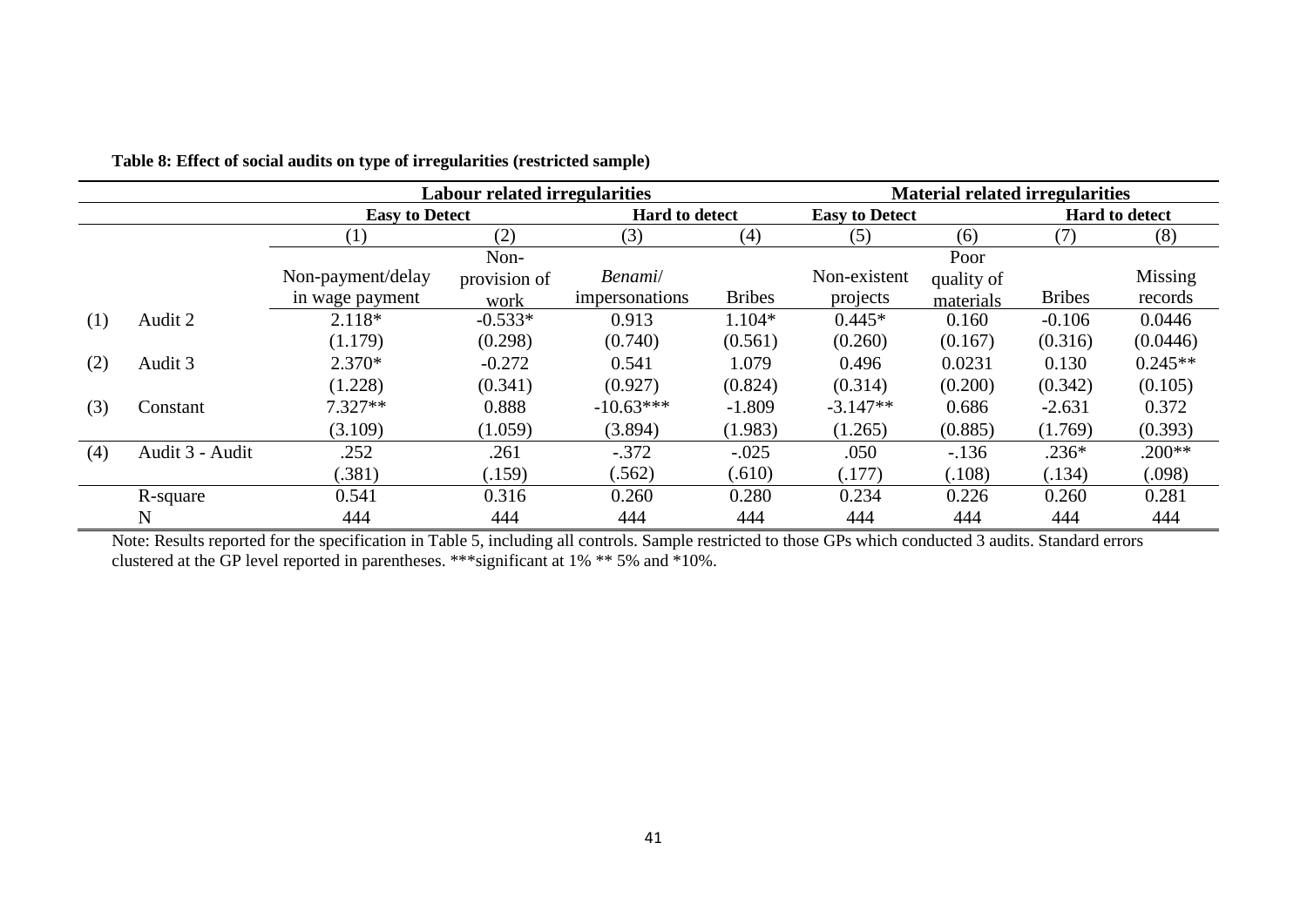|     |                   |                       | <b>Labour related irregularities</b> |                       |               | <b>Material related irregularities</b> |            |               |                       |  |
|-----|-------------------|-----------------------|--------------------------------------|-----------------------|---------------|----------------------------------------|------------|---------------|-----------------------|--|
|     |                   | <b>Easy to Detect</b> |                                      | <b>Hard to detect</b> |               | <b>Easy to Detect</b>                  |            |               | <b>Hard to detect</b> |  |
|     |                   | (1)                   | (2)                                  | (3)                   | (4)           | (5)                                    | (6)        | (7)           | (8)                   |  |
|     |                   | Non-                  | Non-                                 |                       |               | Non-                                   | Poor       |               |                       |  |
|     |                   | payment/delay         | provision of                         | Benami/               |               | existent                               | quality of |               | Missing               |  |
|     |                   | in wage               | work                                 | impersonations        | <b>Bribes</b> | projects                               | materials  | <b>Bribes</b> | records               |  |
| (1) | Audit 2           | 0.062                 | 0.012                                | 0.043                 | 0.328         | 0.000                                  | 0.218      | 0.0456        | $0.098***$            |  |
|     |                   | (0.075)               | (0.016)                              | (0.104)               | (0.207)       | (0.085)                                | (0.158)    | (0.157)       | (0.0350)              |  |
| (2) | Audit 3           | 0.061                 | 0.019                                | 0.151                 | $0.639**$     | $-0.050$                               | 0.137      | 0.078         | $0.335***$            |  |
|     |                   | (0.082)               | (0.022)                              | (0.144)               | (0.282)       | (0.157)                                | (0.190)    | (0.205)       | (0.102)               |  |
| (3) | Constant          | 0.432                 | 0.242                                | $-0.199$              | $-0.643$      | 0.084                                  | 0.251      | $-1.356$      | $-0.077$              |  |
|     |                   | (0.327)               | (0.156)                              | (0.509)               | (0.573)       | (0.561)                                | (0.417)    | (1.024)       | (0.170)               |  |
| (4) | Audit 3 - Audit 2 | $-0.001$              | 0.006                                | 0.107                 | $0.310**$     | $-0.050$                               | $-0.080$   | 0.033         | $0.236***$            |  |
|     |                   | (0.027)               | (0.012)                              | (0.067)               | (0.136)       | (0.101)                                | (0.094)    | (0.088)       | (0.079)               |  |
|     | R-square          | 0.221                 | 0.197                                | 0.212                 | 0.218         | 0.208                                  | 0.222      | 0.235         | 0.265                 |  |
|     | N                 | 685                   | 685                                  | 685                   | 685           | 685                                    | 685        | 685           | 685                   |  |

 **Table 9: Effect of social audits on type of irregularities filed by auditors**

Note: Results reported for the specification in Table 5, including all controls. \*\*\*significant at 1% \*\* 5% and \*10%.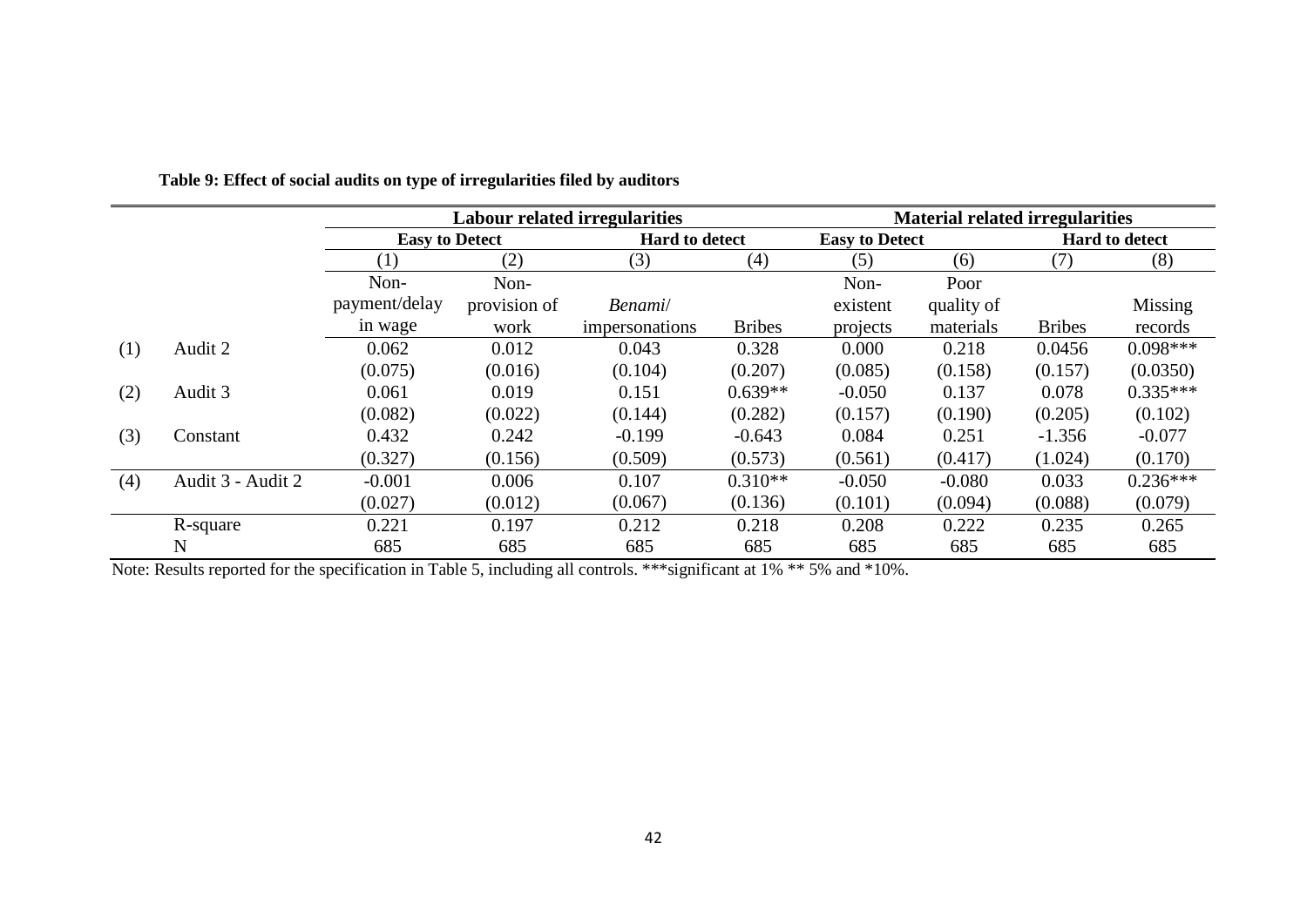|     |                   |                       | <b>Labour related irregularities</b> |                       |               |                       | <b>Material related irregularities</b> |               |                       |
|-----|-------------------|-----------------------|--------------------------------------|-----------------------|---------------|-----------------------|----------------------------------------|---------------|-----------------------|
|     |                   | <b>Easy to Detect</b> |                                      | <b>Hard to detect</b> |               | <b>Easy to Detect</b> |                                        |               | <b>Hard to detect</b> |
|     |                   | (1)                   | (2)                                  | (3)                   | (4)           | (5)                   | (6)                                    | (7)           | (8)                   |
|     |                   | Non-                  | Non-                                 |                       |               | Non-                  | Poor                                   |               |                       |
|     |                   | payment/delay         | provision of                         | Benami/               |               | existent              | quality of                             |               | Missing               |
|     |                   | in wage               | work                                 | impersonations        | <b>Bribes</b> | projects              | materials                              | <b>Bribes</b> | records               |
| (1) | Audit 2           | 1.118*                | $-0.495**$                           | 0.496                 | 0.235         | $0.303**$             | 0.198                                  | 0.002         | $0.095***$            |
|     |                   | (0.669)               | (0.197)                              | (0.597)               | (0.386)       | (0.148)               | (0.157)                                | (0.236)       | (0.0355)              |
| (2) | Audit 3           | 1.236                 | $-0.461$                             | $-0.045$              | 0.304         | 0.333                 | 0.136                                  | 0.333         | $0.330***$            |
|     |                   | (0.913)               | (0.286)                              | (0.809)               | (0.650)       | (0.224)               | (0.190)                                | (0.282)       | (0.102)               |
| (3) | Constant          | $6.126**$             | 0.977                                | $-2.944$              | $-1.140$      | $-2.453***$           | 0.552                                  | $-3.088**$    | $-0.229$              |
|     |                   | (2.424)               | (0.788)                              | (3.620)               | (1.470)       | (0.901)               | (0.457)                                | (1.376)       | (0.251)               |
| (4) | Audit 3 - Audit 2 | 0.117                 | 0.034                                | $-0.541$              | 0.069         | 0.030                 | $-0.061$                               | $0.330**$     | $0.234***$            |
|     |                   | (0.423)               | (0.150)                              | (0.479)               | (0.408)       | (0.127)               | (0.094)                                | (0.149)       | (0.080)               |
|     | R-square          | 0.504                 | 0.331                                | 0.373                 | 0.297         | 0.244                 | 0.224                                  | 0.274         | 0.247                 |
|     | N                 | 672                   | 672                                  | 672                   | 672           | 672                   | 672                                    | 672           | 672                   |

**Table 10: Effect of social audits on type of irregularities with programme expenditure controls**

Note: Results reported for the specification in Table 5, including all controls plus real programme expenditure in each audit round. Standard errors clustered at the GP level reported in parentheses. \*\*\*significant at 1% \*\* 5% and \*10%.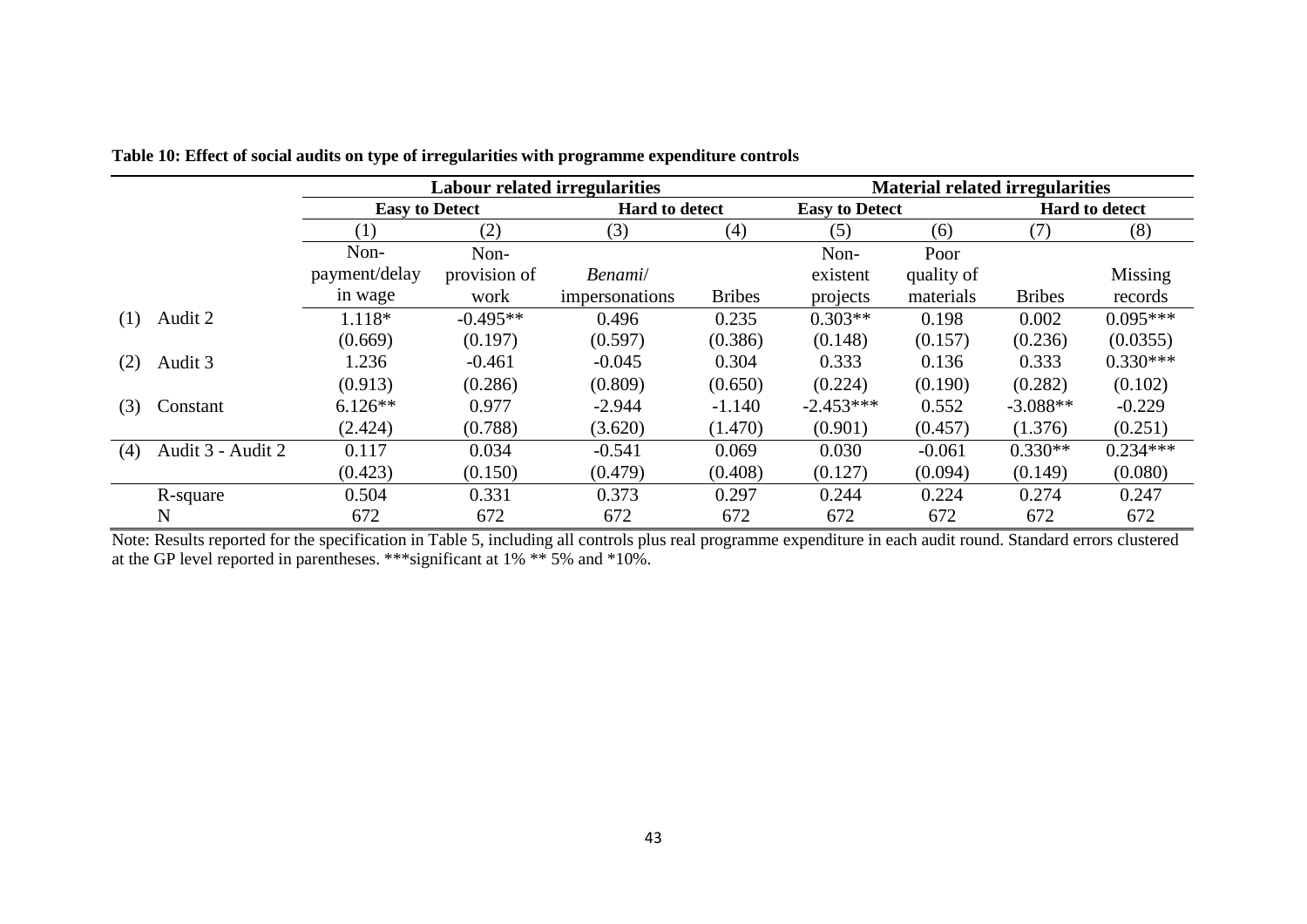|     |                   | (1)                                      | (2)                                                | (3)                                                  | (4)                                      | (5)                                                | (6)                                                  |
|-----|-------------------|------------------------------------------|----------------------------------------------------|------------------------------------------------------|------------------------------------------|----------------------------------------------------|------------------------------------------------------|
|     |                   | <b>Amount</b> per<br><i>irregularity</i> | <b>Amount</b> per<br>labour<br><i>irregularity</i> | <b>Amount</b> per<br>material<br><i>irregularity</i> | <b>Amount</b> per<br><i>irregularity</i> | <b>Amount</b> per<br>labour<br><i>irregularity</i> | <b>Amount</b> per<br>material<br><i>irregularity</i> |
| (1) | Audit 2           | $-3458.7$<br>(9947.4)                    | $-8291.1$<br>(10113.8)                             | $-45926.9$<br>(262742.1)                             | $-2050.8$<br>(8358.7)                    | $-6633.1$<br>(8085.1)                              | $-27132.7$<br>(79573.9)                              |
| (2) | Audit 3           | $-59368.2$<br>(42187.7)                  | $-73238.9*$<br>(41618.7)                           | $-71959.0$<br>(275962.3)                             | $-53398.4$<br>(37596.0)                  | $-60754.6*$<br>(34555.5)                           | $-40963.9$<br>(101915.1)                             |
| (3) | Constant          | 36466.7<br>(27818.7)                     | 32094.5<br>(40267.1)                               | 456951.0***<br>(131814.5)                            | 41108.1<br>(30225.2)                     | 29407.2<br>(33101.2)                               | 361792.9<br>(290588.1)                               |
| (4) | Audit 3 - Audit 2 | $-55909.47*$<br>(33727.33)               | $-64947.78*$<br>(33481.35)                         | $-26032.11$<br>(38229.92)                            | $-51347.53*$<br>(30456.29)               | $-54121.51*$<br>(27972.14)                         | $-13831.16$<br>(30603.26)                            |
|     | R-square<br>N     | 0.380<br>560                             | 0.443<br>536                                       | 0.711<br>162                                         | 0.349<br>645                             | 0.420<br>627                                       | 0.611<br>239                                         |

 **Table 11: Effect of social audits on (real) rupee amount per irregularity**

Note: In columns 1-3 the sample is restricted to audits in which a complaint amount was filed. In columns  $4 - 6$  the sample includes all audits in which a complaint/type of complaint was filed. Results reported for the specification in Table 5, including all controls. Standard errors clustered at the GP level reported in parentheses. \*\*\*significant at 1% \*\* 5% and \*10%.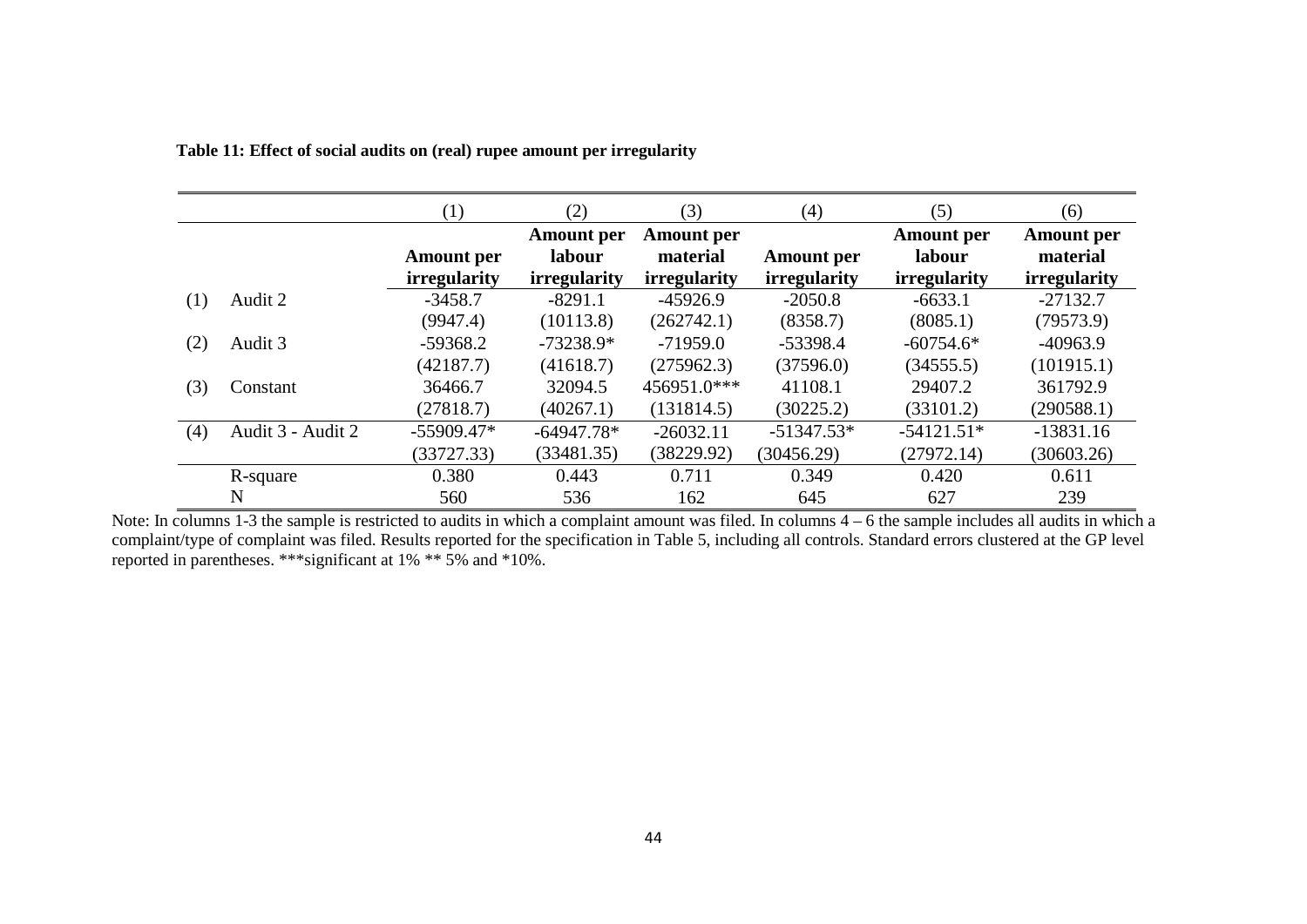|                 | All        |           |                                     | <b>Labour related irregularities</b> |                                                     |                |             |                          | <b>Material related irregularities</b> |               |                    |
|-----------------|------------|-----------|-------------------------------------|--------------------------------------|-----------------------------------------------------|----------------|-------------|--------------------------|----------------------------------------|---------------|--------------------|
|                 |            |           |                                     | <b>Easy to Detect</b>                |                                                     | Hard to detect |             | <b>Easy to Detect</b>    |                                        |               | Hard to detect     |
|                 | (1)        | (2)       | (3)                                 | (4)                                  | (5)                                                 | (6)            | (7)         | (8)                      | (9)                                    | (10)          | (11)               |
|                 |            | Total     | Non-                                |                                      |                                                     |                | Total       |                          |                                        |               |                    |
|                 |            |           | payment/delay<br>in wage<br>payment | Non-provision<br>of work             | Benami/<br>impersonations                           | <b>Bribes</b>  |             | Non-existent<br>projects | Poor quality<br>of materials           | <b>Bribes</b> | Missing<br>records |
|                 |            |           |                                     |                                      | Panel I. Less than median number of MPDO transfers  |                |             |                          |                                        |               |                    |
| Audit 2         | 0.372      | 0.428     | 1.186                               | $-0.878***$                          | 0.0120                                              | 0.633          | $-0.153$    | 0.0614                   | $-0.197$                               | 0.0732        | 0.0268             |
|                 | (2.303)    | (1.881)   | (1.300)                             | (0.262)                              | (0.920)                                             | (0.586)        | (0.567)     | (0.161)                  | (0.189)                                | (0.382)       | (0.0353)           |
| Audit 3         | $-0.725$   | $-1.189$  | $-0.0464$                           | $-1.152**$                           | $-0.835$                                            | 0.973          | 0.289       | $-0.0836$                | $-0.161$                               | 0.376         | 0.222              |
|                 | (3.366)    | (3.044)   | (1.769)                             | (0.476)                              | (1.276)                                             | (0.840)        | (0.682)     | (0.218)                  | (0.239)                                | (0.461)       | (0.137)            |
| Constant        | 7.548      | 7.545     | 4.061                               | 0.498                                | 4.222                                               | 0.138          | $-1.007$    | $-0.310$                 | $-0.0479$                              | $-0.425$      | $-0.0237$          |
|                 | (5.809)    | (5.521)   | (2.529)                             | (0.872)                              | (3.512)                                             | (1.903)        | (0.364)     | (0.404)                  | (0.994)                                | (0.146)       | (1.267)            |
| Audit 3 - Audit | $-1.097$   | $-1.616$  | $-1.232$                            | $-.273$                              | $-.846$                                             | .340           | .442        | $-.145$                  | .035                                   | .302          | $.195*$            |
|                 | (1.946)    | (1.887)   | (.843)                              | (.336)                               | (.669)                                              | (.448)         | (.357)      | (.122)                   | (.092)                                 | (.233)        | (.109)             |
| R-square        | 0.519      | 0.530     | 0.578                               | 0.337                                | 0.350                                               | 0.378          | 0.345       | 0.303                    | 0.243                                  | 0.277         | 0.325              |
| N               | 366        | 366       | 366                                 | 366                                  | 366                                                 | 366            | 366         | 366                      | 366                                    | 366           | 366                |
|                 |            |           |                                     |                                      | Panel II. More than median number of MPDO transfers |                |             |                          |                                        |               |                    |
| Audit 2         | 0.574      | $-0.832$  | 0.540                               | $-0.498$                             | $-0.669$                                            | $-1.190$       | $1.721***$  | 0.114                    | $0.780*$                               | $0.404**$     | $0.408***$         |
|                 | (2.932)    | (2.675)   | (0.764)                             | (0.306)                              | (1.618)                                             | (1.140)        | (0.581)     | (0.270)                  | (0.437)                                | (0.197)       | (0.155)            |
| Audit 3         | 0.826      | $-1.180$  | 0.971                               | $-0.401$                             | $-1.549$                                            | $-1.580$       | 2.454**     | 0.172                    | 0.661                                  | $0.647*$      | $0.755***$         |
|                 | (3.683)    | (3.276)   | (1.100)                             | (0.399)                              | (1.866)                                             | (1.701)        | (0.960)     | (0.461)                  | (0.485)                                | (0.334)       | (0.276)            |
| Constant        | $-14.38**$ | $-9.125*$ | $-1.179$                            | 0.538                                | $-6.514***$                                         | 1.067          | $-5.312***$ | $-2.854**$               | $-1.464***$                            | $-0.422$      | $-0.469$           |
|                 | (6.387)    | (5.296)   | (2.937)                             | (0.747)                              | (2.336)                                             | (1.177)        | (2.021)     | (1.317)                  | (0.510)                                | (0.982)       | (0.327)            |
| Audit 3 - Audit | .252       | $-.348$   | .431                                | .096                                 | $-.879$                                             | $-.389$        | .732        | .057                     | $-.119$                                | .242          | $.346**$           |
|                 | (1.370)    | (1.207)   | (.468)                              | (.143)                               | (.701)                                              | (.748)         | (.467)      | (.233)                   | (.124)                                 | (.168)        | (.140)             |
| R-square        | 0.389      | 0.433     | 0.461                               | 0.495                                | 0.371                                               | 0.254          | 0.282       | 0.256                    | 0.301                                  | 0.273         | 0.292              |
| N               | 310        | 310       | 310                                 | 310                                  | 310                                                 | 310            | 310         | 310                      | 310                                    | 310           | 310                |

## **Table 12: Effect of social audits on total and type of irregularity by bureaucratic transfers**

Note: Results reported for the specification in Table 5, including all controls. Standard errors clustered at the GP level reported in parentheses. \*\*\* significant at 1% \*\* 5% and \*10%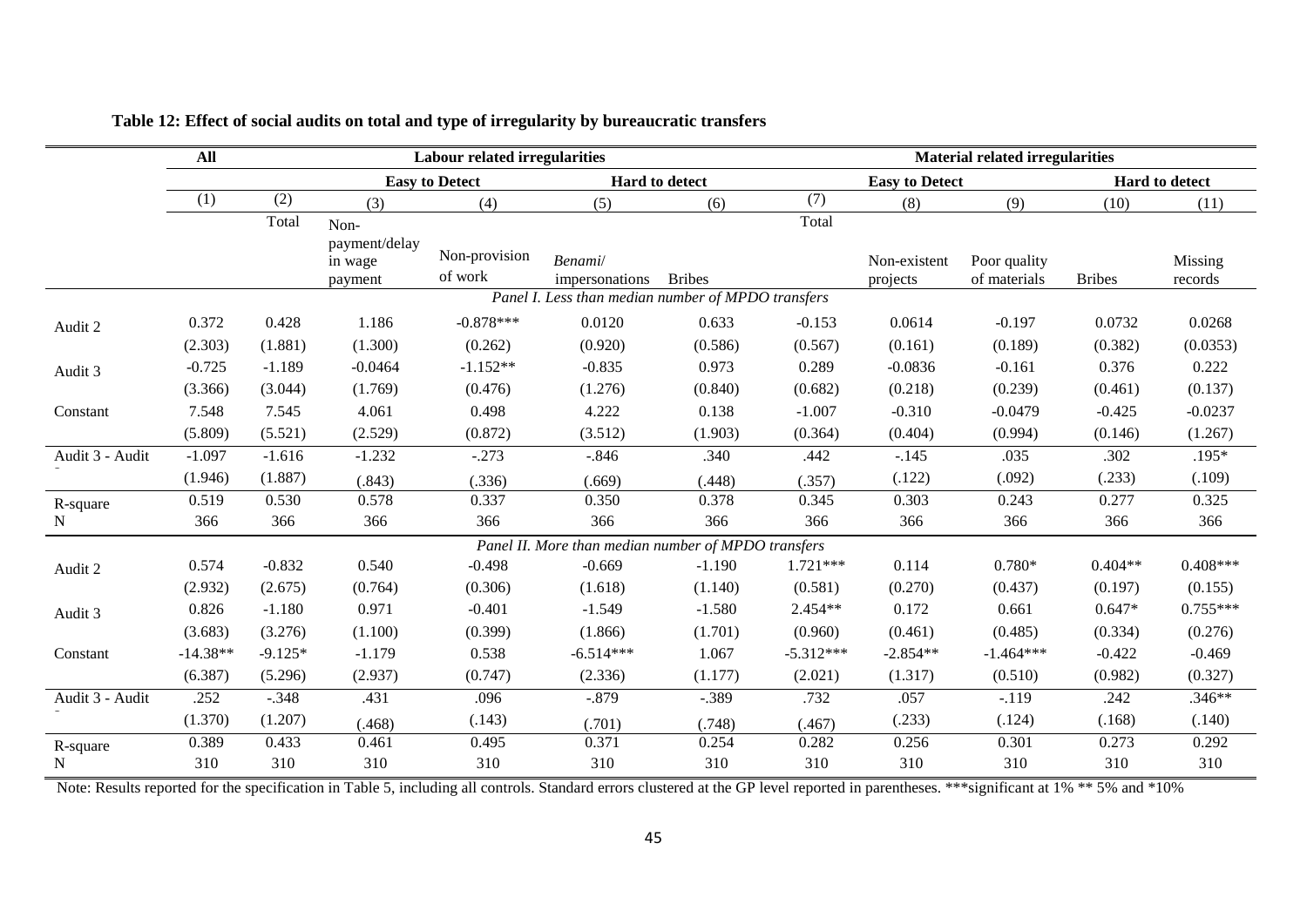|                 |                                                    | Number of<br><i>irregularities</i>            | <b>Type of Disciplinary</b><br>Action $(\% )$ |               |              | <b>Irregularity amount</b>                         |                                      |                                               |
|-----------------|----------------------------------------------------|-----------------------------------------------|-----------------------------------------------|---------------|--------------|----------------------------------------------------|--------------------------------------|-----------------------------------------------|
| <b>District</b> | <b>Total</b><br>number of<br><i>irregularities</i> | for which<br>person(s)<br>held<br>responsible | <b>Minor</b>                                  | <b>Medium</b> | <b>Major</b> | <b>Total</b><br>Amount<br><b>Involved</b><br>(Rs.) | Amount<br><b>Recovered</b><br>$(\%)$ | Amount<br>to be<br><b>Recovered</b><br>$(\%)$ |
| Mahbubnagar     | 9698                                               | 9698                                          | 25.717                                        | 0.711         | 0.227        | 121317391                                          | 9.6                                  | 90.4                                          |
| Medak           | 16814                                              | 16814                                         | 13.173                                        | 0.708         | 0.095        | 139046861                                          | 35.11                                | 64.89                                         |
| Warangal        | 11977                                              | 11977                                         | 11.106                                        | 2.230         | 0.159        | 81227702                                           | 3.13                                 | 96.87                                         |
| Anantpur        | 10006                                              | 10006                                         | 45.336                                        | 1.550         | 0.870        | 90282892                                           | 3.74                                 | 96.26                                         |
| Kurnool         | 11013                                              | 11013                                         | 19.653                                        | 1.308         | 0.200        | 60401875                                           | 7.23                                 | 92.77                                         |
| Guntur          | 17833                                              | 17833                                         | 10.307                                        | 2.739         | 3.381        | 88547954                                           | 7.13                                 | 92.87                                         |
| Nizamabad       | 12278                                              | 12278                                         | 7.058                                         | 9.742         | 1.844        | 88436603                                           | 9.76                                 | 90.24                                         |
| Khammam         | 17768                                              | 17768                                         | 2.113                                         | 0.873         | 0.242        | 52563447                                           | 12.18                                | 87.82                                         |
| <b>TOTAL</b>    | 107387                                             | 107387                                        | 14.738                                        | 2.414         | 0.965        | 721824725                                          | 12.758                               | 87.242                                        |

 **Table 13: Disciplinary action and recoveries by district (2006-13):**

Note: Data for the entire district summarised from http://119.226.159.35/ATR/reportshome.do (accessed on 7<sup>th</sup> October, 2013). Disciplinary action is a percentage of the number of irregularities for which person(s) was held responsible. The remaining category is 'Other actions' (referred to 'as per rules' or 'close of action' in the official data)

Minor disciplinary actions: censure, fine, stoppage of increments, recovery of irregularity amount and hearing.

Medium disciplinary actions: suspension, show-cause notice, ineligible for contractual work, charge-memo, enquiry committee instituted. Major disciplinary actions: termination/dismissal/removal, criminal action (FIR/charge-sheet/detention/conviction).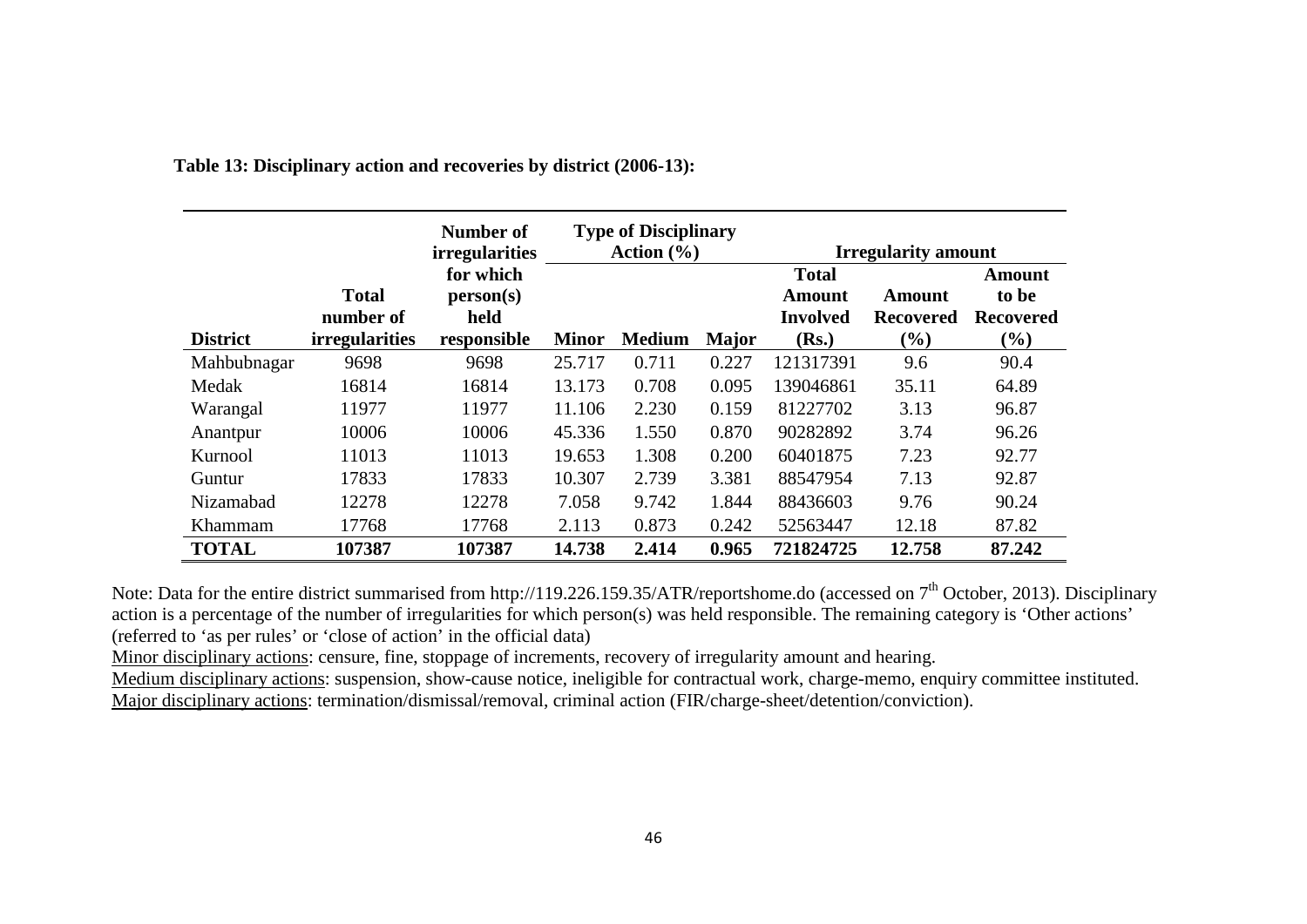**Figure 1: Beneficiary stakes and capacity of participatory social audits** 



Note: ETD (easy to detect) labour related irregularities comprise of non- and delayed wage payment and non-availability of work. HTD (hard to detect) labour related irregularities comprise of *benami* and bribes. ETD material related irregularities relates to 'ghost' or non-existent project. HTD material related irregularities comprise material bribes, sub-standard material quality, and missing material records.